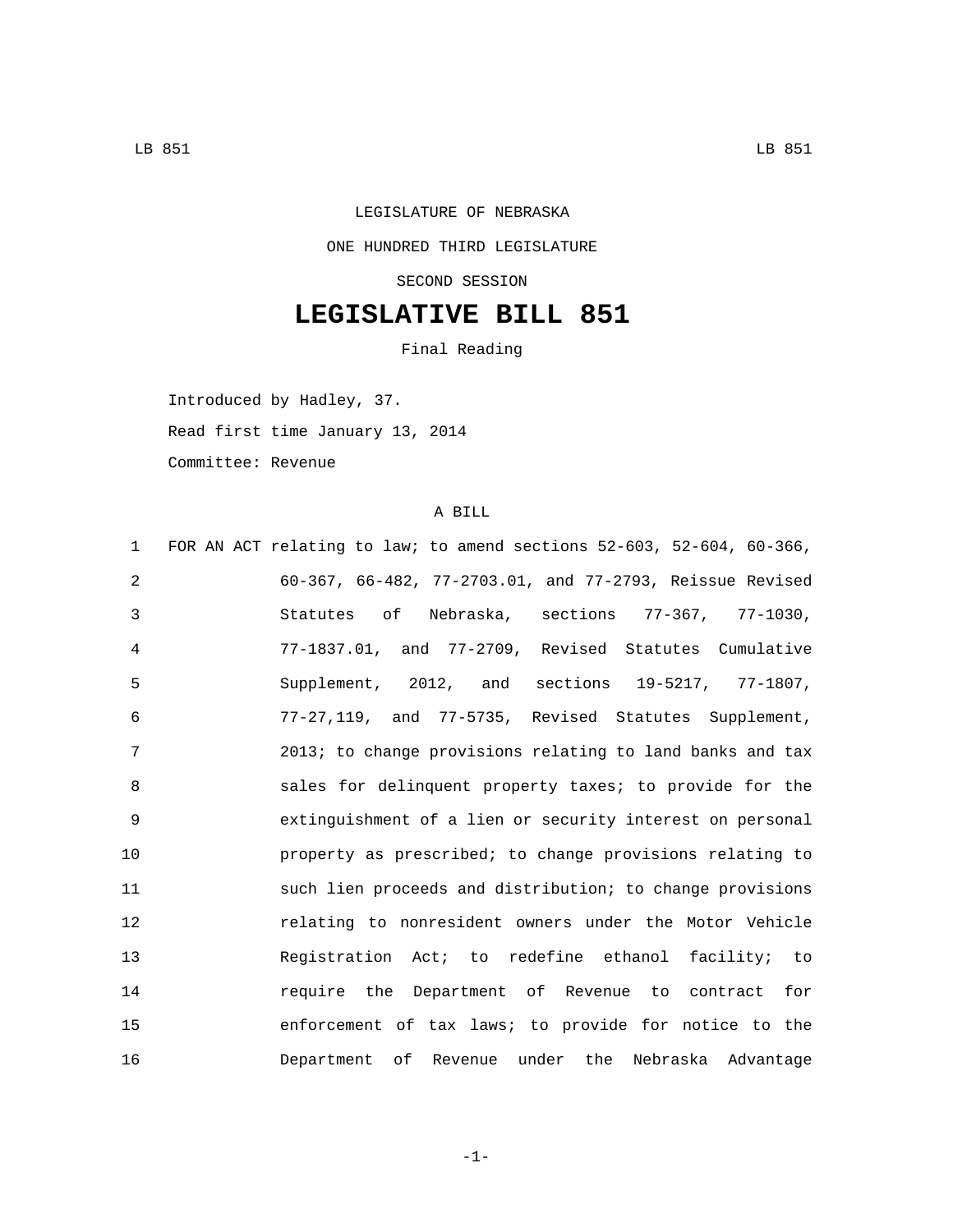| 2<br>3<br>$\overline{4}$<br>5<br>6<br>7<br>emergency. | $\mathbf{1}$ | Transformational Tourism and Redevelopment Act; to change |
|-------------------------------------------------------|--------------|-----------------------------------------------------------|
|                                                       |              | provisions relating to tax sales certificates, sales and  |
|                                                       |              | use tax sourcing, notice of deficiency determinations,    |
|                                                       |              | claims for credit or refund, disclosure of tax            |
|                                                       |              | information, and applicability; to provide operative      |
|                                                       |              | dates; to repeal the original sections; and to declare an |
|                                                       |              |                                                           |

Be it enacted by the people of the State of Nebraska,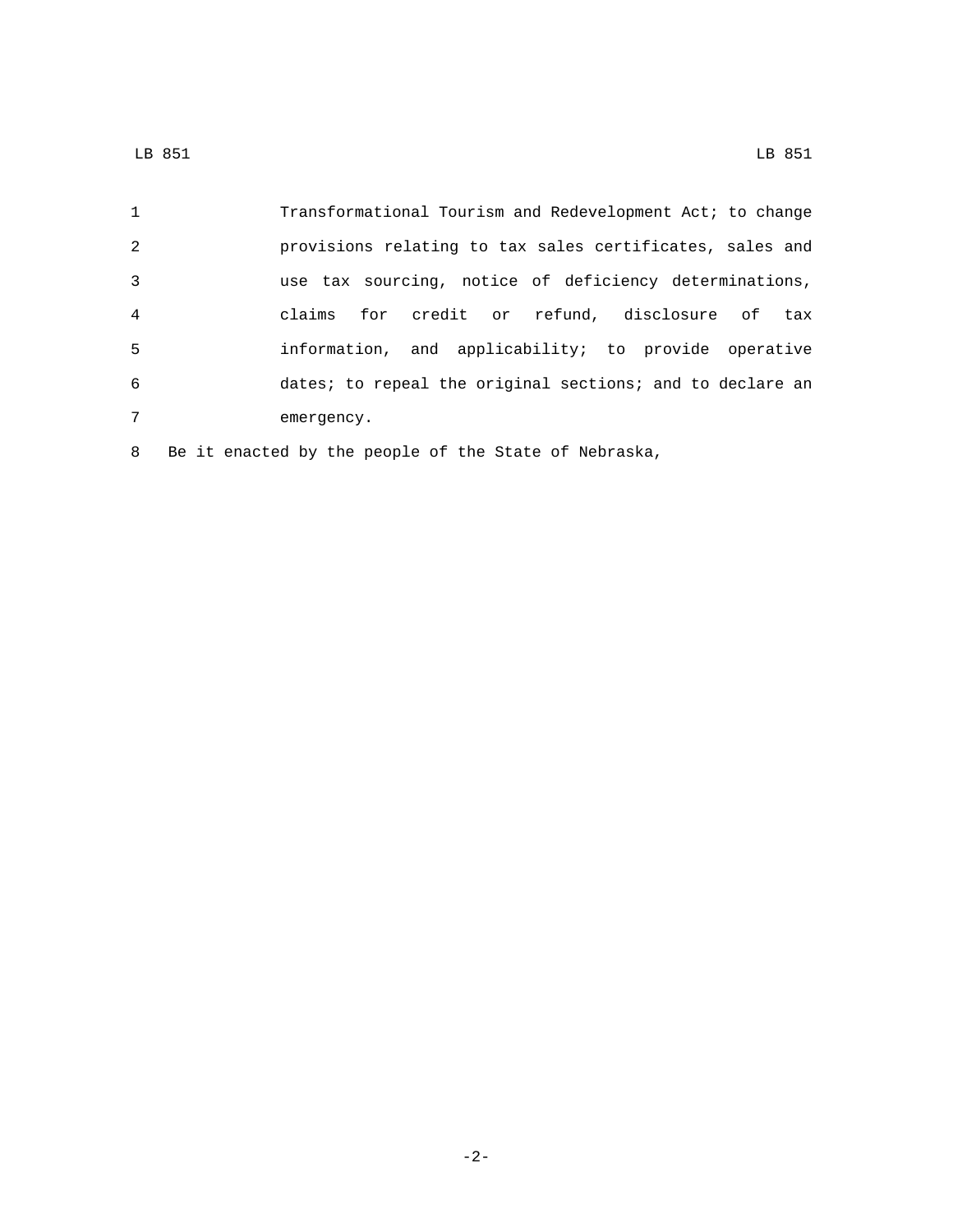Section 1. Section 19-5217, Revised Statutes Supplement, 2 2013, is amended to read:

 19-5217 (1)(a) At any sale of real property for the nonpayment of taxes conducted pursuant to sections 77-1801 to 77-1863, a land bank may:5

 (i) Bid on such real property in an amount equal to the total amount of taxes, interest, and costs due on the real property. If a bid is given pursuant to this subdivision, the bid shall not receive any special treatment by the county treasurer and shall be accepted or rejected in the same manner as any other bid on such real 11 property; or

 (ii) Give an automatically accepted bid on such real property in an amount equal to the total amount of taxes, interest, and costs due on the real property. If an automatically accepted bid is given, it shall be accepted by the county treasurer regardless of any other bids on such real property. An automatically accepted bid may be given only if the conditions for making such a bid prescribed by the board pursuant to subsection (11) of section 19-5205 have been 19 met.

 (b) If a land bank's bid pursuant to subdivision (1)(a) of this section is accepted by the county treasurer, the land bank shall pay the county treasurer and shall be entitled to a tax sale 23 certificate for such real property.

 (2) If a county holds a tax sale certificate pursuant to section 77-1809, a land bank may purchase such tax sale certificate

LB 851 LB 851

-3-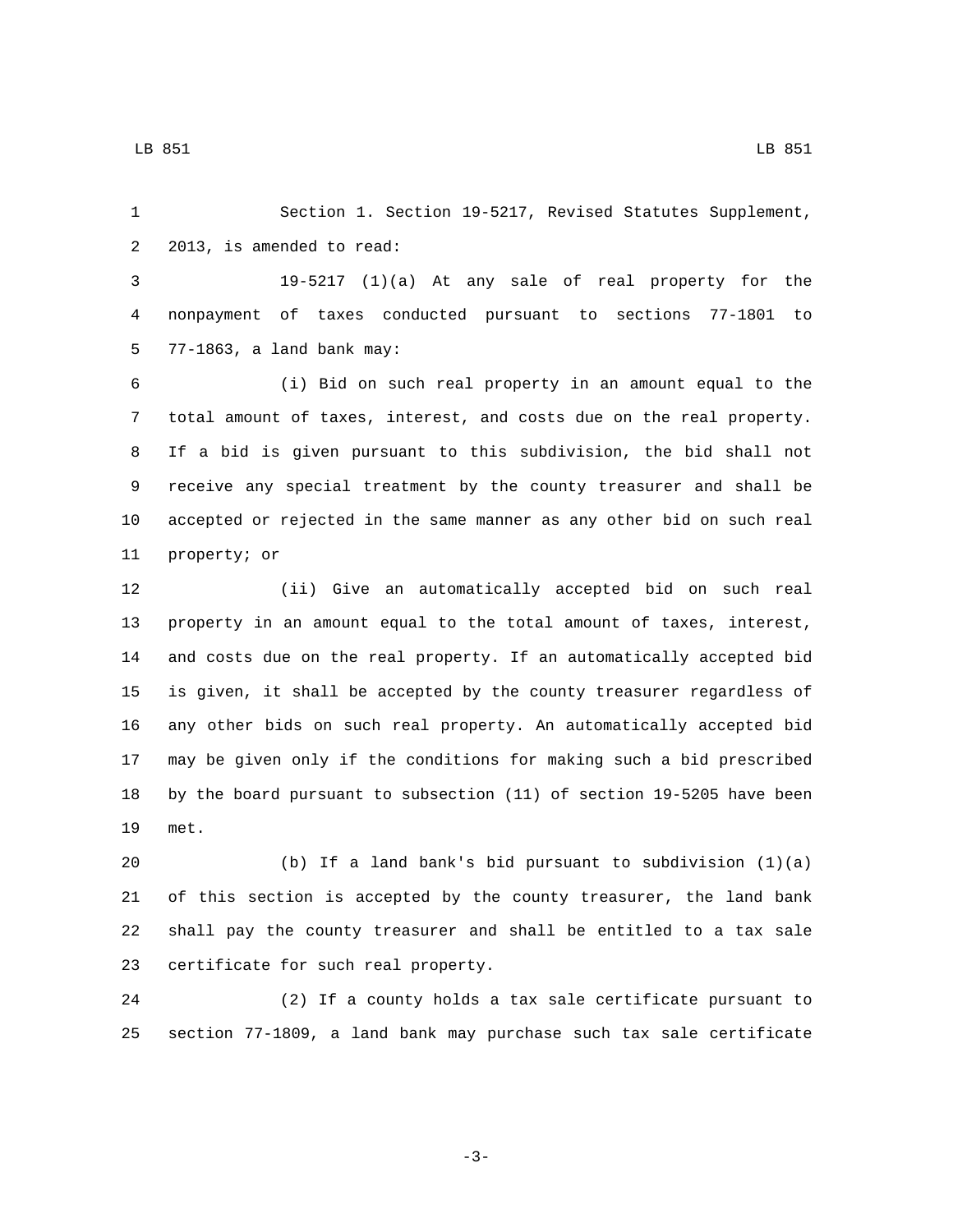from the county by paying the county treasurer the amount expressed on the face of the certificate and interest thereon at the rate specified in section 45-104.01, as such rate may from time to time be adjusted by the Legislature, from the date the tax sale certificate was first issued to the county to the date such certificate was 6 purchased by the land bank.

 (3)(a) Subdivision (b) of this subsection applies until January 1, 2015. Subdivision (c) of this subsection applies beginning 9 January 1, 2015.

 (b) Within six months after the expiration of three years from the date of sale of real property for the nonpayment of taxes pursuant to sections 77-1801 to 77-1863, a land bank that has acquired a tax sale certificate for such real property under this 14 section may:

 $(a)$   $(i)$  Apply to the county treasurer for a tax deed for the real property described in the tax sale certificate. A land bank applying for a tax deed shall comply with all the requirements of sections 77-1801 to 77-1863 relating to such tax deed; or

19  $(b)$   $(i)$  Foreclose the lien represented by the tax sale 20 certificate as authorized in section 77-1902.

 (c) Within nine months after the expiration of three years from the date of sale of real property for the nonpayment of taxes pursuant to sections 77-1801 to 77-1863, a land bank that has acquired a tax sale certificate for such real property under this 25 section may:

-4-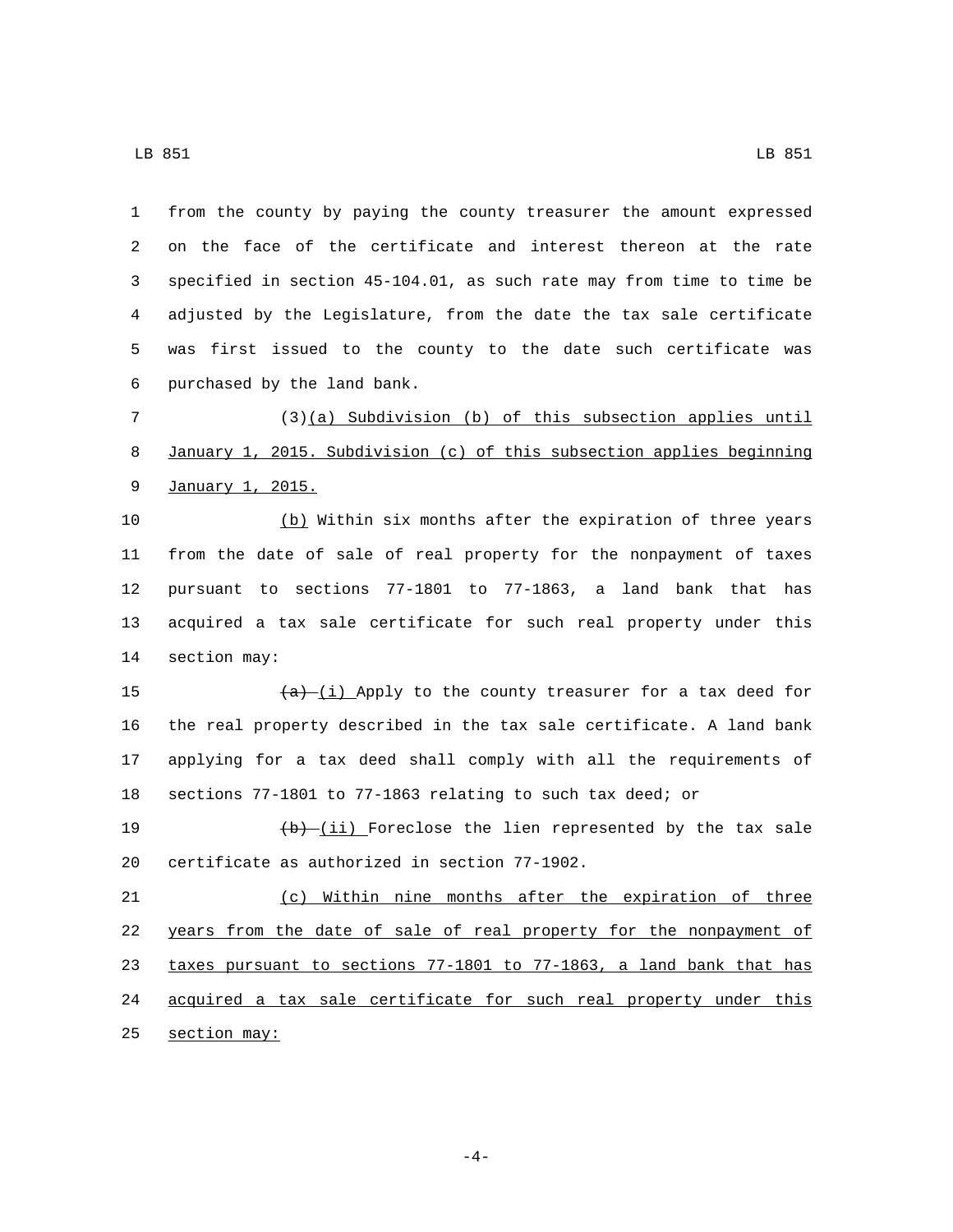| 1  | (i) Apply to the county treasurer for a tax deed for the              |
|----|-----------------------------------------------------------------------|
| 2  | real property described in the tax sale certificate. A land bank      |
| 3  | applying for a tax deed shall comply with all the requirements of     |
| 4  | sections 77-1801 to 77-1863 relating to such tax deed; or             |
| 5  | (ii) Foreclose the lien represented by the tax sale                   |
| 6  | certificate as authorized in section 77-1902.                         |
| 7  | Sec. 2. Section 52-603, Reissue Revised Statutes of                   |
| 8  | Nebraska, is amended to read:                                         |
| 9  | 52-603 In accordance with the terms of the notice given               |
| 10 | as provided by section 52-601.01, a sale of the goods for reasonable  |
| 11 | value may be had to satisfy any valid claim of the claimant for which |
| 12 | he-the claimant has a lien on the goods. Such sale shall extinguish   |
| 13 | any lien or security interest in the goods of a lienholder or         |
| 14 | security interest holder to which notice of sale was mailed pursuant  |
| 15 | <u>to section 52-601.01.</u>                                          |
| 16 | Sec. 3. Section 52-604, Reissue Revised Statutes of                   |
| 17 | Nebraska, is amended to read:                                         |
| 18 | 52-604 From the proceeds of such sale the claimant shall              |
| 19 | make application in the following order: (1) To satisfy his or her    |
| 20 | lien, including the reasonable charges of notice, advertisement, and  |
| 21 | sale; and (2) to satisfy the obligations secured by the lien or       |
| 22 | security interest of any lienholder or security interest holder of    |
| 23 | record. The balance, if any, of such proceeds shall be delivered to   |
| 24 | the county treasurer of the county in which the sale was made. The    |
| 25 | treasurer of the county in which the property was sold shall issue    |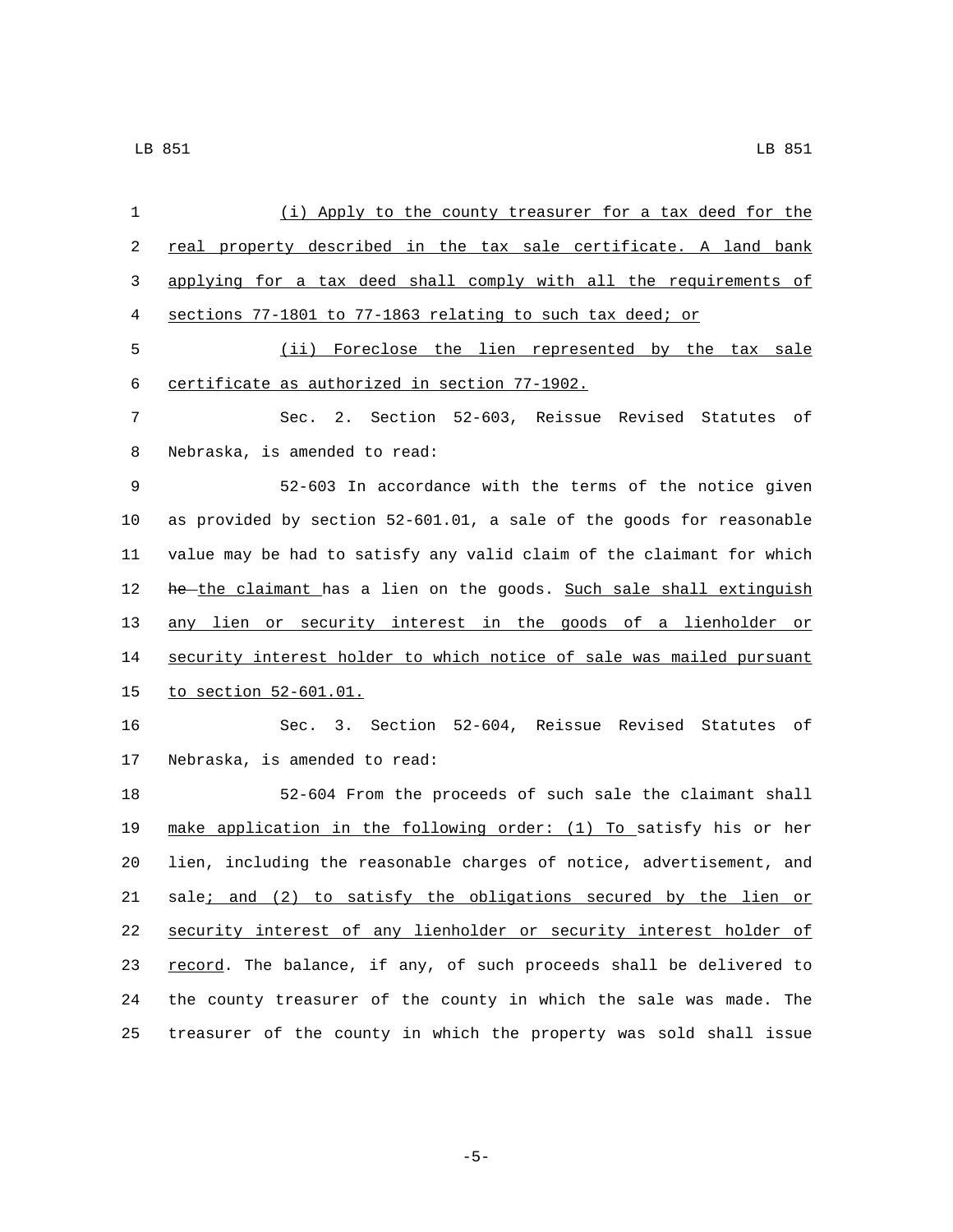1 his or her receipt therefor. for the balance of such proceeds. The 2 county treasurer shall make proper entry in the books of his or her 3 office of all money so such proceeds paid over to him or her, and 4 shall hold the money for a period of five years, and immediately 5 thereafter shall pay the same into the school fund of the proper 6 county, to be appropriated for the support of the schools, unless the 7 owner of the property sold, his or her legal representatives, or any 8 <del>lien lienholder</del> or security interest holder of record<sub>7</sub> whose lien or 9 security interest has not previously been satisfied shall, within 10 such period of five years after such money shall proceeds have been 11 deposited with the treasurer, furnish satisfactory evidence of the 12 ownership of such property or satisfactory evidence of the lien or 13 security interest, in which event he, she, or they shall be entitled 14 to receive from such the county treasurer the amount so deposited 15 with him or her.

16 Sec. 4. Section 60-366, Reissue Revised Statutes of 17 Nebraska, is amended to read:

 60-366 (1) Any nonresident owner who desires to register a motor vehicle or trailer in this state shall register in the county where the motor vehicle or trailer is domiciled or where the owner 21 conducts a bona fide business.

22 (2) A nonresident owner, except as provided in subsection 23 subsections (3) and (4) of this section, owning any motor vehicle or 24 trailer which has been properly registered in the state, country, or 25 other place of which the owner is a resident, and which at all times,

-6-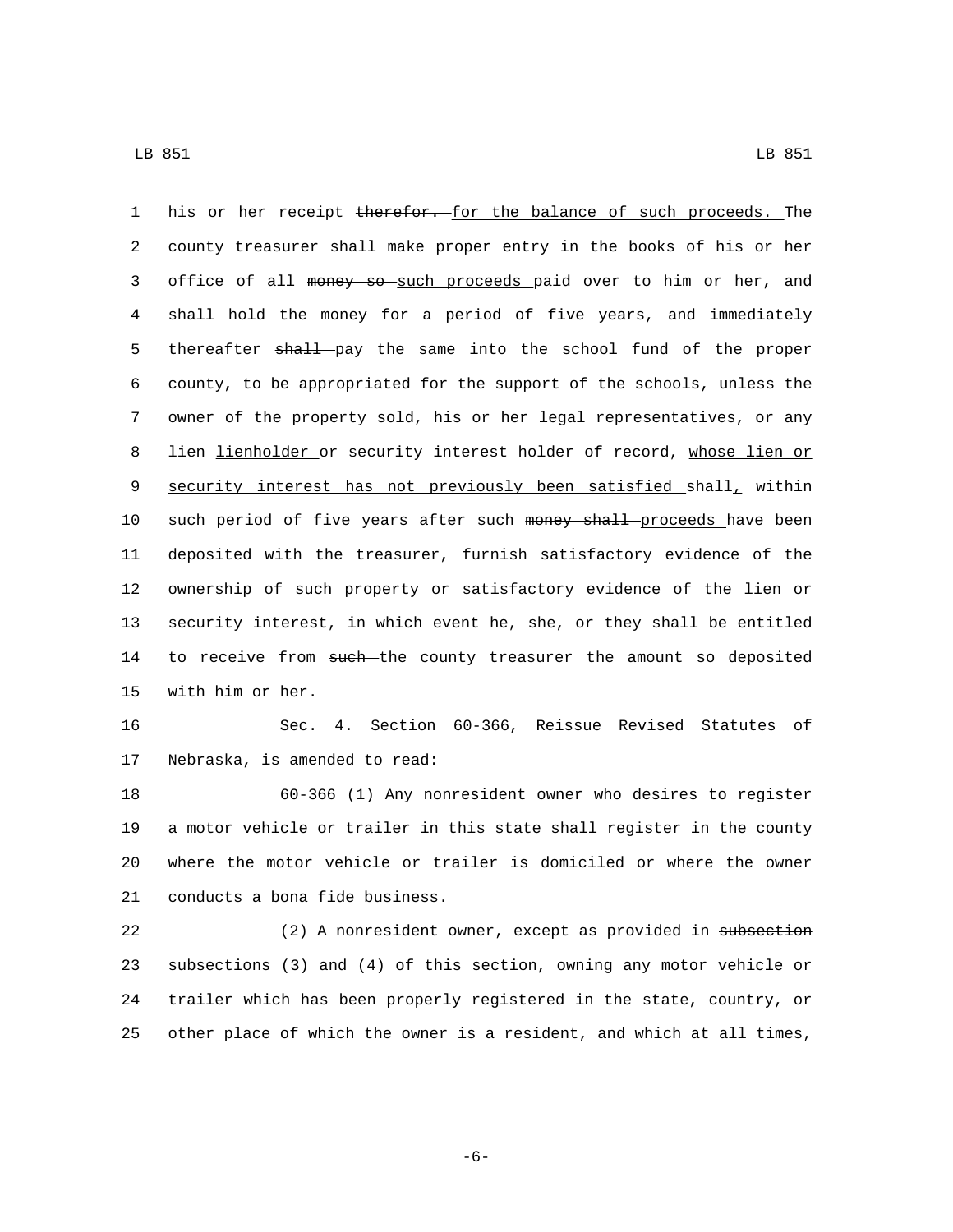when operated or towed in this state, has displayed upon it the license plate or plates issued for such motor vehicle or trailer in the place of residence of such owner, may operate or permit the operation or tow or permit the towing of such motor vehicle or trailer within the state without registering such motor vehicle or 6 trailer or paying any fees to this state.

 (3) Any nonresident owner gainfully employed or present in this state, operating a motor vehicle or towing a trailer in this state, shall register such motor vehicle or trailer in the same manner as a Nebraska resident, after thirty days of continuous employment or presence in this state, unless the state of his or her legal residence grants immunity from such requirements to residents of this state operating a motor vehicle or towing a trailer in that state. Any nonresident owner who operates a motor vehicle or tows a trailer in this state for thirty or more continuous days shall register such motor vehicle or trailer in the same manner as a Nebraska resident unless the state of his or her legal residence grants immunity from such requirements to residents of this state operating a motor vehicle or towing a trailer in that state.

 (4)(a) The Department of Motor Vehicles or the Department of Revenue may determine (i) that a limited liability company, partnership, corporation, or other business entity that is organized 23 under the laws of another state or country and that owns or holds title to a recreational vehicle is a shell company used to avoid proper registration of the recreational vehicle in this state and

LB 851 LB 851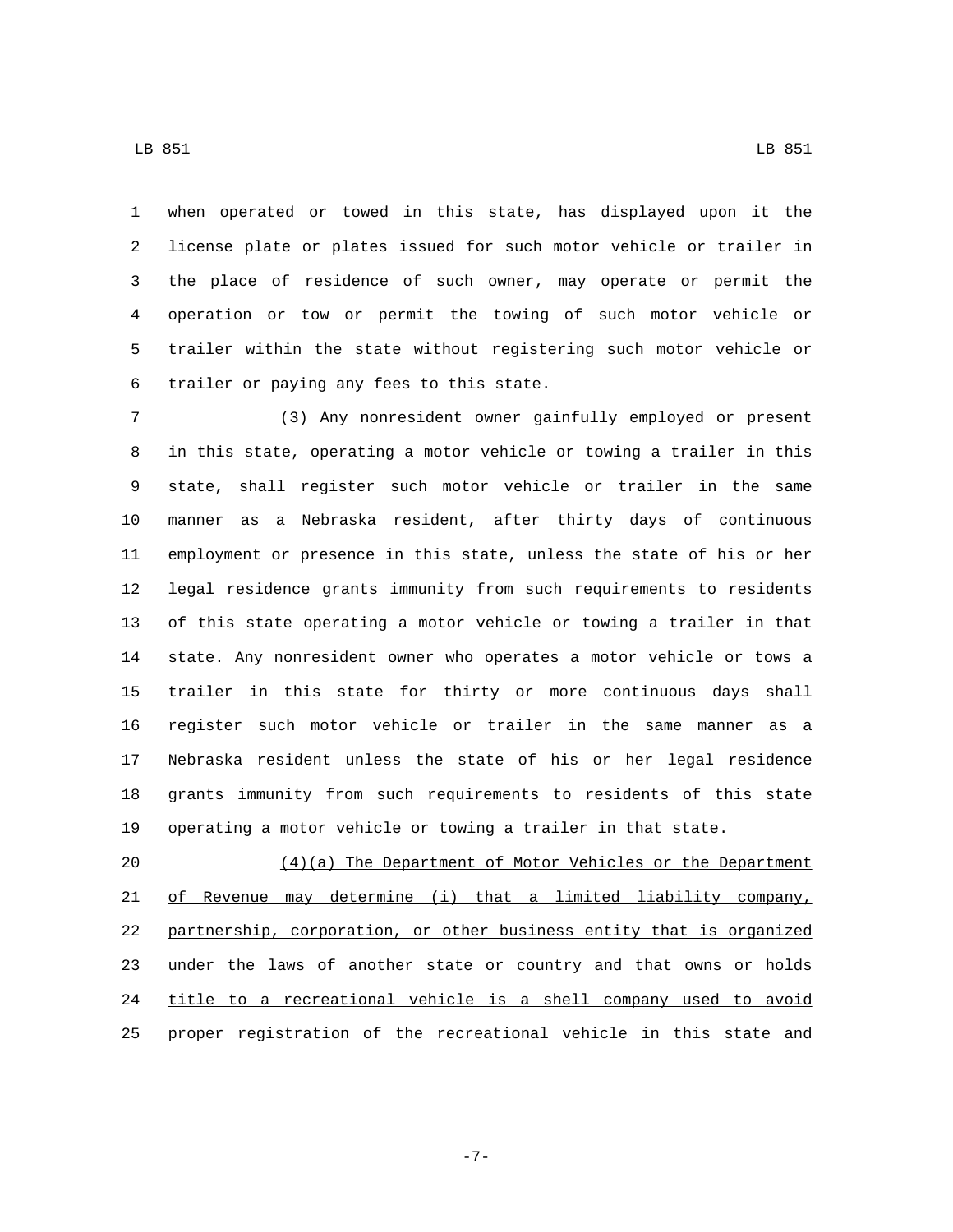(ii) that the recreational vehicle is controlled by a Nebraska 2 resident. (b) Factors that the Department of Motor Vehicles or the Department of Revenue may consider to determine that the limited liability company, partnership, corporation, or other business entity is a shell company used to avoid proper registration of the recreational vehicle in this state include, but are not limited to: (i) The limited liability company, partnership, corporation, or other business entity lacks a business activity or 10 purpose; (ii) The limited liability company, partnership, corporation, or other business entity does not maintain a physical 13 location in this state; (iii) The limited liability company, partnership, 15 corporation, or other business entity does not employ individual persons and provide those persons with Internal Revenue Service Form 17 W-2 wage and tax statements; or (iv) The limited liability company, partnership, corporation, or other business entity fails to file federal tax returns or fails to file a state tax return in this state. (c) Factors that the Department of Motor Vehicles or the Department of Revenue may consider to determine that the recreational vehicle is controlled by a Nebraska resident include, but are not 24 limited to:

(i) A Nebraska resident was the initial purchaser of the

-8-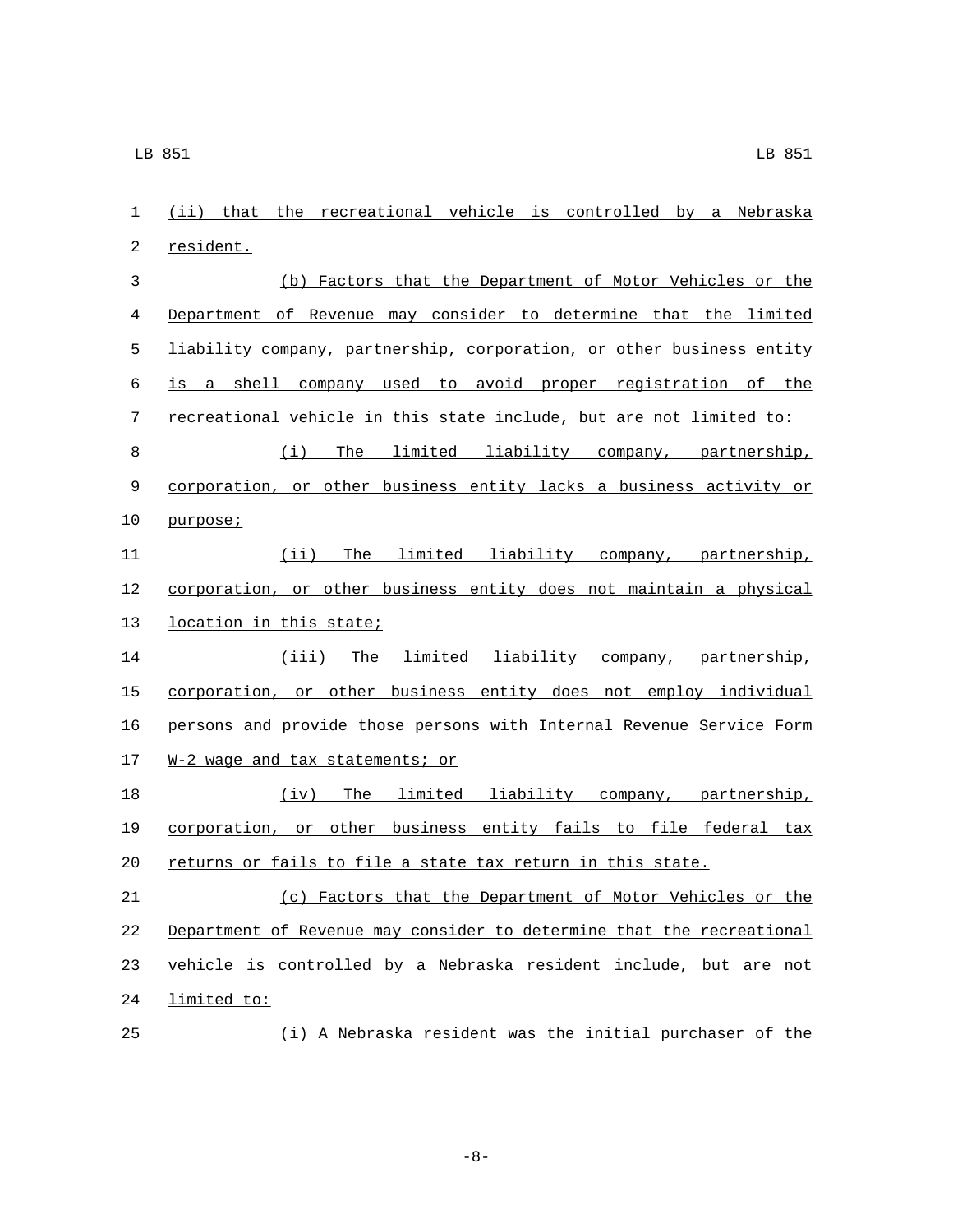| 1  | recreational vehicle;                                                 |
|----|-----------------------------------------------------------------------|
| 2  | Nebraska resident operated or stored<br>the<br>(ii) A                 |
| 3  | recreational vehicle in this state for any period of time;            |
| 4  | (iii) A Nebraska resident is a member, partner, or                    |
| 5  | shareholder or is otherwise affiliated with the limited liability     |
| 6  | company, partnership, corporation, or other business entity purported |
| 7  | to own the recreational vehicle; or                                   |
| 8  | (iv) A Nebraska resident is insured to operate the                    |
| 9  | recreational vehicle.                                                 |
| 10 | (d) If the Department of Motor Vehicles or the Department             |
| 11 | of Revenue makes the determinations described in subdivision $(4)(a)$ |
| 12 | of this section, there is a rebuttable presumption that:              |
| 13 | (i) The Nebraska resident in control of the recreational              |
| 14 | vehicle is the actual owner of the recreational vehicle;              |
| 15 | (ii) Such Nebraska resident is required to register the               |
| 16 | recreational vehicle in this state and is liable for all motor        |
| 17 | vehicle taxes, motor vehicle fees, and registration fees as provided  |
| 18 | in the Motor Vehicle Registration Act; and                            |
| 19 | (iii) The purchase of the recreational vehicle is subject             |
| 20 | to sales or use tax under section 77-2703.                            |
| 21 | (e) The Department of Motor Vehicles or the Department of             |
| 22 | Revenue shall notify the Nebraska resident who is presumed to be the  |
| 23 | owner of the recreational vehicle that he or she is required to       |
| 24 | register the recreational vehicle in this state, pay any applicable   |
| 25 | taxes and fees for proper registration of the recreational vehicle    |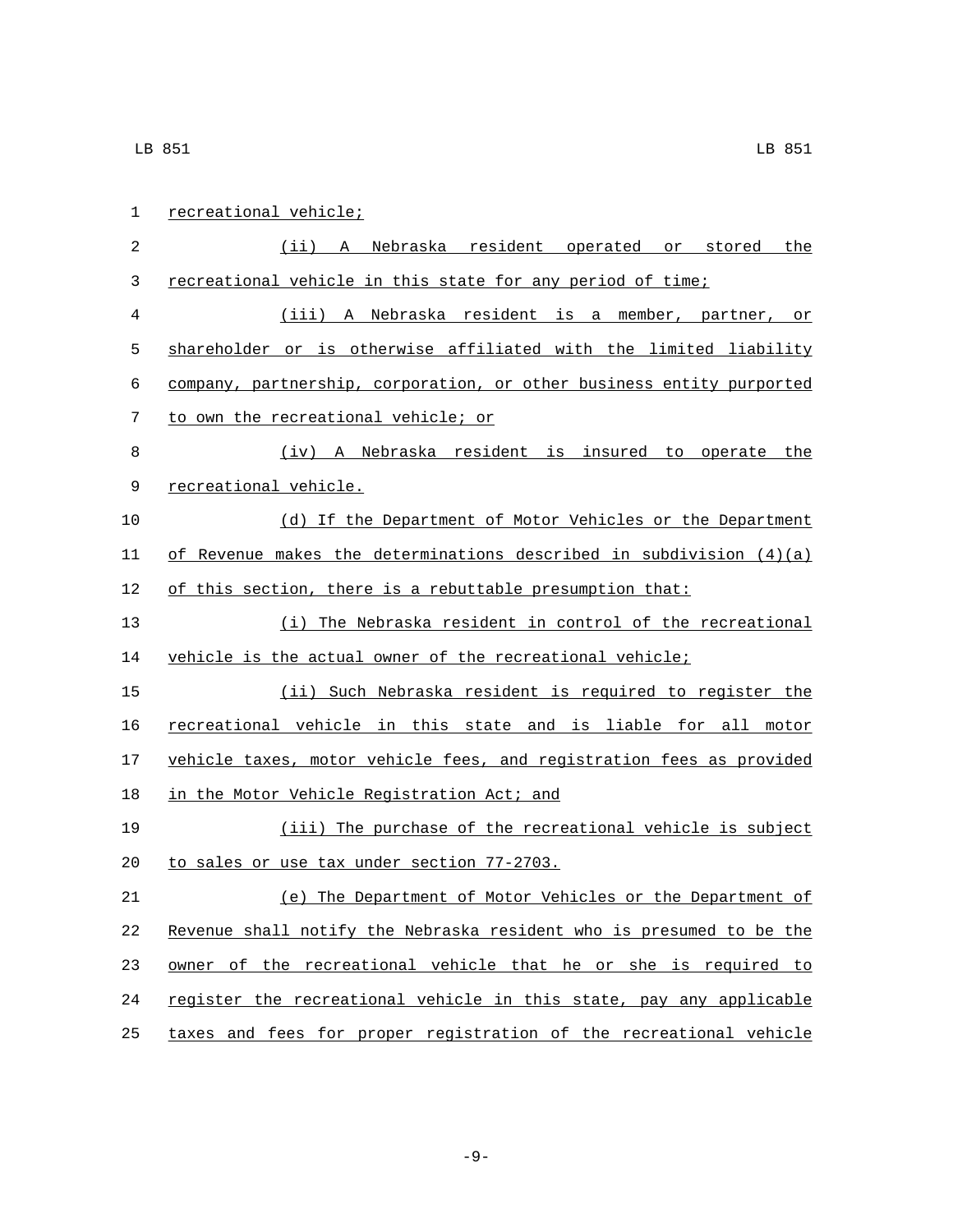| $\mathbf{1}$     | under the Motor Vehicle Registration Act, and pay any applicable      |
|------------------|-----------------------------------------------------------------------|
| $\sqrt{2}$       | sales or use tax due on the purchase under the Nebraska Revenue Act   |
| $\mathfrak{Z}$   | of 1967 no later than thirty days after the date of the notice.       |
| $\overline{4}$   | $(f)(i)$ For a determination made by the Department of                |
| 5                | Motor Vehicles under this subsection, the Nebraska resident who is    |
| 6                | presumed to be the owner of the recreational vehicle may accept the   |
| $\boldsymbol{7}$ | determination and pay the county treasurer as shown in the notice, or |
| $\,8\,$          | he or she may dispute the determination and appeal the matter. Such   |
| $\mathsf 9$      | appeal shall be filed with the Director of Motor Vehicles within      |
| $10\,$           | thirty days after the date of the notice or the determination will be |
| 11               | final. The director shall appoint a hearing officer who shall hear    |
| 12               | the appeal and issue a written decision. Such appeal shall be in      |
| 13               | accordance with the Administrative Procedure Act. Following a final   |
| 14               | determination in the appeal in favor of the Department of Motor       |
| 15               | Vehicles or if no further appeal is filed, the Nebraska resident      |
| 16               | shall owe the taxes and fees determined to be due, together with any  |
| 17               | costs for the appeal assessed against the owner.                      |
| 18               | (ii) For a determination made by the Department of                    |
| 19               | Revenue under this subsection, the Nebraska resident who is presumed  |
| 20               | to be the owner of the recreational vehicle may appeal the            |
| 21               | determination made by the Department of Revenue, and such appeal      |
| 22               | shall be in accordance with section 77-2709.                          |
| 23               | (g) If the Nebraska resident who is presumed to be the                |
| 24               | of the recreational vehicle fails to pay the motor vehicle<br>owner   |

25 taxes, motor vehicle fees, registration fees, or sales or use tax

 $-10-$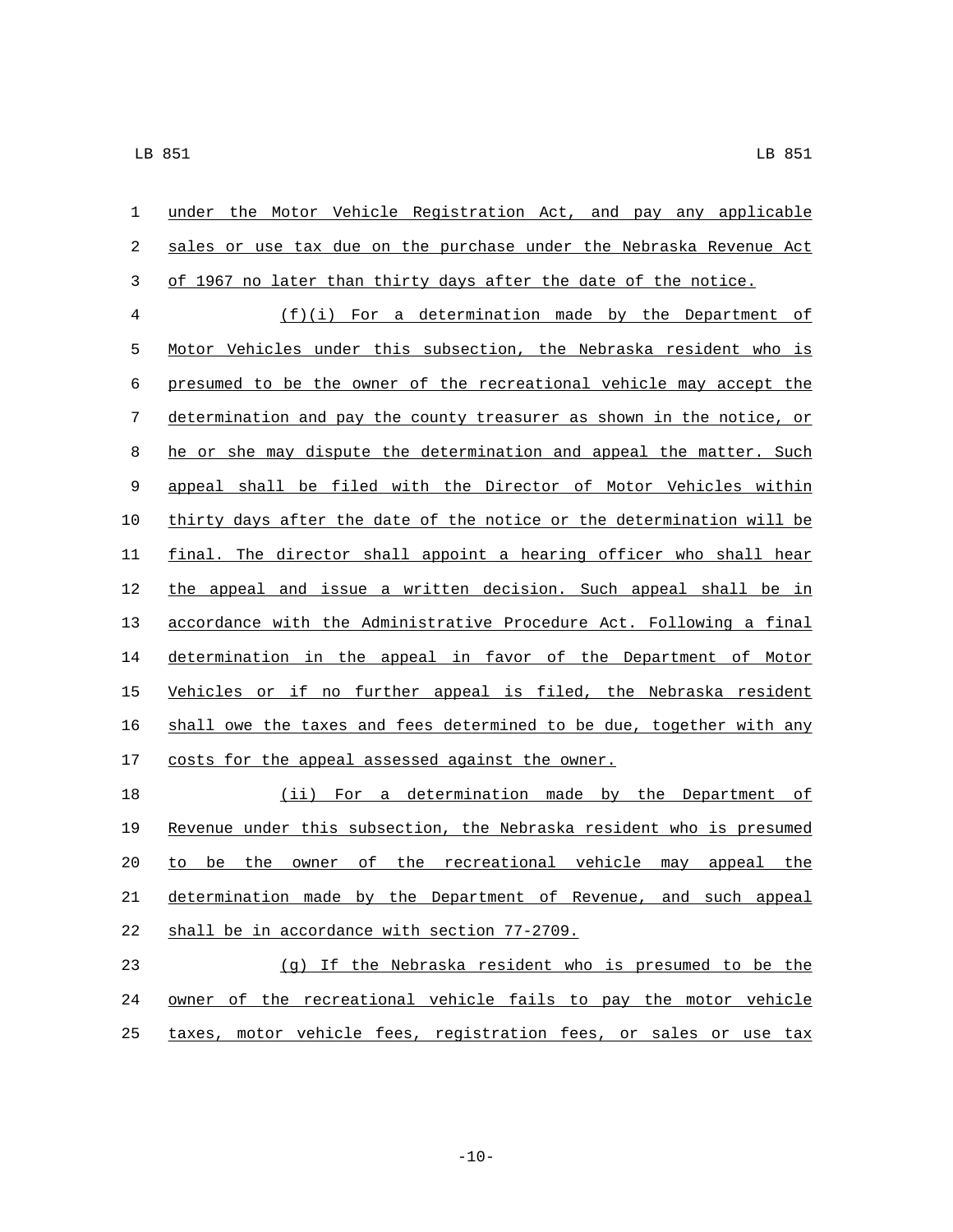required to be paid under this subsection, he or she shall be 2 assessed a penalty of fifty percent of such unpaid taxes and fees. Such penalty shall be remitted by the county treasurer or the Department of Revenue to the State Treasurer for credit to the 5 Highway Trust Fund.

 Sec. 5. Section 60-367, Reissue Revised Statutes of 7 Nebraska, is amended to read:

 60-367 The Except as otherwise provided in section 60-366, the provisions of the Motor Vehicle Registration Act relative to registration and display of registration numbers do not apply to a motor vehicle or trailer owned by a nonresident of this state, other than a foreign corporation doing business in this state, if the owner thereof has complied with the provisions of the law of the foreign country, state, territory, or federal district of his or her residence relative to registration of motor vehicles or trailers and the display of registration numbers thereon and conspicuously displays his or her registration numbers as required thereby.

 Sec. 6. Section 66-482, Reissue Revised Statutes of 19 Nebraska, is amended to read:

66-482 For purposes of sections 66-482 to 66-4,149:

 (1) Motor vehicle shall have the same definition as in 22 section 60-339;

 (2) Motor vehicle fuel shall include all products and fuel commonly or commercially known as gasoline, including casing head or natural gasoline, and shall include any other liquid and such

-11-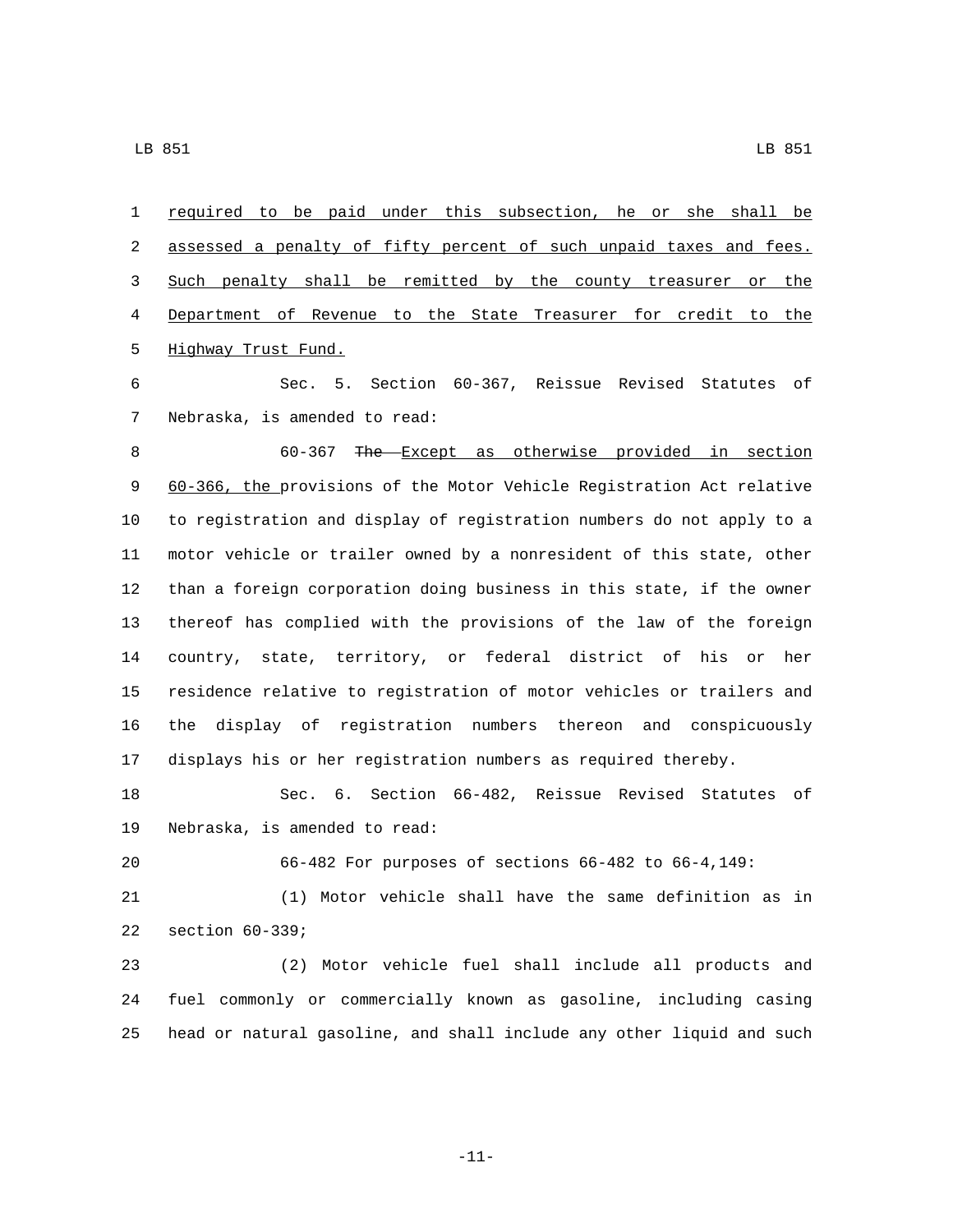other volatile and inflammable liquids as may be produced, compounded, or used for the purpose of operating or propelling motor vehicles, motorboats, or aircraft or as an ingredient in the manufacture of such fuel. Agricultural ethyl alcohol produced for use as a motor vehicle fuel shall be considered a motor vehicle fuel. Motor vehicle fuel shall not include the products commonly known as methanol, kerosene oil, kerosene distillate, crude petroleum, naphtha, and benzine with a boiling point over two hundred degrees Fahrenheit, residuum gas oil, smudge oil, leaded automotive racing fuel with an American Society of Testing Materials research method octane number in excess of one hundred five, and any petroleum product with an initial boiling point under two hundred degrees Fahrenheit, a ninety-five percent distillation (recovery) temperature in excess of four hundred sixty-four degrees Fahrenheit, an American Society of Testing Materials research method octane number less than seventy, and an end or dry point of distillation of five hundred 17 seventy degrees Fahrenheit maximum;

 (3) Agricultural ethyl alcohol shall mean ethyl alcohol produced from cereal grains or agricultural commodities grown within the continental United States and which is a finished product that is a nominally anhydrous ethyl alcohol meeting American Society for Testing and Materials D4806 standards. For the purpose of sections 66-482 to 66-4,149, the purity of the ethyl alcohol shall be determined excluding denaturant and the volume of alcohol blended with gasoline for motor vehicle fuel shall include the volume of any

-12-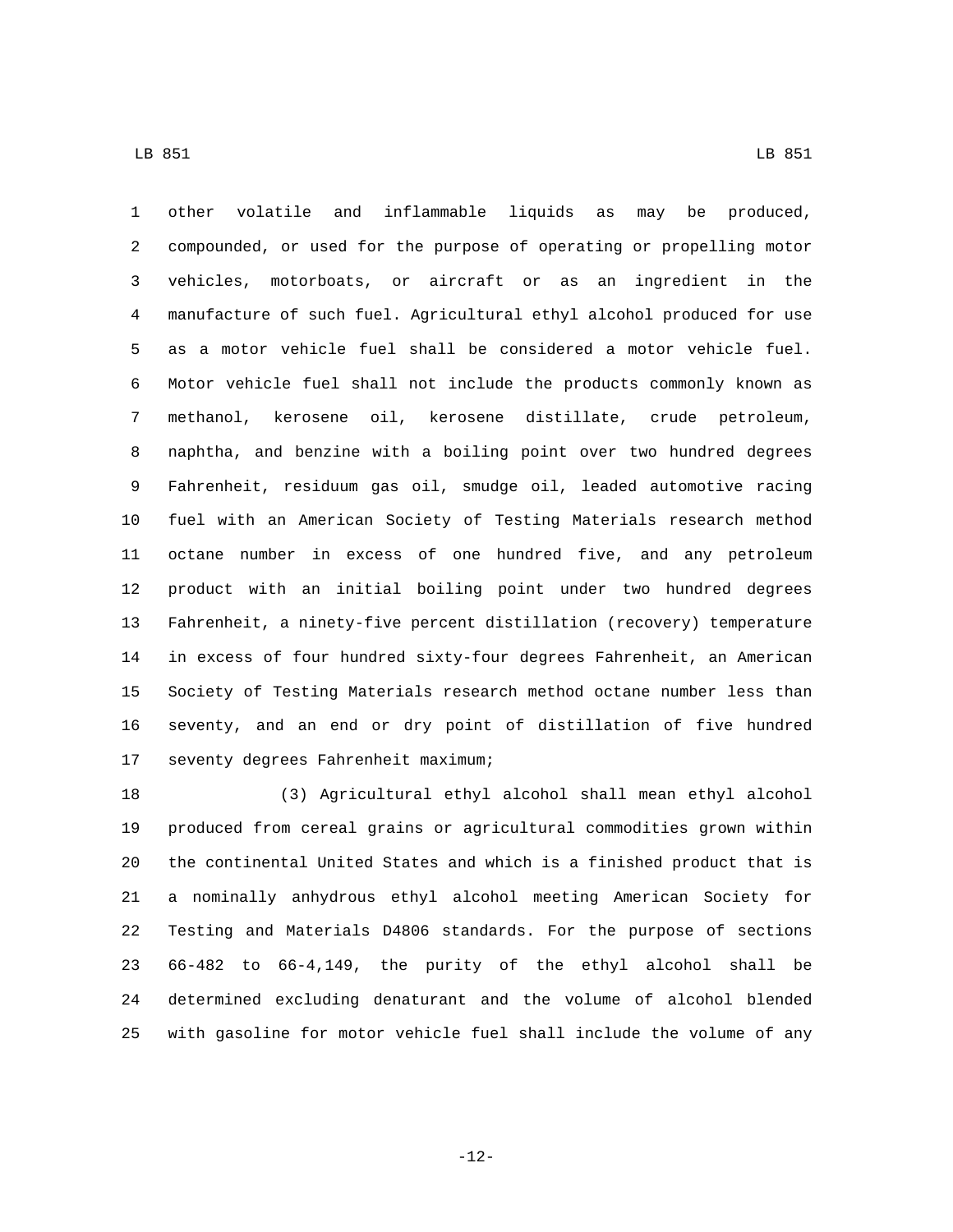LB 851 LB 851

denaturant required pursuant to law;1

 (4) Alcohol blend shall mean a blend of agricultural ethyl alcohol in gasoline or other motor vehicle fuel, such blend to contain not less than five percent by volume of alcohol;

 (5) Supplier shall mean any person who owns motor fuels imported by barge, barge line, or pipeline and stored at a barge, 7 barge line, or pipeline terminal in this state;

 (6) Distributor shall mean any person who acquires ownership of motor fuels directly from a producer or supplier at or from a barge, barge line, pipeline terminal, or ethanol or biodiesel 11 facility in this state;

 (7) Wholesaler shall mean any person, other than a producer, supplier, distributor, or importer, who acquires motor 14 fuels for resale;

 (8) Retailer shall mean any person who acquires motor fuels from a producer, supplier, distributor, wholesaler, or importer 17 for resale to consumers of such fuel;

 (9) Importer shall mean any person who owns motor fuels at the time such fuels enter the State of Nebraska by any means other than barge, barge line, or pipeline. Importer shall not include a person who imports motor fuels in a tank directly connected to the engine of a motor vehicle, train, watercraft, or airplane for purposes of providing fuel to the engine to which the tank is 24 connected;

(10) Exporter shall mean any person who acquires

-13-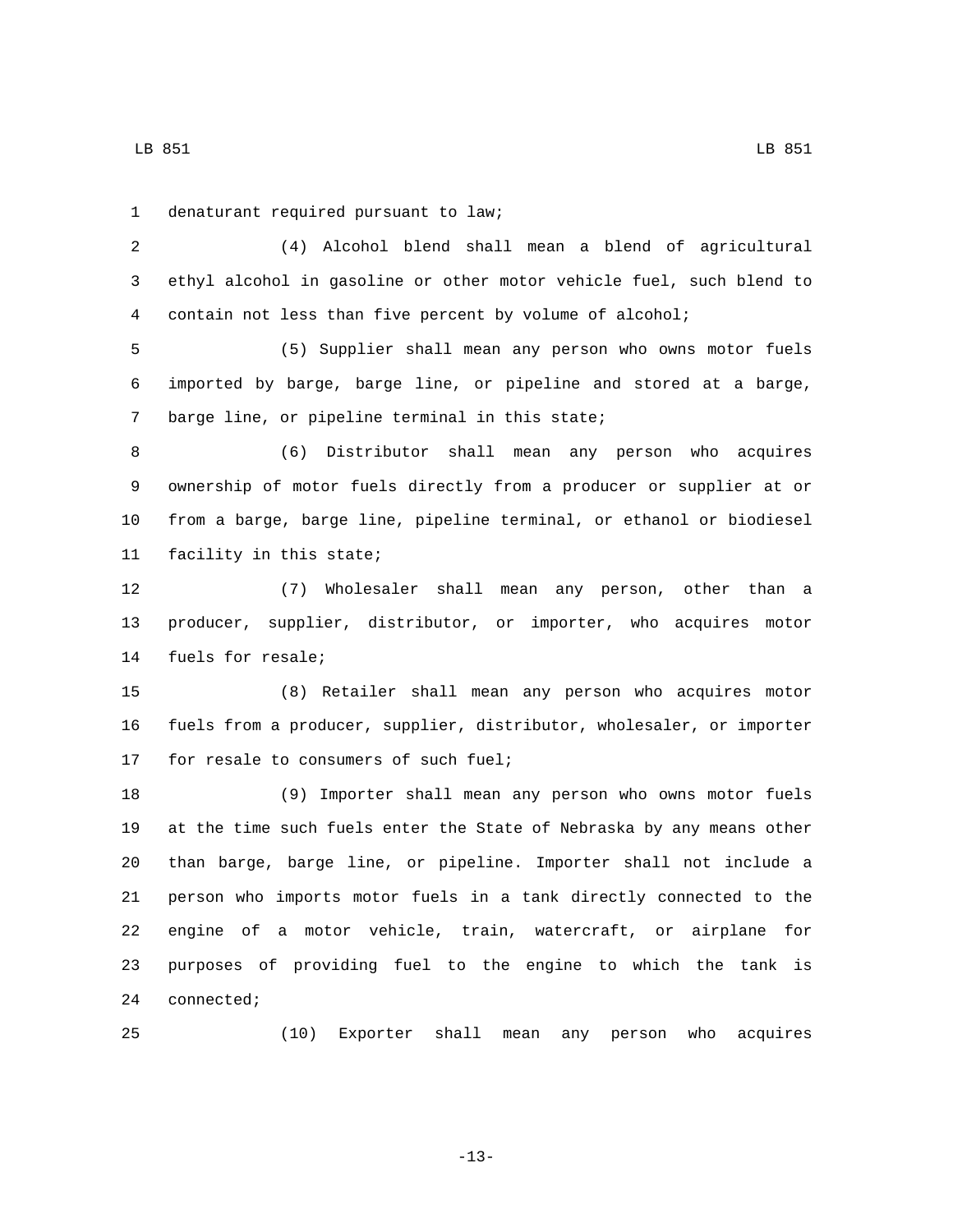ownership of motor fuels from any licensed producer, supplier, distributor, wholesaler, or importer exclusively for use or resale in 3 another state;

 (11) Gross gallons shall mean measured gallons without adjustment or correction for temperature or barometric pressure;

 (12) Diesel fuel shall mean all combustible liquids and biodiesel which are suitable for the generation of power for diesel- powered vehicles, except that diesel fuel shall not include kerosene; (13) Compressed fuel shall mean any fuel defined as 10 compressed fuel in section 66-6,100;

 (14) Person shall mean any individual, firm, partnership, limited liability company, company, agency, association, corporation, state, county, municipality, or other political subdivision. Whenever a fine or imprisonment is prescribed or imposed in sections 66-482 to 66-4,149, the word person as applied to a partnership, a limited liability company, or an association shall mean the partners or 17 members thereof;

 (15) Department shall mean the Motor Fuel Tax Enforcement and Collection Division of the Department of Revenue;

 (16) Semiannual period shall mean either the period which begins on January 1 and ends on June 30 of each year or the period which begins on July 1 and ends on December 31 of each year;

 (17) Producer shall mean any person who manufactures agricultural ethyl alcohol or biodiesel at an ethanol or biodiesel 25 facility in this state;

-14-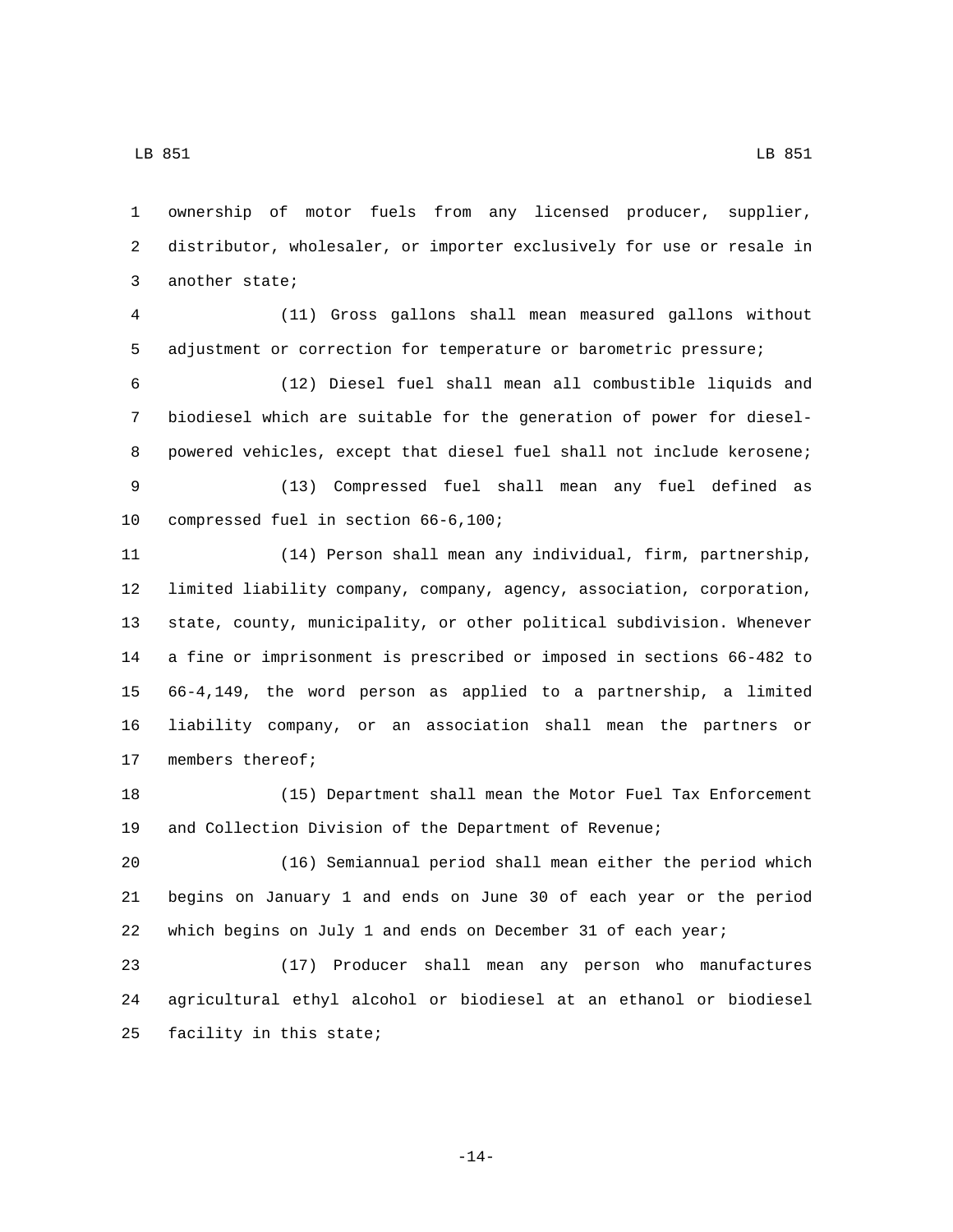(18) Highway shall mean every way or place generally open to the use of the public for the purpose of vehicular travel, even though such way or place may be temporarily closed or travel thereon restricted for the purpose of construction, maintenance, repair, or 5 reconstruction;

 (19) Kerosene shall mean kerosene meeting the specifications as found in the American Society for Testing and Materials publication D3699 entitled Standard Specifications for 9 Kerosene;

 (20) Biodiesel shall mean mono-alkyl esters of long chain fatty acids derived from vegetable oils or animal fats which conform to American Society for Testing and Materials D6751 specifications for use in diesel engines. Biodiesel refers to the pure fuel before 14 blending with diesel fuel;

 (21) Motor fuels shall mean motor vehicle fuel, diesel 16 fuel, aircraft fuel, or compressed fuel;

 (22) Ethanol facility shall mean a plant which produces 18 agricultural ethyl alcohol; and under the provisions described in 19 section  $66-1344$ ; and

 (23) Biodiesel facility shall mean a plant which produces 21 biodiesel.

 Sec. 7. Section 77-367, Revised Statutes Cumulative 23 Supplement, 2012, is amended to read:

 77-367 (1) The Department of Revenue may contract to procure products and services to develop, deploy, or administer

-15-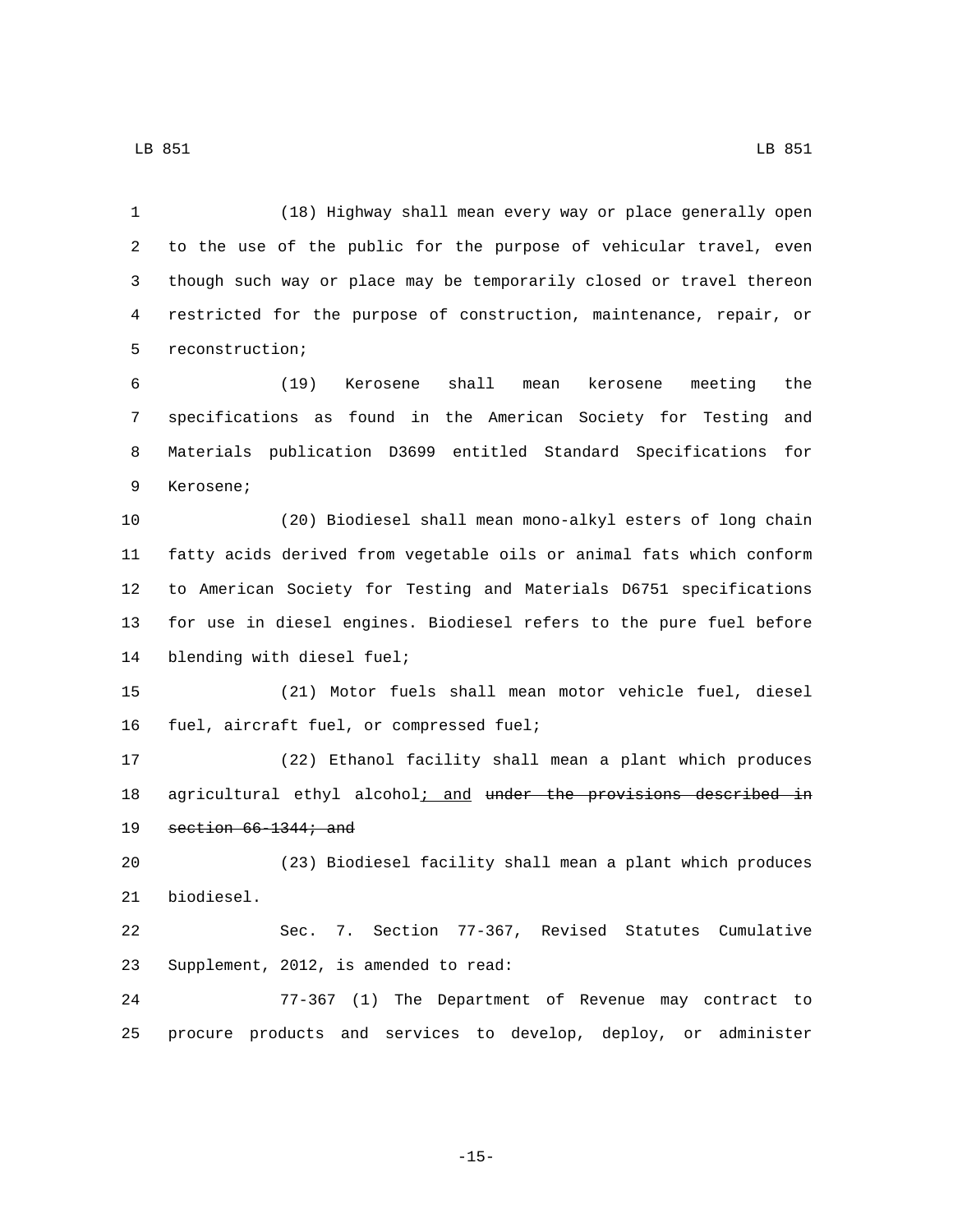systems or programs which identify nonfilers of returns, underreporters, or nonpayers of taxes administered by the department or improper or fraudulent payments made through programs administered by the department. The department shall enter into at least one such contract by December 31, 2014, and such contract shall be for the purpose of identifying nonfilers of returns with a tax liability in 7 any amount or underreporters or nonpayers of taxes with an outstanding tax liability of at least five thousand dollars. Fees for services, reimbursements, costs incurred by the department, or other remuneration may be funded from the amount of tax, penalty, interest, or other recovery actually collected and shall be paid only after the amount is collected. The Legislature intends to appropriate an amount from the tax, penalty, interest, and other recovery actually collected, not to exceed the amount collected, which is sufficient to pay for services, reimbursements, costs incurred by the department, or other remuneration pursuant to this section. Vendors entering into a contract with the department pursuant to this section are subject to the requirements and penalties of the confidentiality laws of this 19 state regarding tax information.

 (2) Ten percent of all proceeds received during each calendar year due to the contracts entered into pursuant to this section shall be deposited in the Department of Revenue Enforcement Fund for purposes of identifying nonfilers, underreporters, 24 nonpayers, and improper or fraudulent payments.

(3) The Tax Commissioner shall submit electronically an

-16-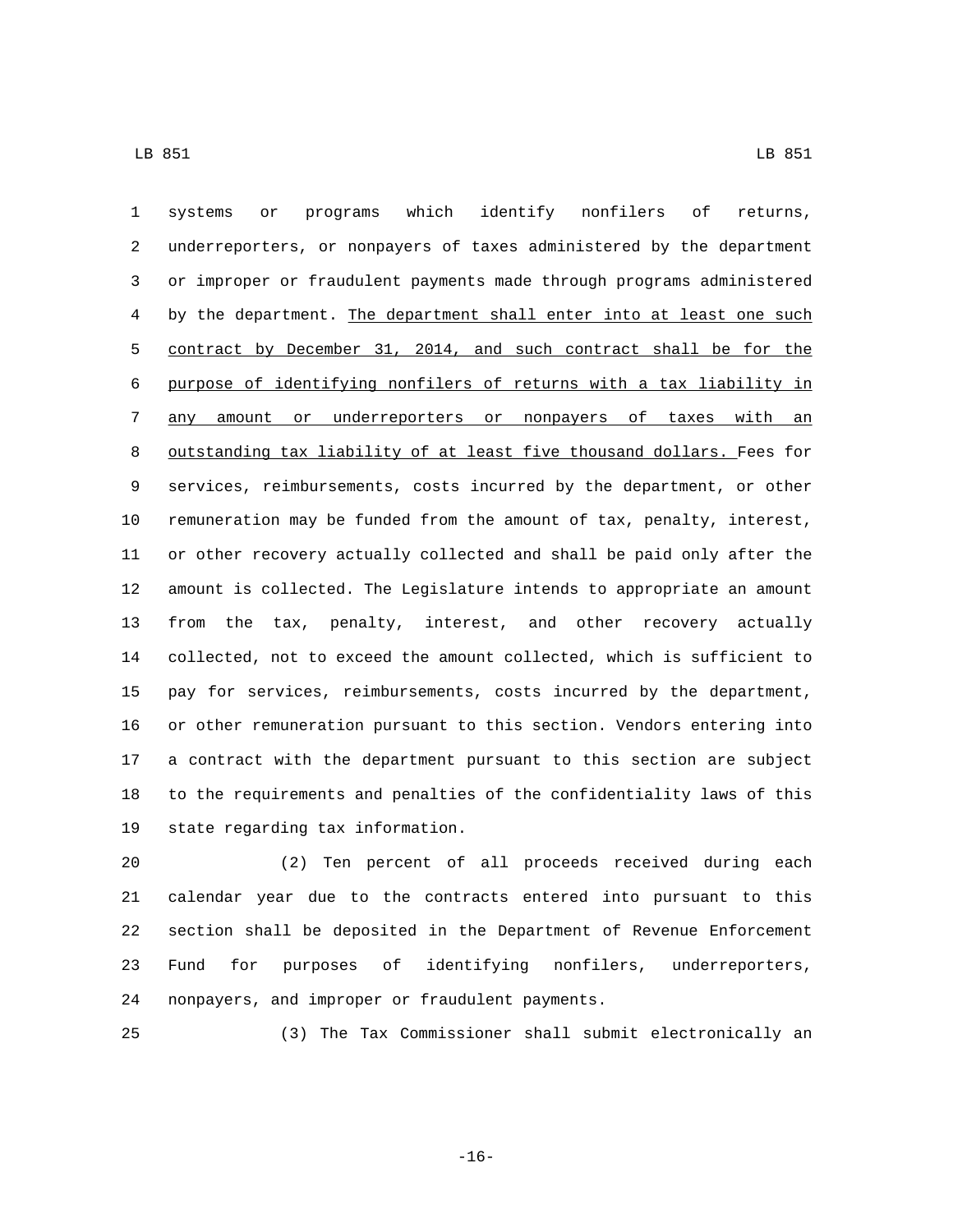annual report to the Revenue Committee of the Legislature and Appropriations Committee of the Legislature on the amount of dollars generated during the previous fiscal year pursuant to this section.

 Sec. 8. Section 77-1030, Revised Statutes Cumulative 5 Supplement, 2012, is amended to read:

 77-1030 (1) In order to utilize the incentives set forth in the Nebraska Advantage Transformational Tourism and Redevelopment Act, the taxpayer shall file an application, on a form developed by an association of municipalities organized statewide, requesting an 10 agreement.

11 (2) The application shall contain:

 (a) A written statement describing the plan of employment and investment for a qualified business in this state;

 (b) Sufficient documents, plans, and specifications as required by the municipality to support the plan and to define a project and a feasibility study. The plans shall include evidence that demonstrates that the project is feasible only with the 18 incentives provided by the  $acti$ 

 (c) A nonrefundable application fee of two thousand five 20 hundred dollars; and

 (d) A timetable showing the expected local option sales tax refunds and what year they are expected to be claimed.

 The application and all supporting information shall be confidential except for the name of the taxpayer, the location of the project, and the amounts of increased employment and investment.

-17-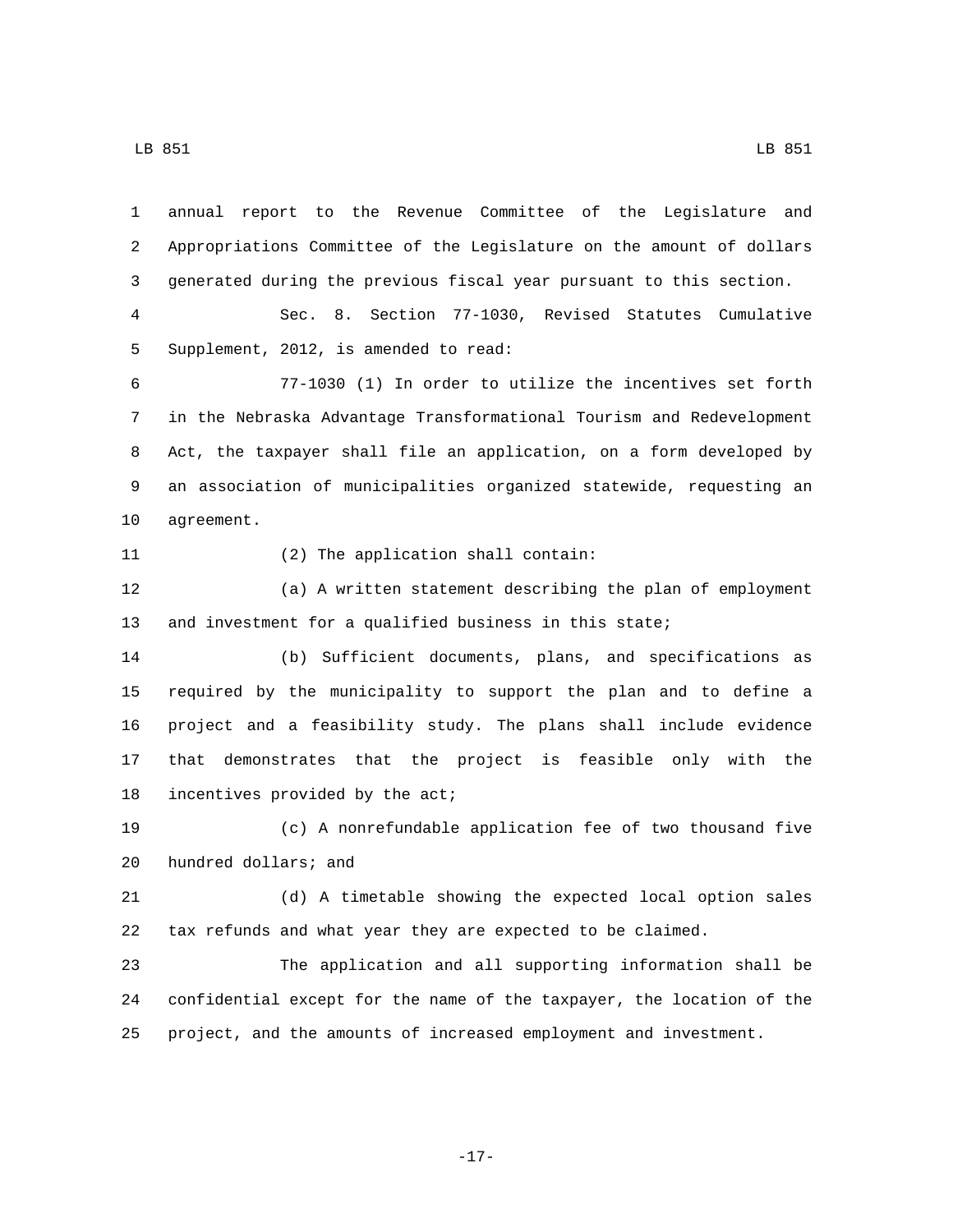(3) An application must be complete to establish the date of the application. An application shall be considered complete once it contains the items listed in subsection (2) of this section, regardless of the municipality's additional needs pertaining to information or clarification in order to approve or not approve the application.6

 (4) The municipality shall conduct an internal review of the feasibility study. If the municipality determines that the feasibility study demonstrates that the project can meet the requirements of the act, then the municipality shall conduct its own study with an independent third party, the cost of which shall be paid in full by the applicant. The cost of the study required under this subsection shall be in addition to the fee required under subsection (2) of this section. The purpose of the study is to verify or nullify the results of the feasibility study provided by the applicant. Additionally, the study shall examine the ability of the applicant to meet the requirements of the act. The study shall make a recommendation to the municipality on whether to proceed with the 19 project or not.

 (5) Once satisfied that the plan in the application defines a project consistent with the purposes stated in the Nebraska Advantage Transformational Tourism and Redevelopment Act in one or more qualified business activities within this state, that the taxpayer and the plan will qualify for incentives under the act, and that the required levels of employment and investment for the project

LB 851 LB 951

-18-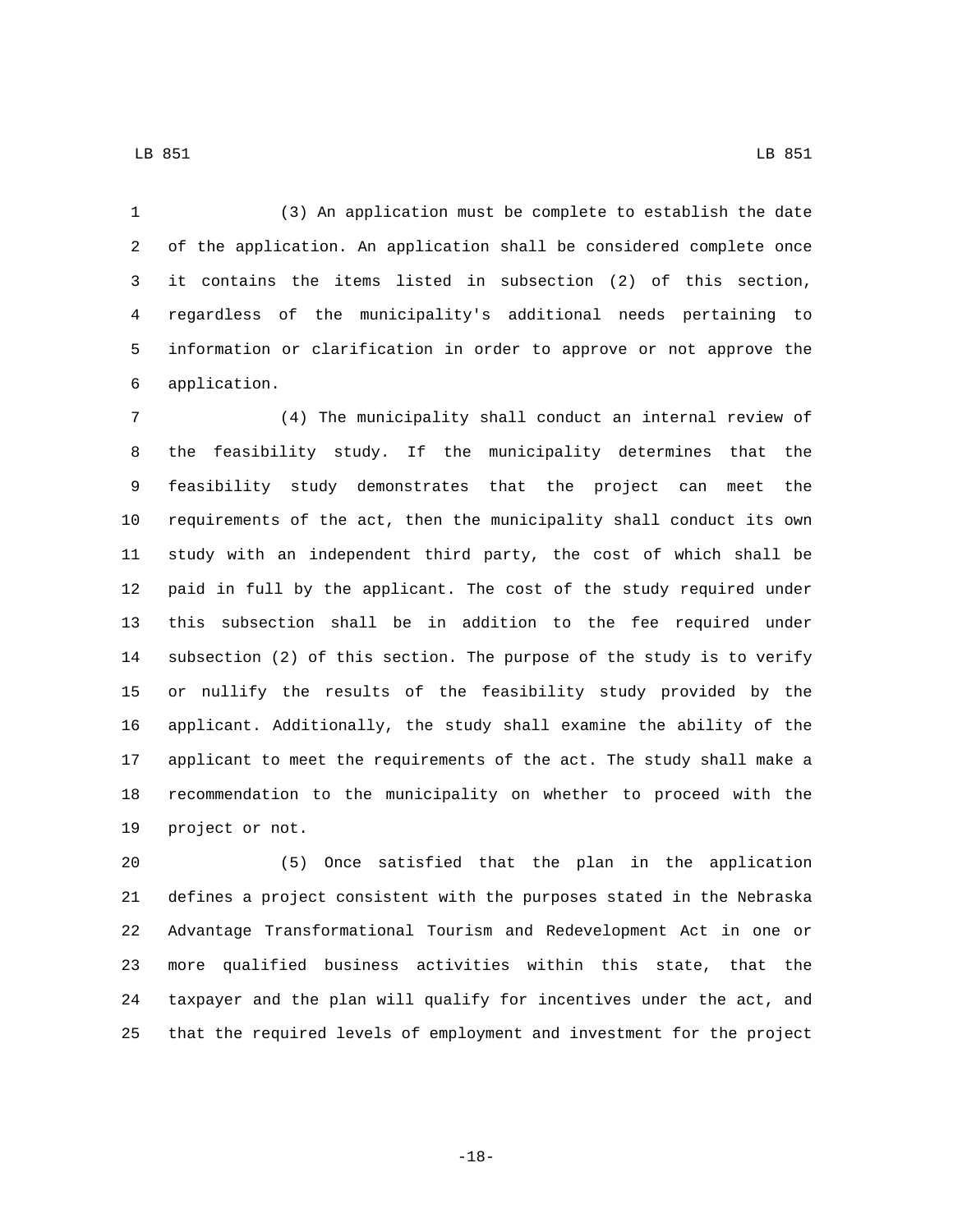LB 851 LB 851

 will be met prior to the end of the fourth year after the year in which the application was submitted, the municipality shall certify the application. Certification shall require approval by a majority vote by the members of the governing body of the municipality. A municipality shall notify the Department of Revenue of any application certified under this section on or before January 1 immediately following such certification. For any application certified under this section prior to the operative date of this section, the certifying municipality shall notify the Department of Revenue of such application on or before January 1, 2015.

 (6) After certification, the taxpayer and the municipality shall enter into a written agreement. The taxpayer shall agree to complete the project, and the municipality shall designate the approved plan of the taxpayer as a project and, in consideration of the taxpayer's agreement, agree to allow the taxpayer to use the incentives contained in the Nebraska Advantage Transformational Tourism and Redevelopment Act. The application, and all supporting documentation, to the extent approved, shall be considered a part of 19 the agreement. The agreement shall state:

 (a) The levels of employment and investment required by 21 the act for the project;

 (b) The time period under the act in which the required 23 levels must be met;

 (c) The documentation the taxpayer will need to supply when claiming an incentive under the act;

-19-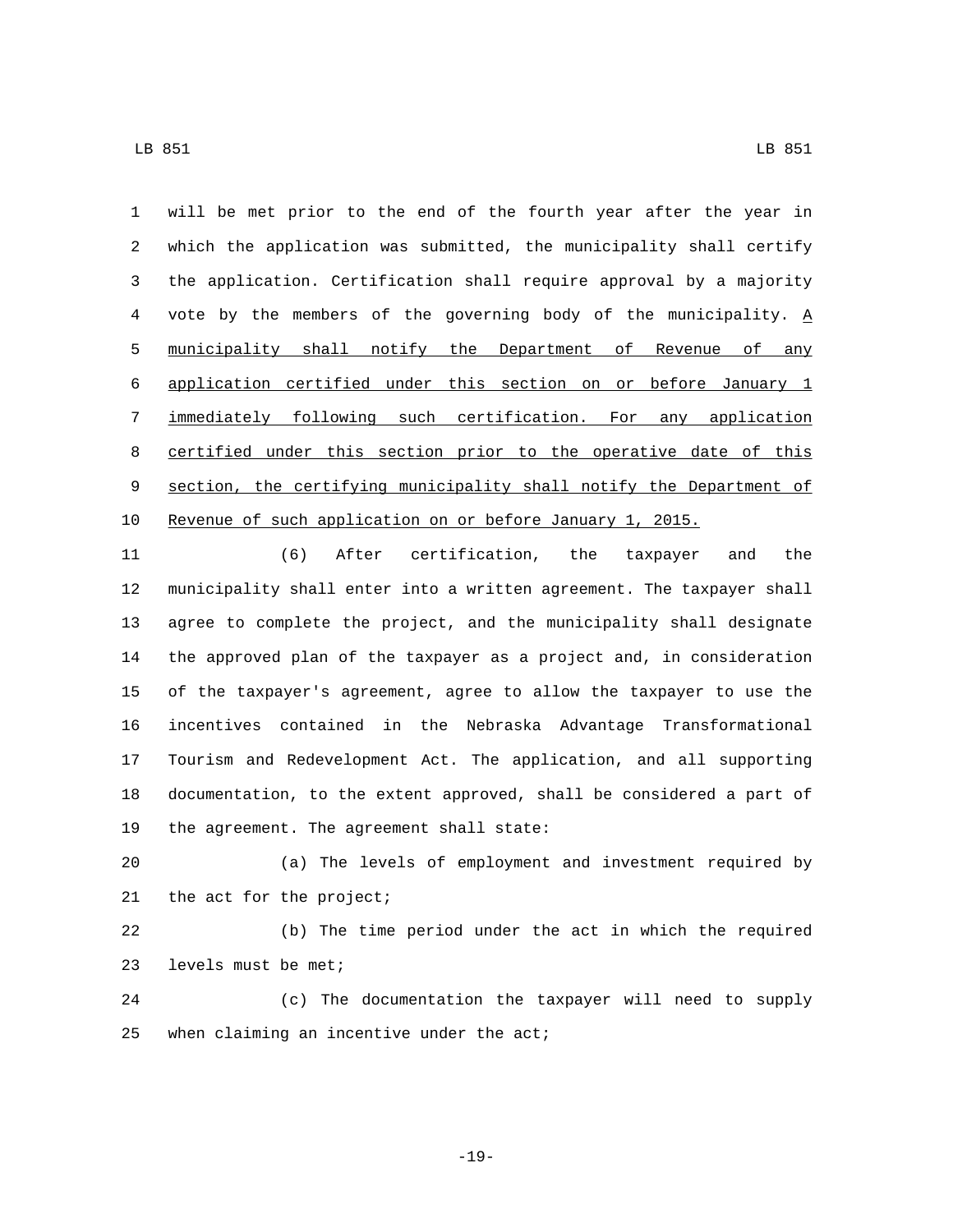(d) The date the application was filed; and (e) A requirement that the company update the municipality annually on any changes in plans or circumstances which affect the timetable of local option sales tax refunds as set out in the application. If the company fails to comply with this requirement, the municipality may defer any pending local option 7 sales tax refunds until the company does comply. (7) A taxpayer and a municipality may enter into agreements for more than one project and may include more than one project in a single agreement. The projects may be either sequential or concurrent. A project may involve the same location as another project. No new employment or new investment shall be included in more than one project for either the meeting of the employment or investment requirements or the creation of incentives. When projects overlap and the plans do not clearly specify, then the taxpayer shall specify in which project the employment or investment belongs. (8) The taxpayer may request that an agreement be modified if the modification is consistent with the purposes of the

 act and does not require a change in the description of the project. Once satisfied that the modification to the agreement is consistent with the purposes stated in the act, the municipality and taxpayer 22 may amend the agreement.

 (9) The agreement shall include performance-based metrics 24 to insure compliance with the act.

Sec. 9. Section 77-1807, Revised Statutes Supplement,

-20-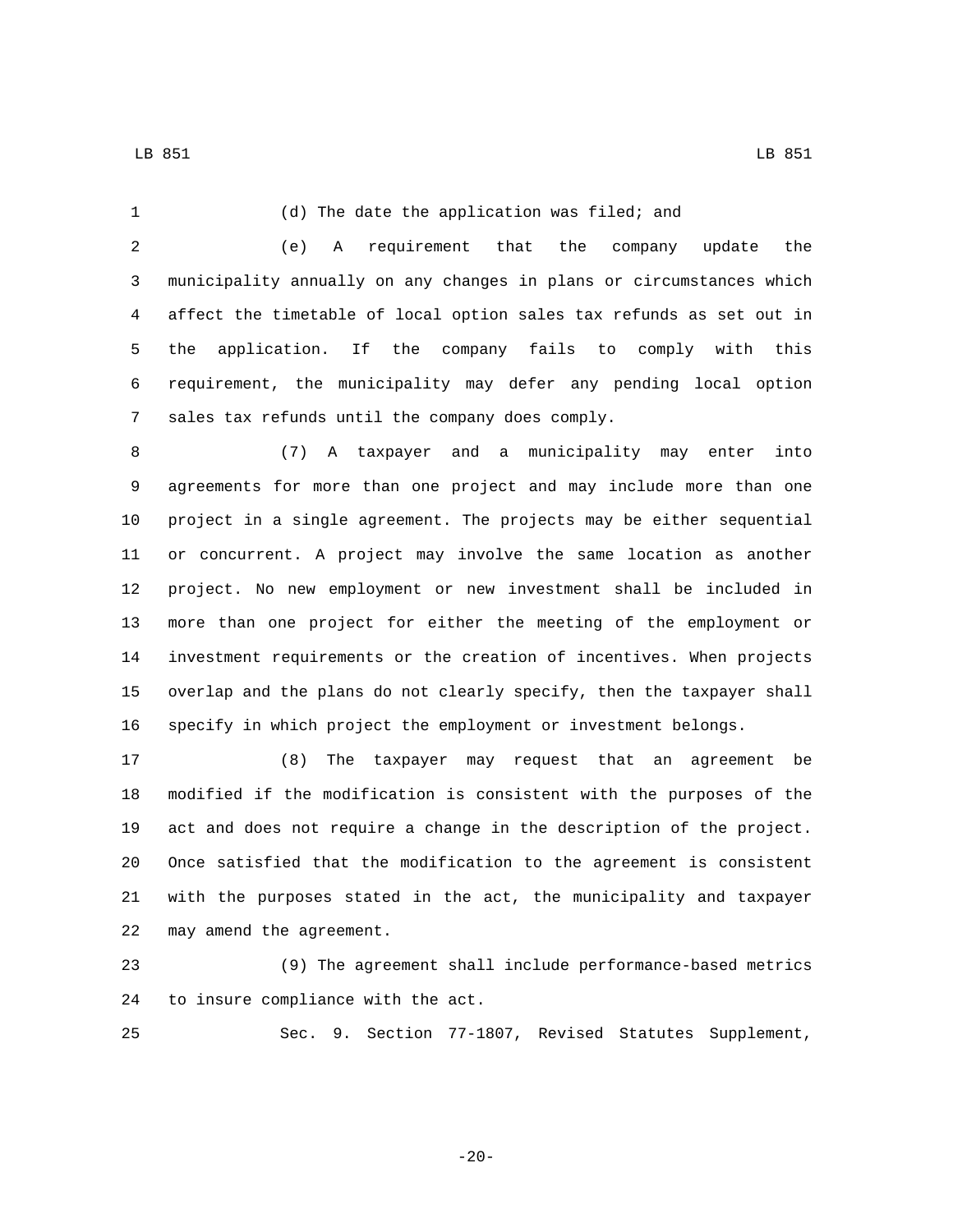3 2015.

1 2013, is amended to read:

LB 851 LB 851

 due on any real property for the smallest portion of the same shall be the purchaser, and when such person designates the smallest portion of the real property for which he or she will pay the amount of taxes assessed against any such property, the portion thus designated shall be considered an undivided portion.  $\left(\frac{b}{c}\right)^{r}$  (c) If a land bank gives an automatically accepted bid for the real property pursuant to section 19-5217, the land bank shall be the purchaser, regardless of the bid of any other person.  $\frac{(2)-(d)}{1}$  If no person bids for a less quantity than the whole and no land bank has given an automatically accepted bid pursuant to section 19-5217, the treasurer may sell any real property to any one who will take the whole and pay the taxes and charges 18 thereon.  $\left(3\right)$   $\left(2\right)$  and  $\left(3\right)$  if the homestead is listed separately as a homestead, it shall be sold only for the taxes delinquent thereon. (2)(a) This subsection applies beginning January 1, 2015. (b) If a land bank gives an automatically accepted bid for real property pursuant to section 19-5217, the land bank shall be the purchaser and no public or private auction shall be held under 25 sections 77-1801 to 77-1863.

77-1807 (1)(a) This subsection applies until January 1,

4 (b) Except as otherwise provided in subdivision  $(b)$   $(c)$ 

of this subsection, the person who offers to pay the amount of taxes

-21-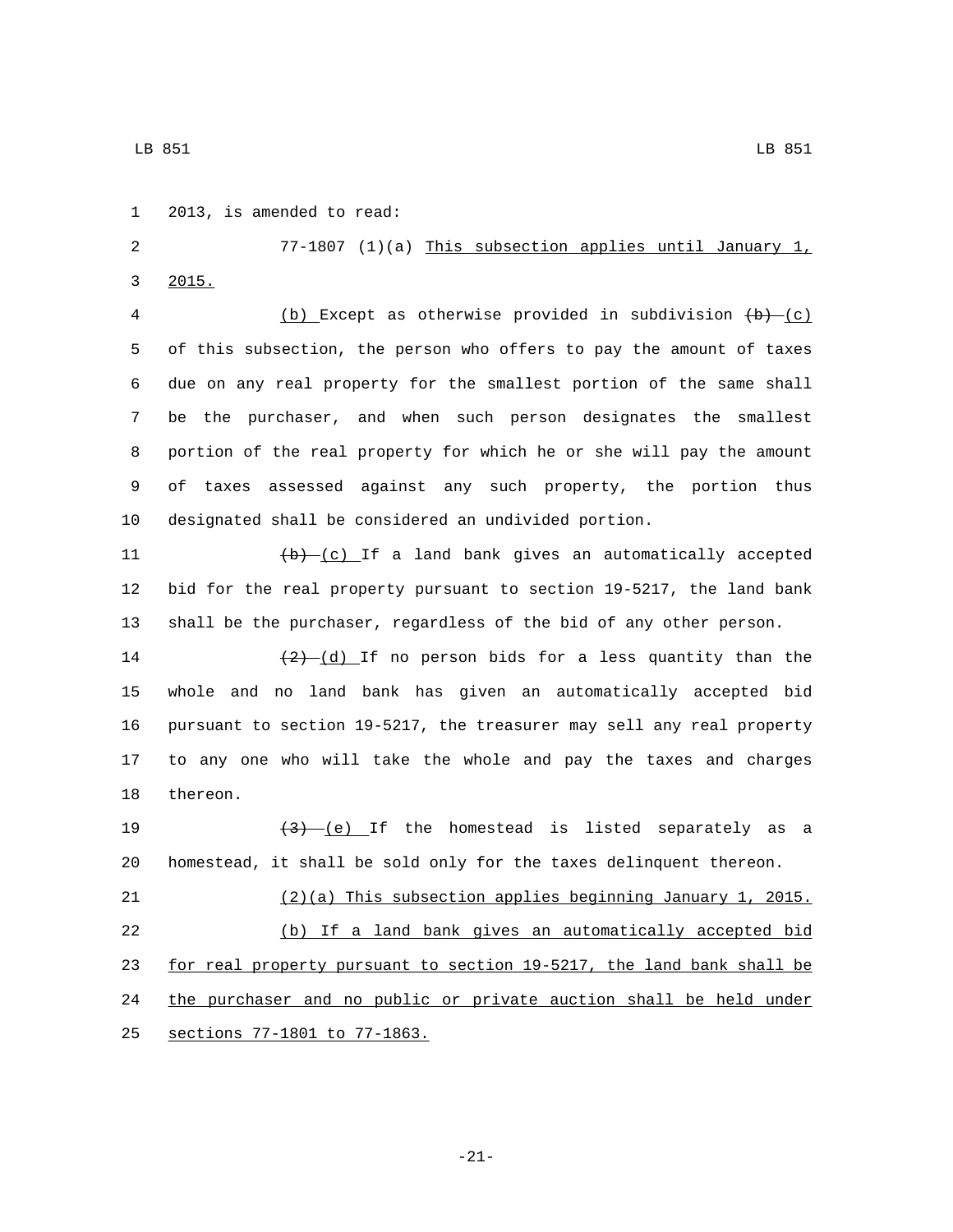| 1  | (c) If no land bank has given an automatically accepted               |
|----|-----------------------------------------------------------------------|
| 2  | bid pursuant to section 19-5217, the person who offers to pay the     |
| 3  | amount of taxes, delinquent interest, and costs due on any real       |
| 4  | property shall be the purchaser.                                      |
| 5  | (d) The county treasurer shall announce bidding rules at              |
| 6  | the beginning of the public auction, and such rules shall apply to    |
| 7  | all bidders throughout the public auction.                            |
| 8  | (e) The sale, if conducted in a round-robin format, shall             |
| 9  | be conducted in the following manner:                                 |
| 10 | (i) At the commencement of the sale, a count shall be                 |
| 11 | taken of the number of registered bidders present who want to be      |
| 12 | eligible to purchase property. Each registered bidder shall only be   |
| 13 | counted once. If additional registered bidders appear at the sale     |
| 14 | after the commencement of a round, such registered bidders shall have |
| 15 | the opportunity to participate at the end of the next following       |
| 16 | round, if any, as provided in subdivision (v) of this subdivision;    |
| 17 | (ii) Sequentially enumerated tickets shall be placed in a             |
| 18 | receptacle. The number of tickets in the receptacle for the first     |
| 19 | round shall equal the count taken in subdivision (i) of this          |
| 20 | subdivision, and the number of tickets in the receptacle for each     |
| 21 | subsequent round shall equal the number of the count taken in         |
| 22 | subdivision (i) of this subdivision plus additional registered        |
| 23 | bidders as provided in subdivision (v) of this subdivision;           |
| 24 | (iii) In a manner determined by the county treasurer,                 |
| 25 | tickets shall be selected from the receptacle by hand for each        |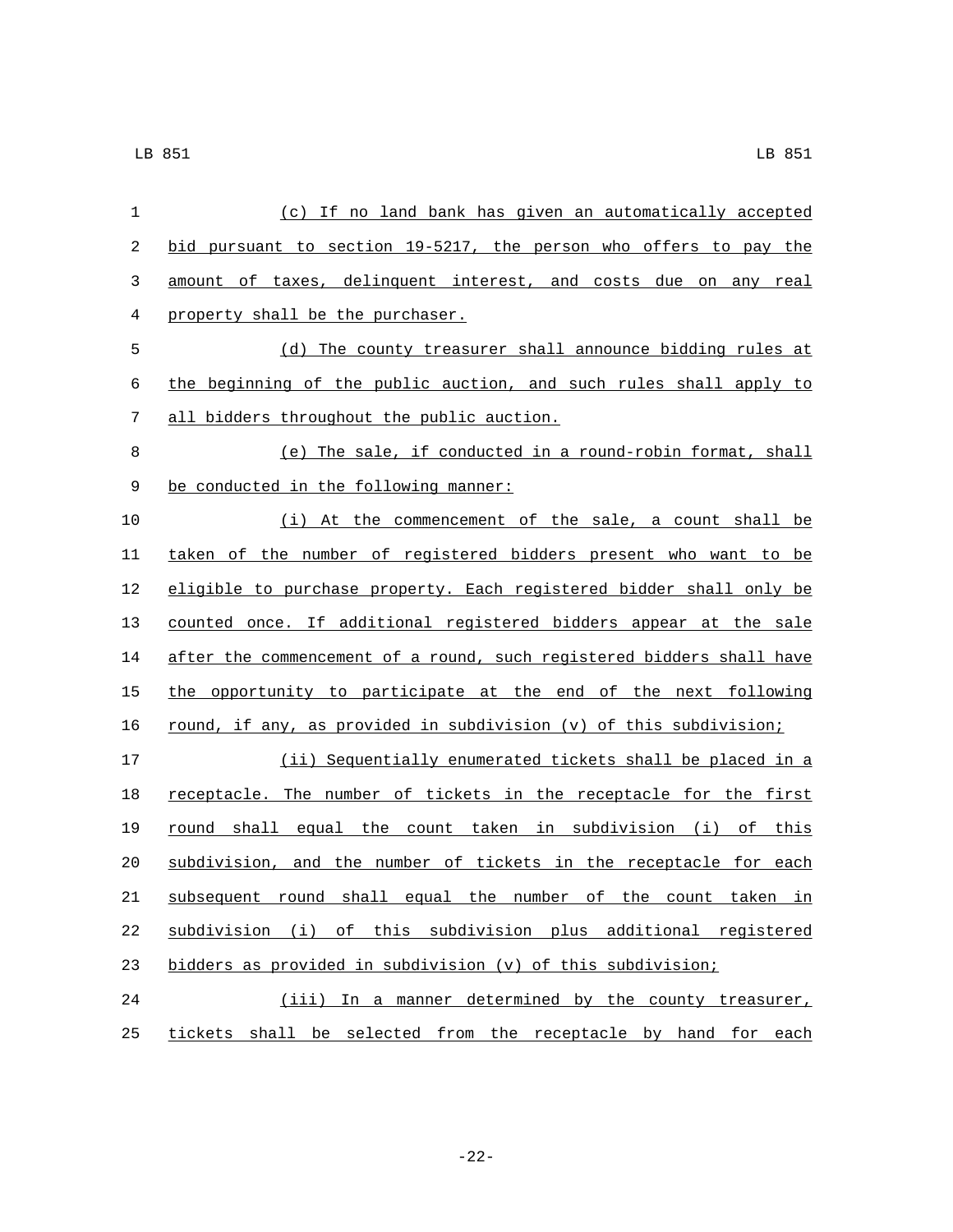| $\mathbf{1}$   | registered bidder whereby each ticket has an equal chance of being    |
|----------------|-----------------------------------------------------------------------|
| 2              | selected. Tickets shall be selected until there are no tickets        |
| $\mathbf{3}$   | remaining in the receptacle;                                          |
| $\overline{4}$ | (iv) The number on the ticket selected for a registered               |
| 5              | bidder shall represent the order in which a registered bidder may     |
| 6              | purchase property consisting of one parcel subject to sale from the   |
| 7              | list per round; and                                                   |
| $\,8\,$        | (v) If property listed remains unsold at the end of a                 |
| $\mathsf 9$    | round, a new round shall commence until all property listed is either |
| 10             | sold or, if any property listed remains unsold, each registered       |
| 11             | bidder has consecutively passed on the opportunity to make a          |
| 12             | purchase. Registered bidders who are not present when it is their     |
| 13             | turn to purchase property shall be considered to have passed on the   |
| 14             | opportunity to make a purchase. At the beginning of the second and    |
| 15             | any subsequent rounds, the county treasurer shall inquire whether     |
| 16             | there are additional registered bidders. If additional registered     |
| 17             | bidders are present, tickets for each such bidder shall be placed in  |
| 18             | a receptacle and selected as provided in subdivisions (ii) through    |
| 19             | (iv) of this subdivision. The second and any subsequent rounds shall  |
| 20             | proceed in the same manner and purchase order as the last preceding   |
| 21             | round, except that any additional registered bidders shall be given   |
| 22             | the opportunity to purchase at the end of the round in the order      |
| 23             | designated on their ticket.                                           |
| 24             | (f) Any property remaining unsold upon completion of the              |
|                |                                                                       |

public auction shall be sold at a private sale pursuant to section

-23-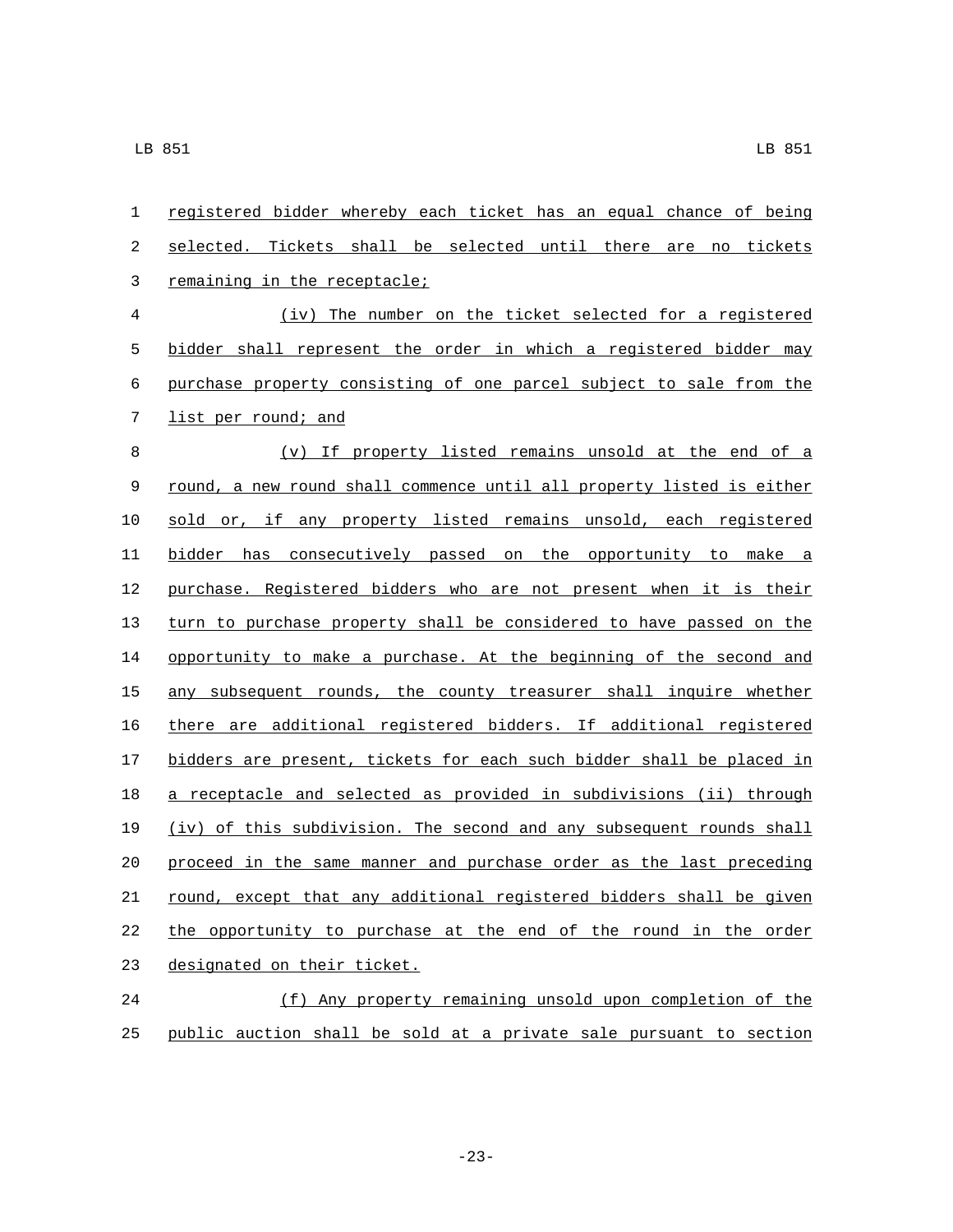$1 \quad 77-1814.$ 

 (g) A bidder shall (i) register with the county treasurer prior to participating in the sale, (ii) provide proof that it maintains a registered agent for service of process with the Secretary of State if the bidder is a foreign corporation, and (iii) pay a twenty-five-dollar registration fee. The fee is not refundable 7 upon redemption. Sec. 10. Section 77-1837.01, Revised Statutes Cumulative 9 Supplement, 2012, is amended to read: 10 77-1837.01 The (1) Except as otherwise provided in subsection (2) of this section, the laws in effect on the date of the issuance of a tax sale certificate govern all matters related to tax 13 <del>deeds deed</del> proceedings, including noticing and application, and foreclosure proceedings. Changes in law shall not apply retroactively with regard to the tax sale certificates previously issued. (2) Tax sale certificates sold and issued between January 1, 2010, and December 31, 2014, shall be governed by the laws and statutes that were in effect on December 31, 2009, with regard to all matters relating to tax deed proceedings, including noticing and

20 application, and foreclosure proceedings.

 Sec. 11. Section 77-2703.01, Reissue Revised Statutes of 22 Nebraska, is amended to read:

 77-2703.01 (1) The determination of whether a sale or use of property or the provision of services is in this state, in a municipality that has adopted a tax under the Local Option Revenue

-24-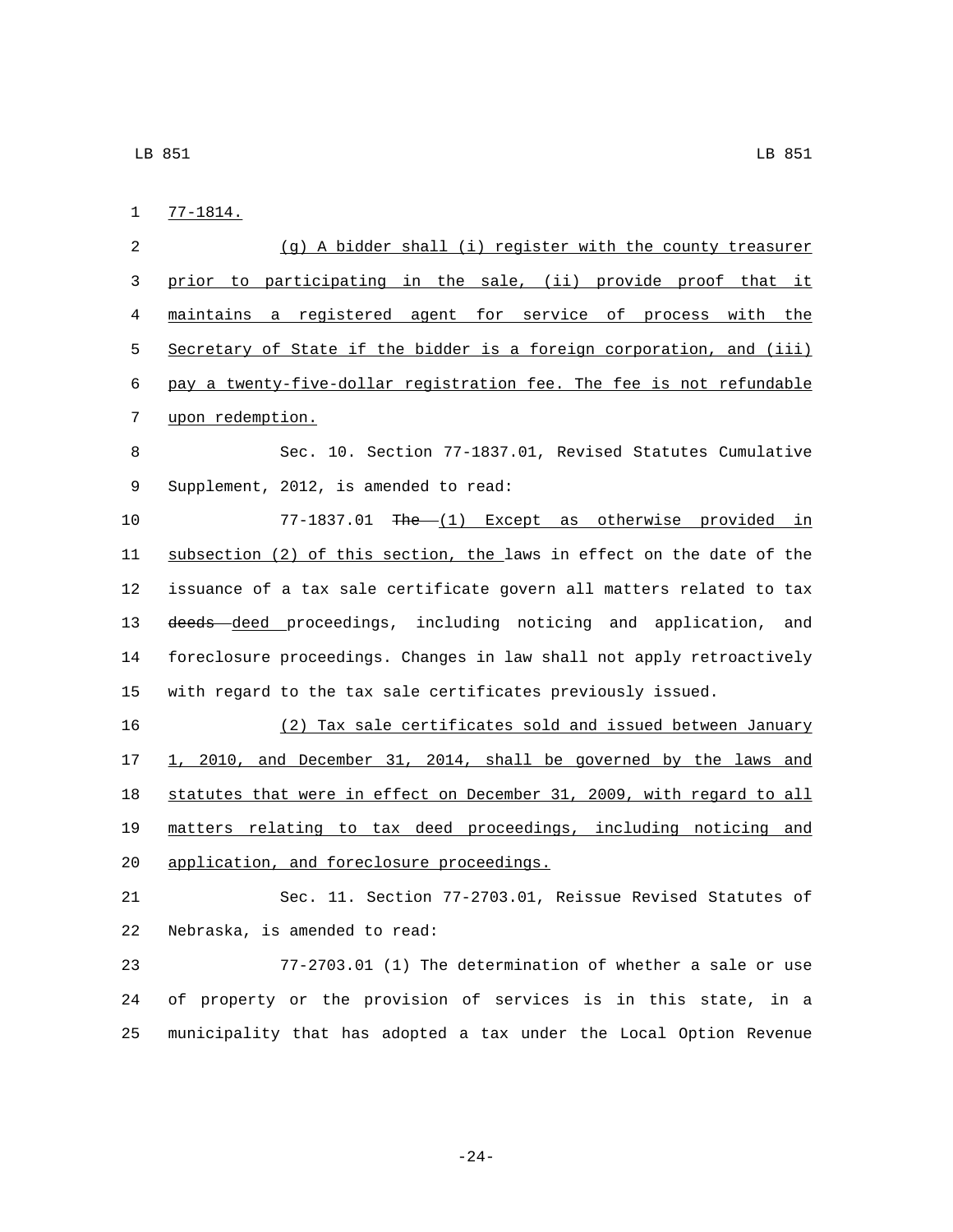LB 851 LB 851

 Act, or in a county that has adopted a tax under section 13-319 shall be governed by the sourcing rules in sections 77-2703.01 to  $3 \quad 77-2703.04.$ 

 (2) When the property or service is received by the purchaser at a business location of the retailer, the sale is sourced 6 to that business location.

 (3) When the property or service is not received by the purchaser at a business location of the retailer, the sale is sourced to the location where receipt by the purchaser or the purchaser's donee, designated as such by the purchaser, occurs, including the location indicated by instructions for delivery to the purchaser or 12 donee, known to the retailer.

 (4) When subsection (2) or (3) of this section does not apply, the sale is sourced to the location indicated by an address or other information for the purchaser that is available from the business records of the retailer that are maintained in the ordinary course of the retailer's business when use of this address does not 18 constitute bad faith.

 (5) When subsection (2), (3), or (4) of this section does not apply, the sale is sourced to the location indicated by an address for the purchaser obtained during the consummation of the sale, including the address of a purchaser's payment instrument, if no other address is available, when use of this address does not 24 constitute bad faith.

(6) When subsection (2), (3), (4), or (5) of this section

-25-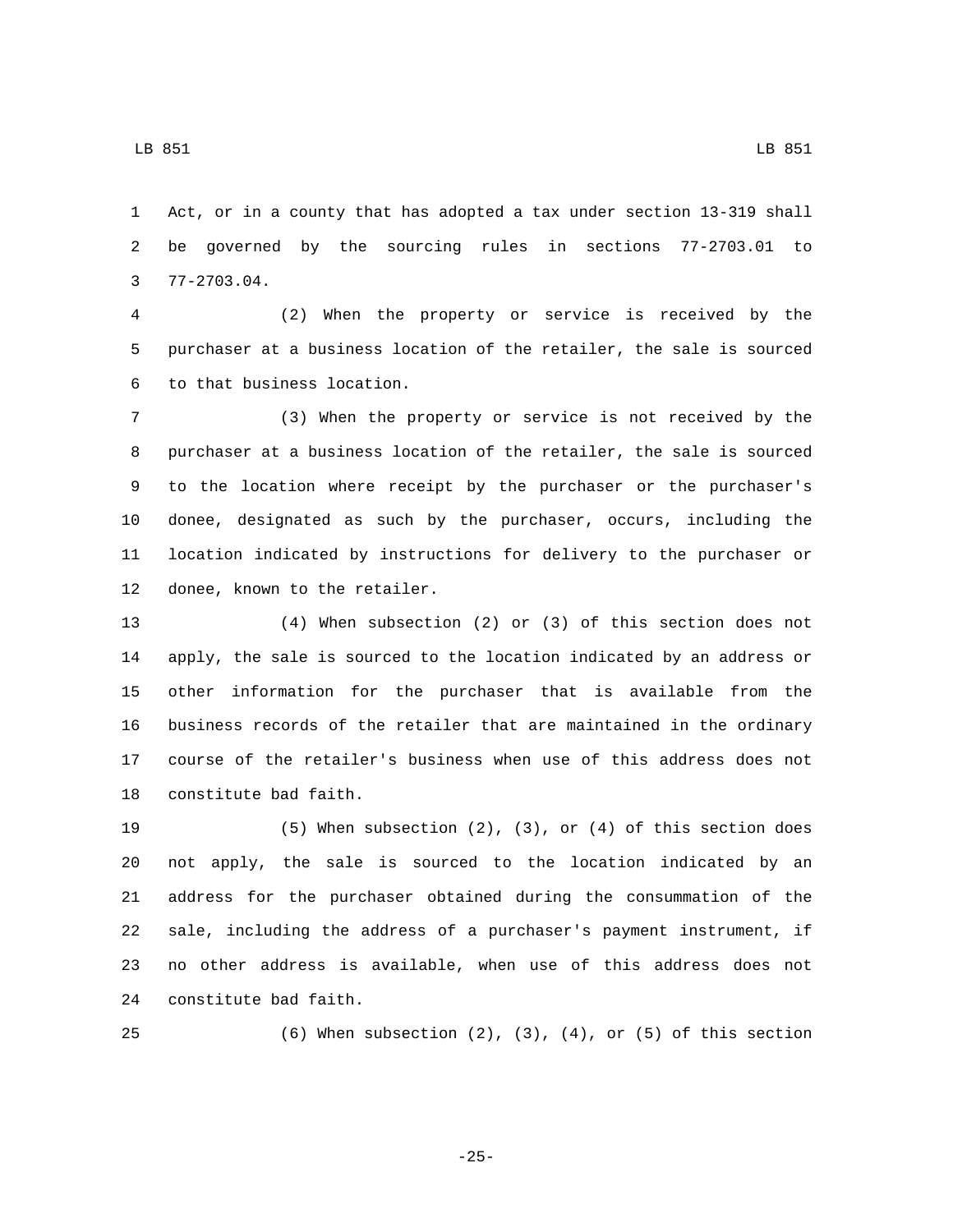does not apply, including the circumstance in which the retailer is without sufficient information to apply the rules in any such subsection, then the location will be determined by the address from which property was shipped, from which the digital good was first available for transmission by the retailer, or from which the service was provided disregarding for these purposes any location that merely 7 provided the digital transfer of the product sold.

 (7) The lease or rental of tangible personal property, other than property identified in subsection (8) or (9) of this 10 section, shall be sourced as follows:

 (a) For a lease or rental that requires recurring periodic payments, the first periodic payment is sourced the same as a retail sale in accordance with the provisions of subsections (2) through (6) of this section. Periodic payments made subsequent to the first payment are sourced to the primary property location for each period covered by the payment. The primary property location shall be as indicated by an address for the property provided by the lessee that is available to the lessor from its records maintained in the ordinary course of business when use of this address does not constitute bad faith. The property location shall not be altered by intermittent use at different locations, such as use of business property that accompanies employees on business trips and service calls; and

 (b) For a lease or rental that does not require recurring periodic payments, the payment is sourced the same as a retail sale

-26-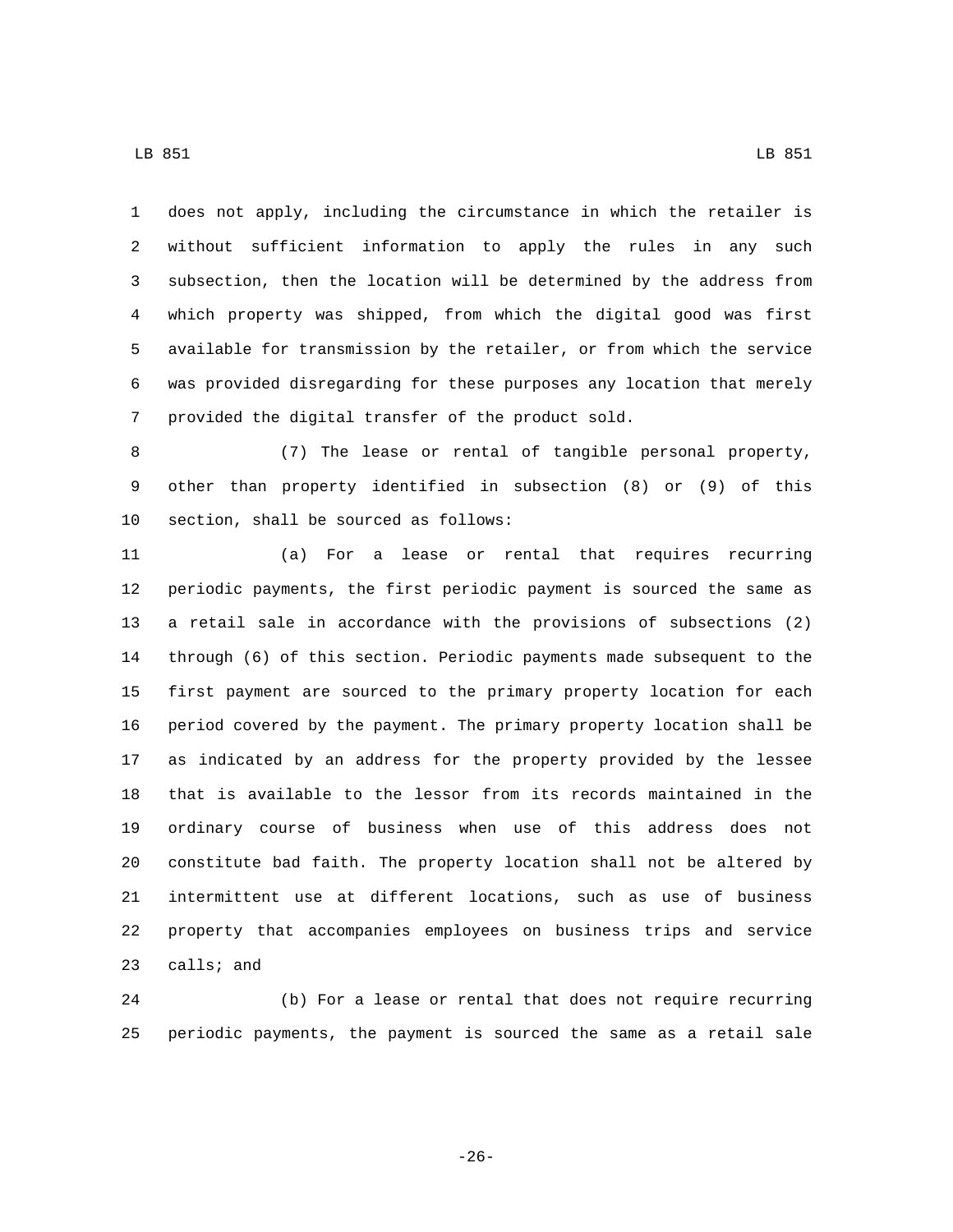in accordance with the provisions of subsections (2) through (6) of 2 this section.

 This subsection does not affect the imposition or computation of sales or use tax on leases or rentals based on a lump-sum or accelerated basis or on the acquisition of property for lease.

 (8) The lease or rental of motor vehicles, trailers, semitrailers, or aircraft that do not qualify as transportation equipment under subsection (9) of this section shall be sourced as 9 follows:

 (a) For a lease or rental that requires recurring periodic payments, each periodic payment is sourced to the primary property location. The primary property location shall be as indicated by an address for the property provided by the lessee that is available to the lessor from its records maintained in the ordinary course of business when use of this address does not constitute bad faith. This location shall not be altered by 17 intermittent use at different locations; and

 (b) For a lease or rental that does not require recurring periodic payments, the payment is sourced the same as a retail sale in accordance with the provisions of subsections (2) through (6) of 21 this section.

 This subsection does not affect the imposition or computation of sales or use tax on leases or rentals based on a lump- sum or accelerated basis or on the acquisition of property for lease. (9) The retail sale, including lease or rental, of

-27-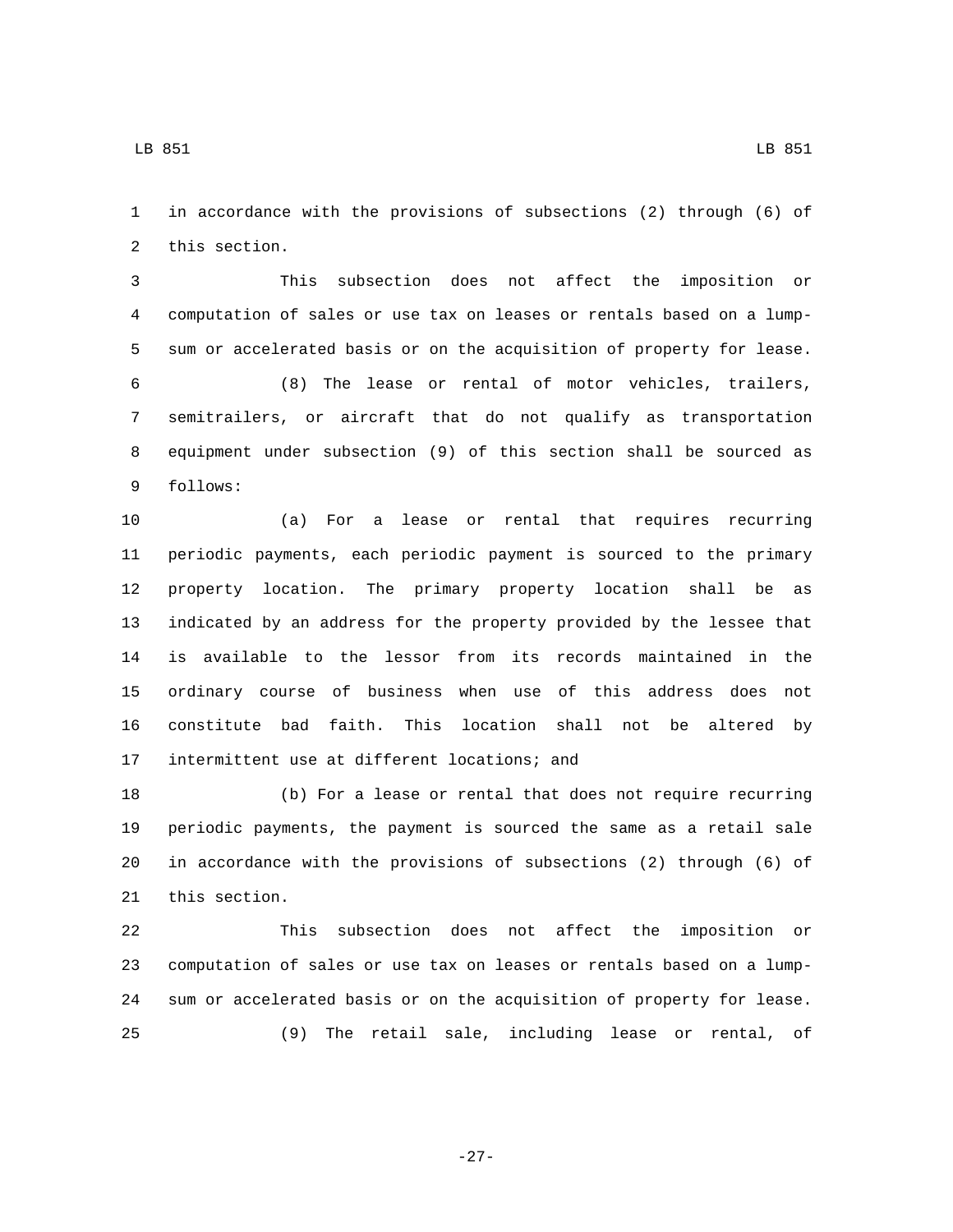transportation equipment shall be sourced the same as a retail sale

 in accordance with subsections (2) through (6) of this section. Transportation equipment means any of the following:

 (a) Locomotives and railcars that are utilized for the carriage of persons or property in interstate commerce;

 (b) Trucks and truck-tractors with a gross vehicle weight rating of ten thousand one pounds or greater, trailers, semitrailers, or passenger buses that are (i) registered through the International Registration Plan and (ii) operated under authority of a carrier authorized and certificated by the United States Department of Transportation or another federal authority to engage in the carriage 12 of persons or property in interstate commerce;

 (c) Aircraft operated by air carriers authorized and certificated by the United States Department of Transportation or another federal authority or a foreign authority to engage in the carriage of persons or property in interstate or foreign commerce; 17 and

 (d) Containers designed for use on and component parts attached or secured on the items set forth in subdivisions (9)(a) through  $(c)$  of this section.

 (10) For purposes of this section, receive and receipt mean taking possession of tangible personal property, making first use of services, or taking possession or making first use of digital goods, whichever comes first. The terms receive and receipt do not include possession by a shipping company on behalf of the purchaser.

-28-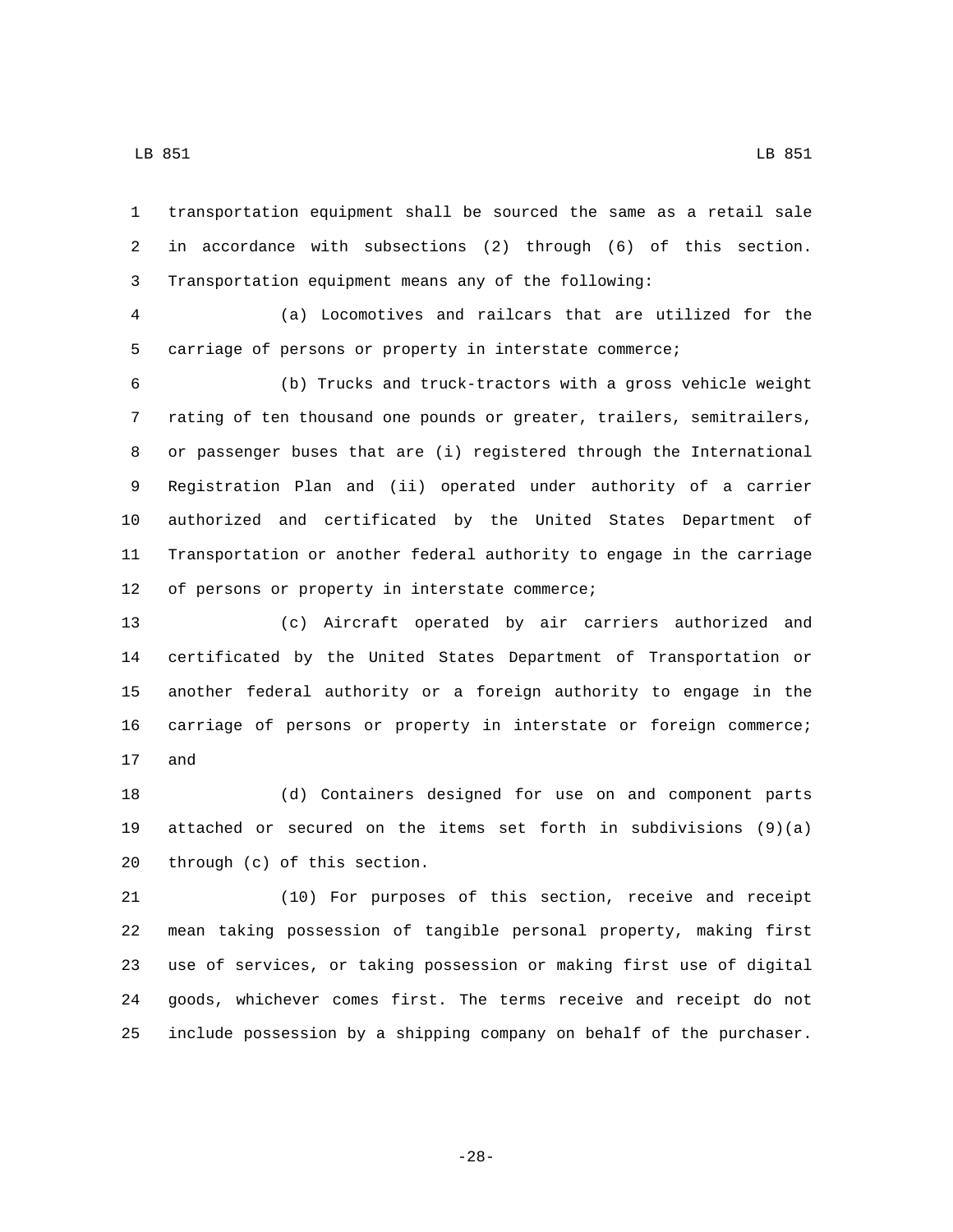For purposes of sourcing detective services subject to tax under subdivision (4)(h) of section 77-2701.16, making first use of a service shall be deemed to be at the individual's residence, in the case of a customer who is an individual, or at the principal place of 5 business, in the case of a business customer.

 (11) The sale, not including lease or rental, of a motor vehicle, semitrailer, or trailer as defined in the Motor Vehicle Registration Act shall be sourced to the place of registration of the motor vehicle, semitrailer, or trailer for operation upon the highways of this state or, if no such registration has occurred, the place where such motor vehicle, semitrailer, or trailer is required 12 to be registered.

 (12) The sale or lease for one year or more of motorboats shall be sourced to the place of registration of the motorboat. The lease of motorboats for less than one year shall be sourced to the 16 point of delivery.

 Sec. 12. Section 77-2709, Revised Statutes Cumulative 18 Supplement, 2012, is amended to read:

 77-2709 (1) If the Tax Commissioner is not satisfied with the return or returns of the tax or the amount of tax required to be paid to the state by any person, he or she may compute and determine the amount required to be paid upon the basis of the facts contained in the return or returns or upon the basis of any information within his or her possession or which may come into his or her possession. One or more deficiency determinations of the amount due for one or

-29-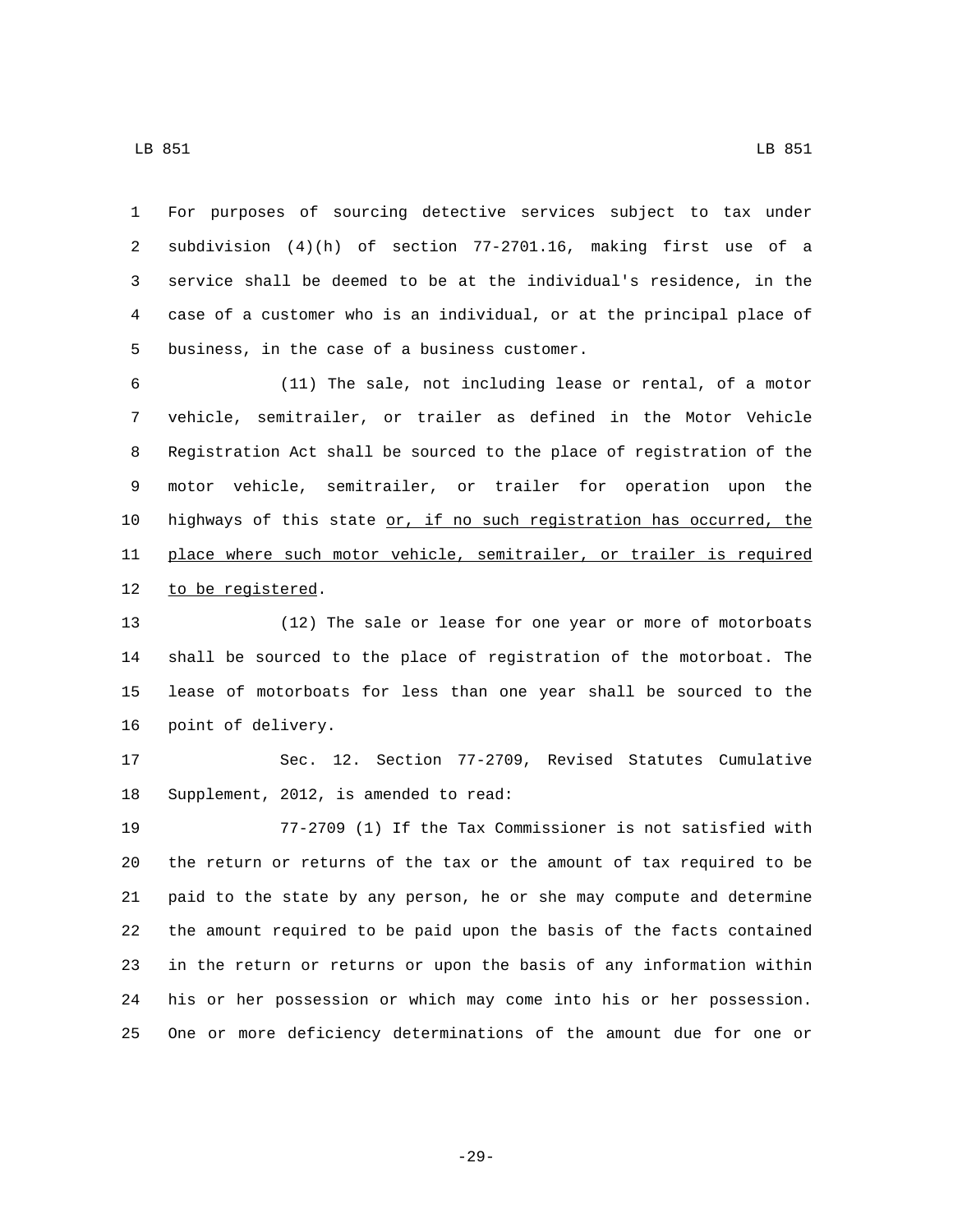LB 851 LB 951

 more than one period may be made. To the amount of the deficiency determination for each period shall be added a penalty equal to ten percent thereof or twenty-five dollars, whichever is greater. In making a determination, the Tax Commissioner may offset overpayments for a period or periods, together with interest on the overpayments, against underpayments for other period or periods, against penalties, 7 and against the interest on the underpayments.

 The interest on underpayments and overpayments shall be 9 computed in the manner set forth hereinafter.

 (2) If any person fails to make a return, the Tax Commissioner shall make an estimate of the amount of the gross receipts of the person or, as the case may be, of the amount of the total sales, rent, or lease price of property sold, rented, or leased or purchased, by the person, the storage, use, or consumption of which in this state is subject to the use tax. The estimate shall be made for the period or periods in respect to which the person failed to make a return and shall be based upon any information which is in the Tax Commissioner's possession or may come into his or her possession. Upon the basis of this estimate, the Tax Commissioner shall compute and determine the amount required to be paid to the state, adding to the sum thus arrived at a penalty equal to ten percent thereof or twenty-five dollars, whichever is greater. One or more determinations may be made for one or more than one period.

 (3) The amount of the determination of any deficiency exclusive of penalties shall bear interest at the rate specified in

-30-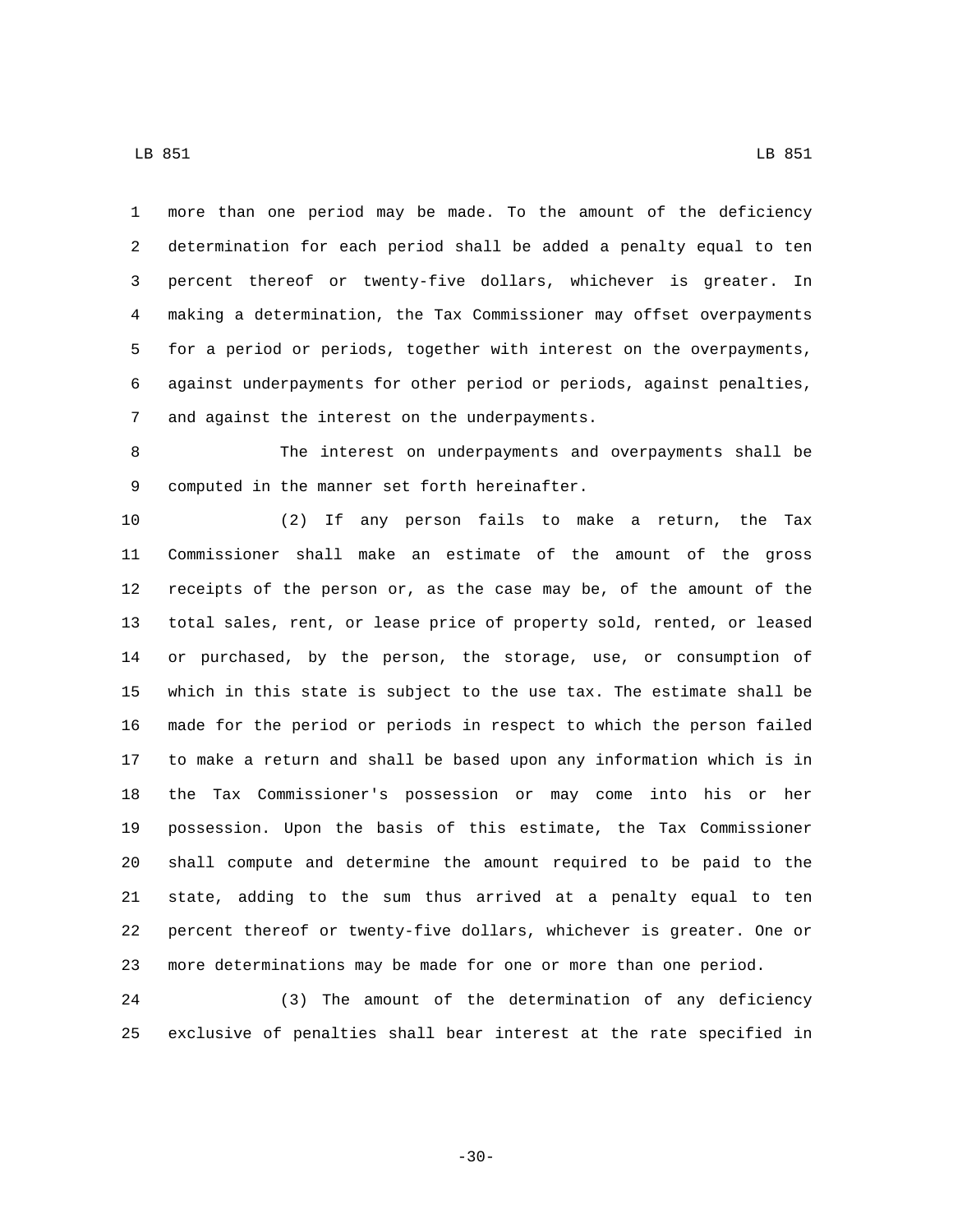section 45-104.02, as such rate may from time to time be adjusted, from the twentieth of the month following the period for which the amount should have been returned until the date of payment.

 (4) If any part of a deficiency for which a deficiency determination is made is the result of fraud or an intent to evade the Nebraska Revenue Act of 1967 or authorized rules and regulations, a penalty of twenty-five percent of the amount of the determination or fifty dollars, whichever is greater, shall be added thereto.

 (5)(a) Promptly after making his or her determination, the Tax Commissioner shall give to the person written notice of his 11 or her determination.

 (b) The notice may be served personally or by mail, and if by mail the notice shall be addressed to the person at his or her address as it appears in the records of the Tax Commissioner. In case of service by mail of any notice required by the Nebraska Revenue Act of 1967, the service is complete at the time of deposit in the United 17 States post office.

 (c) Every notice of a deficiency determination shall be personally served or mailed within three years after the last day of the calendar month following the period for which the amount is proposed to be determined or within three years after the return is 22 filed, whichever period expires the later. In the case of failure a 23 person failing to make a return, filing a false or fraudulent return 24 with the intent to evade the sales or use tax, or omitting from a return an amount properly includable therein which is in excess of

-31-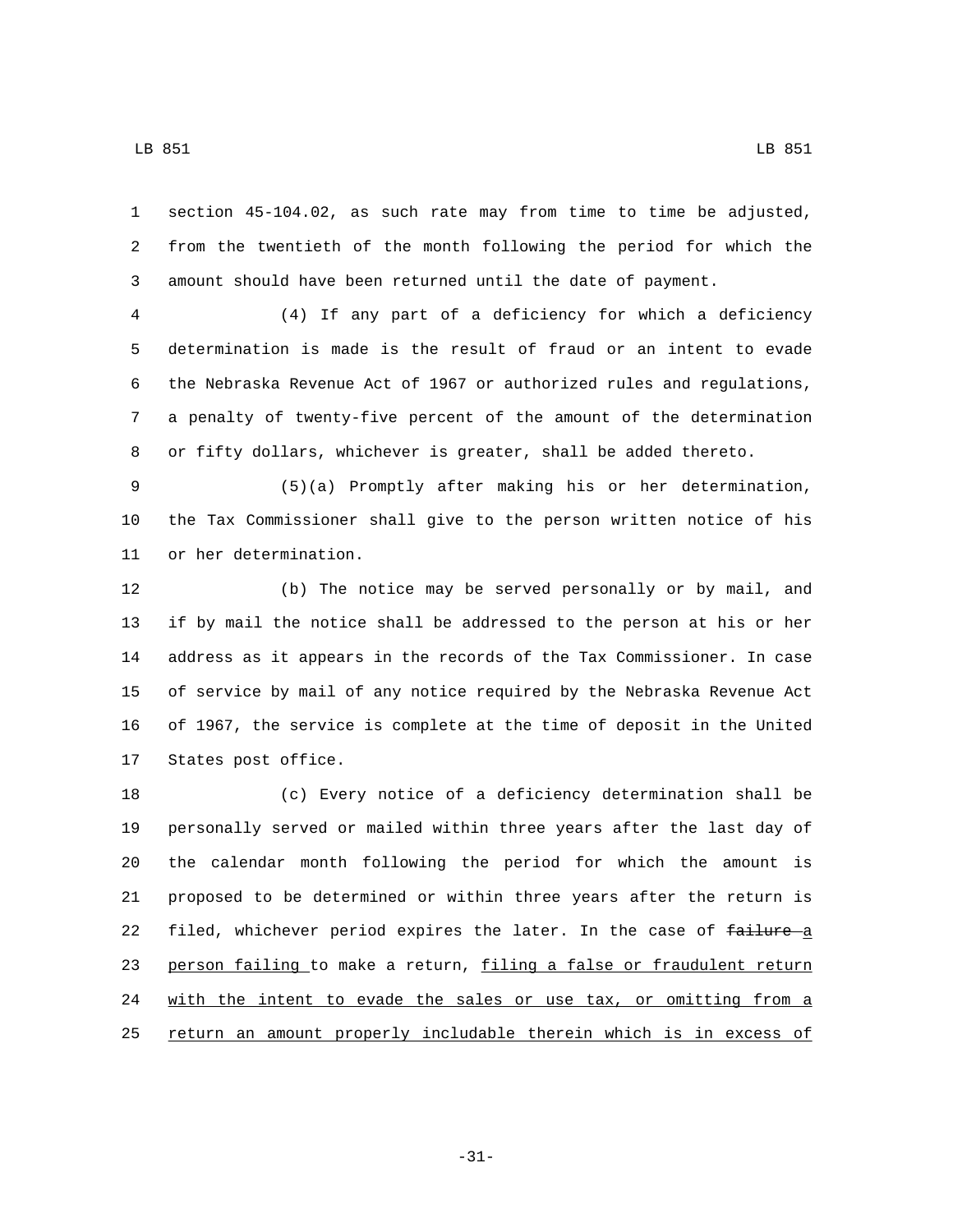twenty-five percent of the amount of tax stated in the return, every notice of determination shall be mailed or personally served within 3 five six years after the last day of the calendar month following the period for which the amount is proposed to be determined.

 (d) When, before the expiration of the time prescribed in this section for the mailing of a notice of deficiency determination, both the Tax Commissioner and the taxpayer have consented in writing to its mailing after such time, the notice of the deficiency determination may be mailed at any time prior to the expiration of the period agreed upon. The agreed-upon period may be extended by subsequent agreement, in writing, made before the expiration of the 12 period previously agreed upon.

 (6) When a business is discontinued, a determination may be made at any time thereafter within the periods specified in this section as to liability arising out of that business, irrespective of whether the determination is issued prior to the due date of the liability as otherwise specified in the Nebraska Revenue Act of 1967. (7) Any person against whom a determination is made under subsections (1) and (2) of this section or any person directly interested may petition for a redetermination within sixty days after service upon the person of notice thereof. For the purposes of this subsection, a person is directly interested in a deficiency determination when such deficiency could be collected from such person. If a petition for redetermination is not filed within the sixty-day period, the determination becomes final at the expiration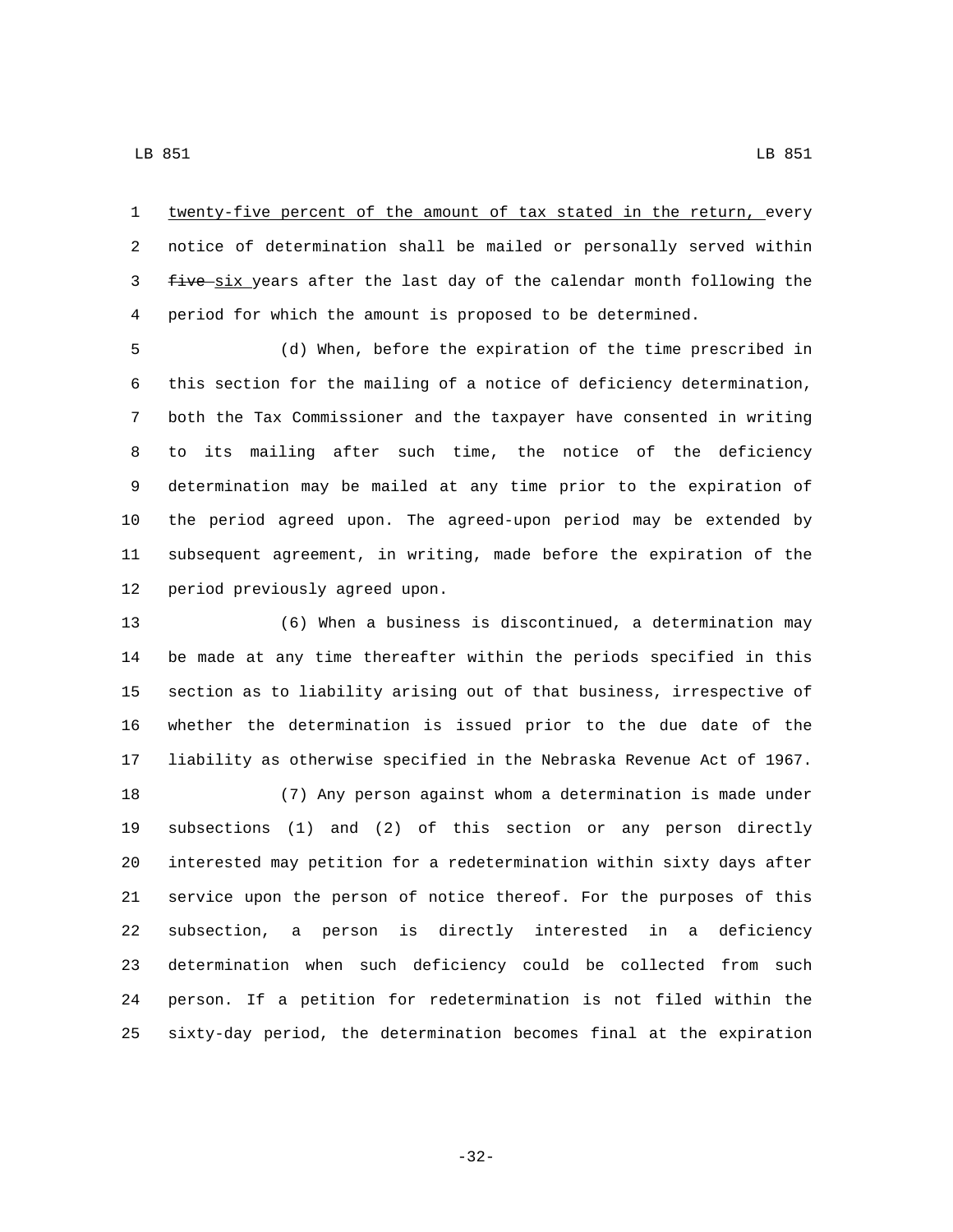1 of the period.

 (8) If a petition for redetermination is filed within the sixty-day period, the Tax Commissioner shall reconsider the determination and, if the person has so requested in his or her petition, shall grant the person an oral hearing and shall give him or her ten days' notice of the time and place of the hearing. The Tax Commissioner may continue the hearing from time to time as may be 8 necessary.

 (9) The Tax Commissioner may decrease or increase the amount of the determination before it becomes final, but the amount may be increased only if a claim for the increase is asserted by the Tax Commissioner at or before the hearing, upon which assertion the petitioner shall be entitled to a thirty-day continuance of the hearing to allow him or her to obtain and produce further evidence applicable to the items upon which the increase is based.

 (10) The order or decision of the Tax Commissioner upon a petition for redetermination shall become final thirty days after 18 service upon the petitioner of notice thereof.

 (11) All determinations made by the Tax Commissioner under the provisions of subsections (1) and (2) of this section are due and payable at the time they become final. If they are not paid when due and payable, a penalty of ten percent of the amount of the determination, exclusive of interest and penalties, shall be added 24 thereto.

(12) Any notice required by this section shall be served

-33-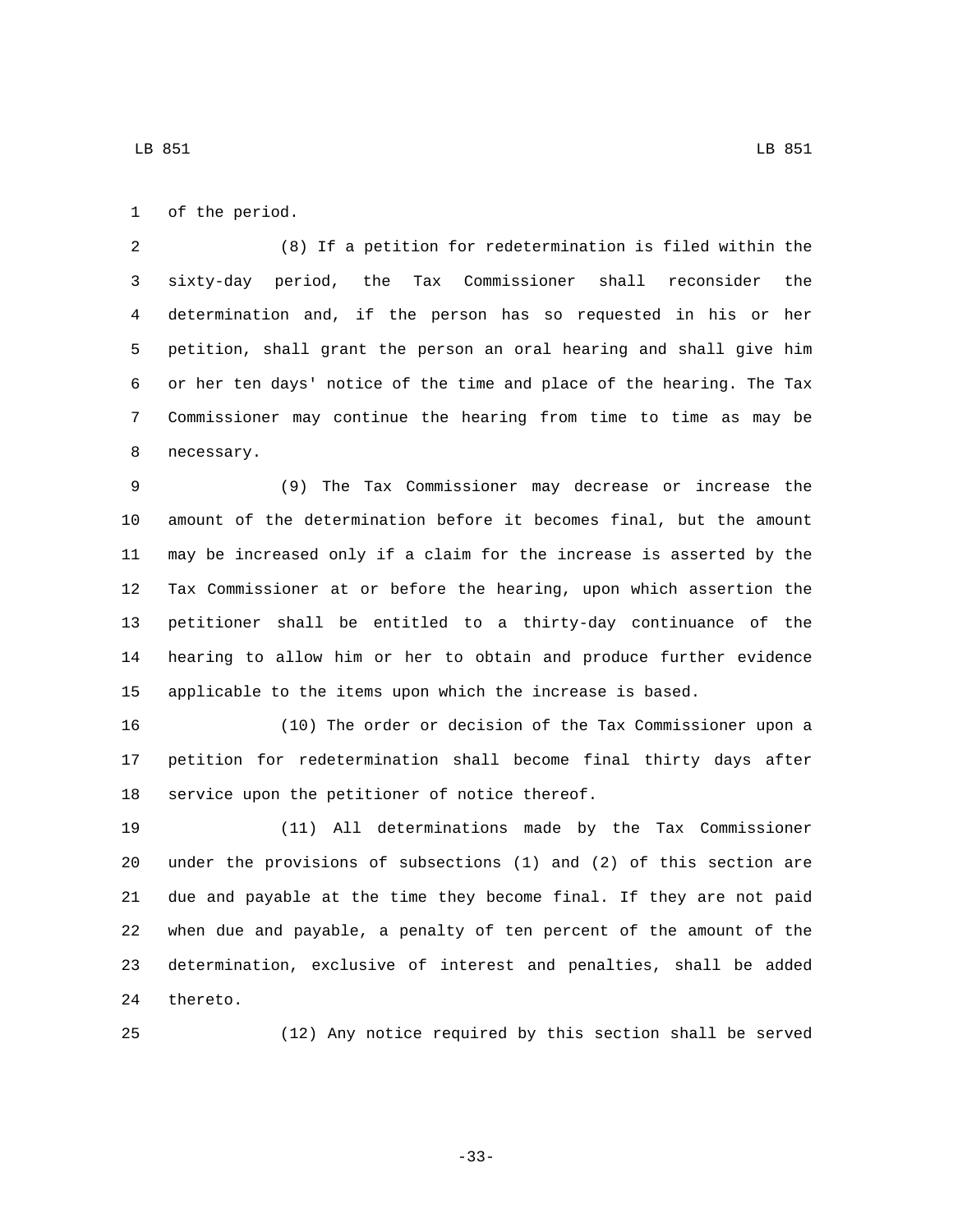LB 851 LB 951

1 personally or by mail in the manner prescribed in subsection (5) of 2 this section.

3 Sec. 13. Section 77-2793, Reissue Revised Statutes of Nebraska, is amended to read:4

 77-2793 (1) A claim for credit or refund of an overpayment of any income tax imposed by the Nebraska Revenue Act of 1967 shall be filed by the taxpayer within three years from the time the return was filed or two years from the time the tax was paid, 9 whichever of such periods expires later. A claim for credit or refund of a refundable credit shall be filed by the taxpayer within three 11 years after the due date of the return for the year in which the 12 refundable credit was allowable. No credit or refund shall be allowed or made after the expiration of the period of limitation prescribed in this subsection for the filing of a claim for credit or refund unless a claim for credit or refund is filed by the taxpayer within 16 such period.

17 (2) If the a claim for credit or refund of an overpayment or for credit or refund of a refundable credit is filed by the taxpayer during the applicable three-year period prescribed in subsection (1) of this section, the amount of the credit or refund 21 shall not exceed the portion of the tax paid or any refundable credit allowable within the three years immediately preceding the filing of the claim plus the period of any extension of time for filing the return if such return was filed prior to the end of the extension of 25 time. If the a claim for credit or refund of an overpayment is not

-34-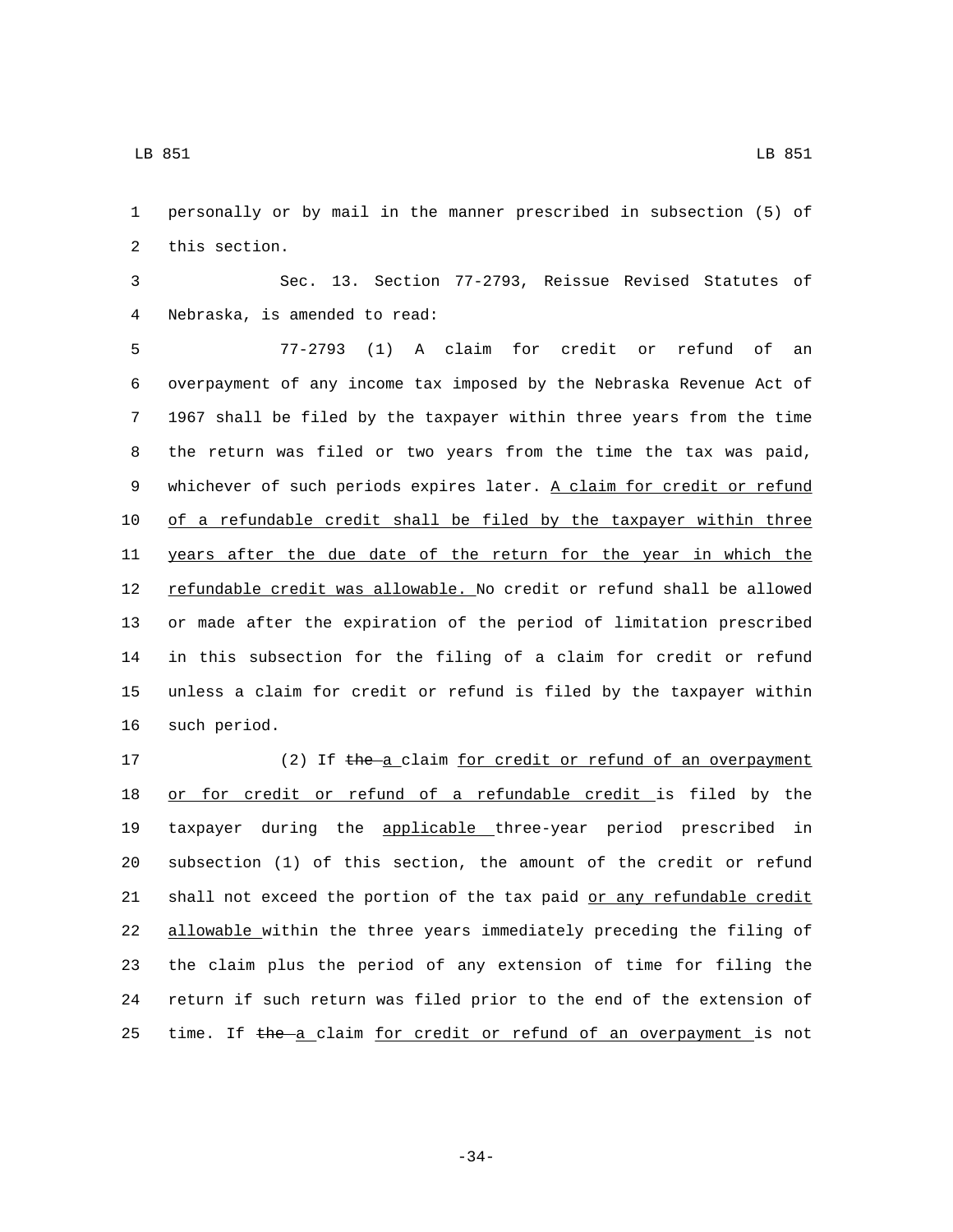filed within such the three-year period prescribed in subsection (1) 2 of this section, but is filed within the two-year period prescribed 3 in subsection (1) of this section, the amount of the credit or refund shall not exceed the portion of the tax paid during the two years immediately preceding the filing of the claim. If no claim is filed, the credit or refund shall not exceed the amount which would be allowable under either of the preceding sentences, as the case may be, if a claim was filed on the date the credit or refund is allowed.

 (3) If an agreement for an extension of the period for assessment of income taxes is made within the period prescribed in subsection (1) of this section for the filing of a claim for credit or refund, the period for filing claim for credit or for making credit or refund if no claim is filed shall not expire prior to six months after the expiration of the period within which an assessment may be made pursuant to the agreement or any extension thereof.

 (4) If a taxpayer is required by subsection (1) of section 77-2775 to report a change or correction in federal adjusted gross income, taxable income, or tax liability reported on his or her federal income tax return, or to report a change or correction which is treated in the same manner as if it were an overpayment for federal income tax purposes, or to file an amended return with the Tax Commissioner, a claim for credit or refund of any resulting overpayment of tax shall be filed by the taxpayer within two years from the time the notice of such change or correction or such amended return was required to be filed with the Tax Commissioner. If the

-35-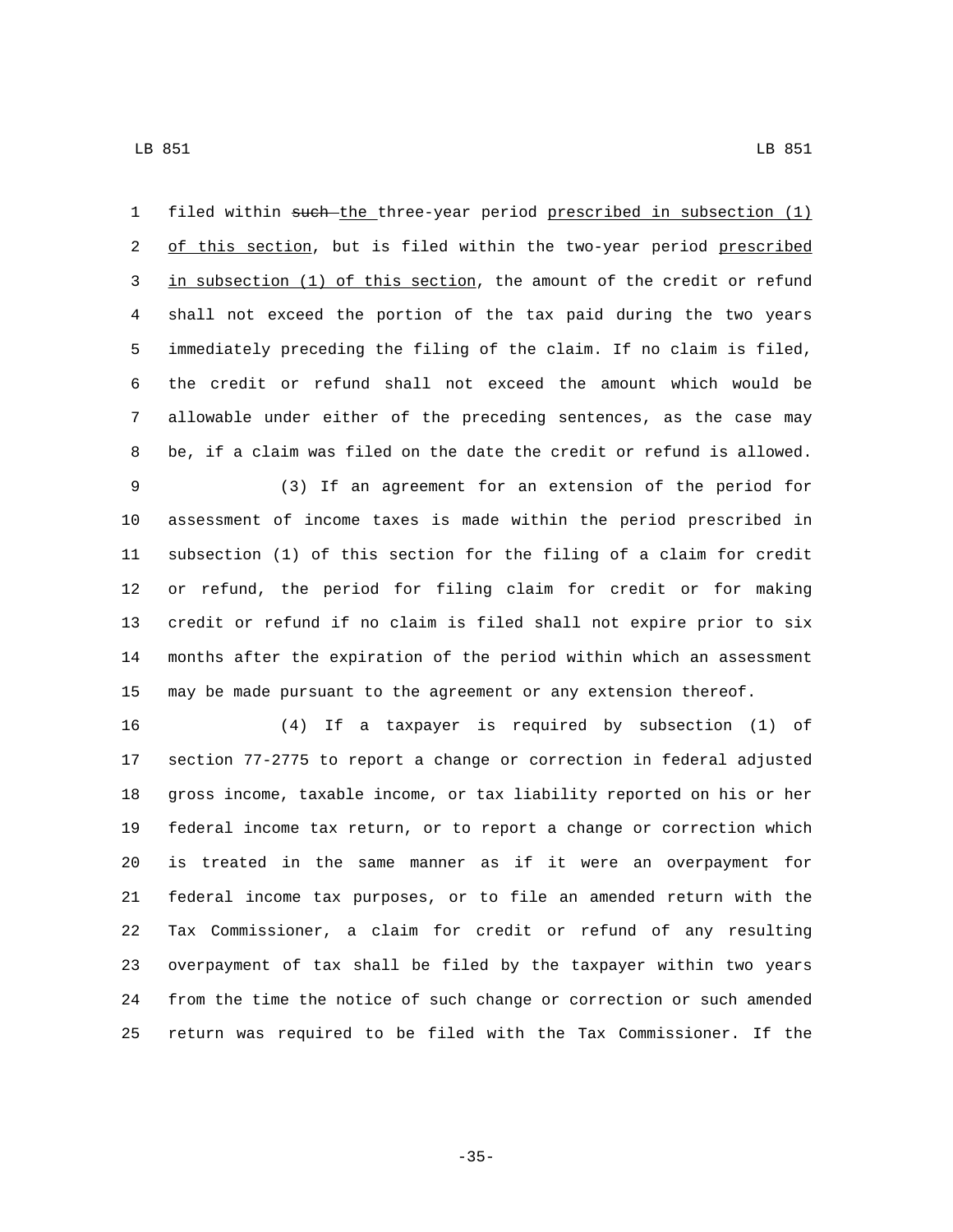LB 851 LB 951

 report or amended return is not filed within the sixty-day period specified in such subsection, interest on any resulting refund or credit shall cease to accrue after such sixtieth day. The amount of such credit or refund shall not exceed the amount of the reduction in tax attributable to such federal change, correction, or items amended on the taxpayer's amended federal income tax return. This subsection shall not affect the time within which or the amount for which a claim for credit or refund may be filed apart from this subsection.

 (5)(a) If a taxpayer is required by subsection (2) of section 77-2775 to report a change or correction in the amount of income taxable or tax credit allowable in one or more states and such changes or corrections when reflected in the return filed under the Nebraska Revenue Act of 1967 as most recently amended would result in an overpayment of tax, a claim for credit or refund shall be filed by the taxpayer within the earlier of (i) two years from the time the notice of such change or correction or such amended return was required to be filed with the Tax Commissioner or (ii) ten years from 18 the due date of the return.

 (b) If the report or amended return is not filed within the sixty-day period specified in such subsection, interest on any resulting refund or credit shall cease to accrue after such sixtieth day. The amount of such credit or refund shall not exceed the lesser of (i) the reduction in tax attributable to the change or correction in the amount of income taxable or the credit allowable in such other state in the return filed under the Nebraska Revenue Act of 1967 or

-36-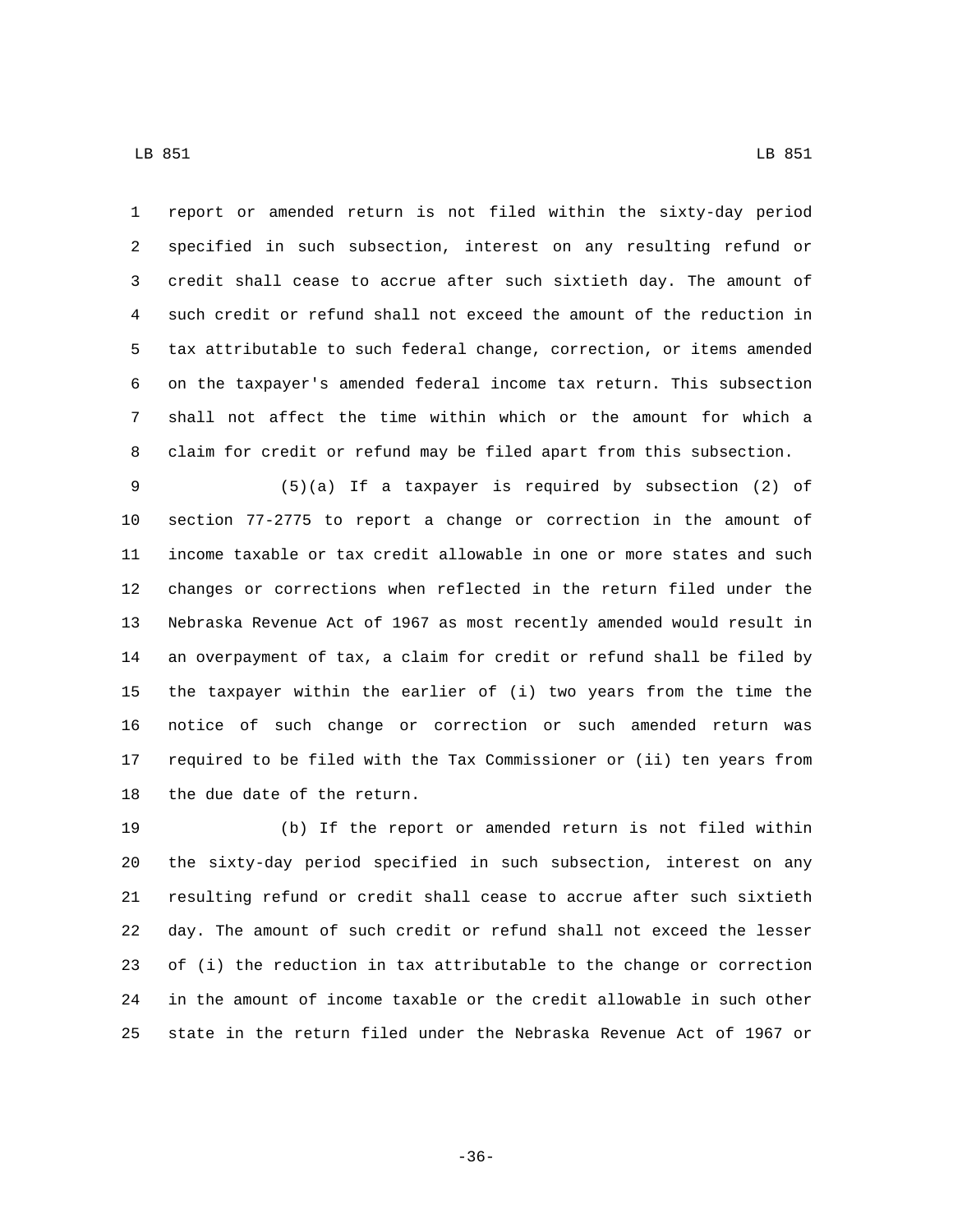(ii) the increase in tax actually paid to such other state or states. (c) This subsection shall not affect the time within which or the amount for which a claim for credit or refund may be filed apart from this subsection. This subsection shall apply to changes or corrections which become final on or after May 1, 1993. (6) If the claim for credit or refund relates to an overpayment attributable to a net operating loss carryback derived from or connected with Nebraska sources, the claim may be made under rules and regulations prescribed by the Tax Commissioner consistent, to the extent possible under the Nebraska Revenue Act of 1967, with 11 the laws of the United States. (7) For purposes of this section and section 77-2795, a timely filed petition for redetermination shall be considered a claim for credit or refund filed on the date the notice of deficiency 15 determination was mailed. Sec. 14. Section 77-27,119, Revised Statutes Supplement, 17 2013, is amended to read: 77-27,119 (1) The Tax Commissioner shall administer and enforce the income tax imposed by sections 77-2714 to 77-27,135, and he or she is authorized to conduct hearings, to adopt and promulgate

 such rules and regulations, and to require such facts and information to be reported as he or she may deem necessary to enforce the income tax provisions of such sections, except that such rules, regulations, and reports shall not be inconsistent with the laws of this state or the laws of the United States. The Tax Commissioner may for

-37-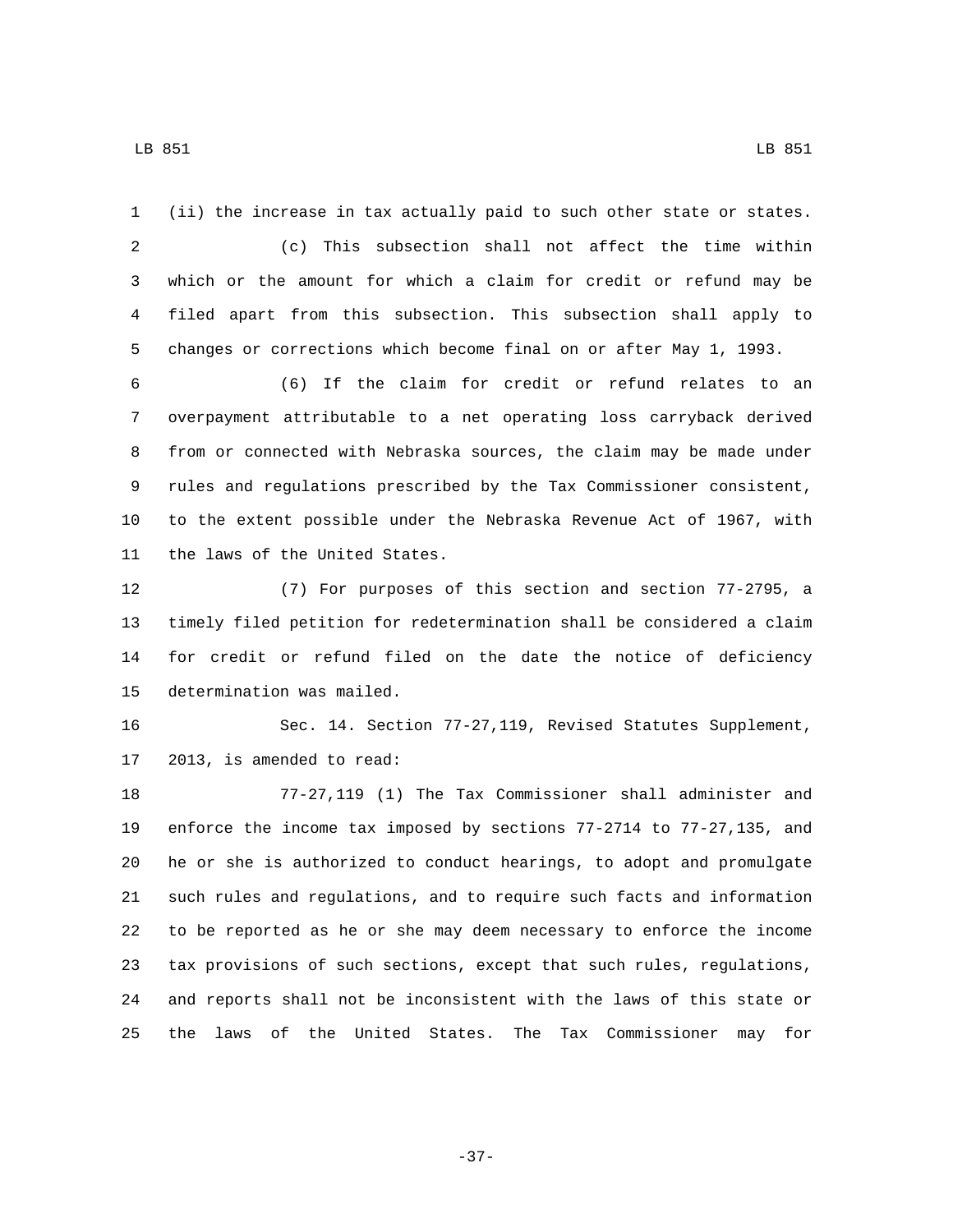enforcement and administrative purposes divide the state into a reasonable number of districts in which branch offices may be maintained.3

 (2)(a) The Tax Commissioner may prescribe the form and contents of any return or other document required to be filed under the income tax provisions. Such return or other document shall be compatible as to form and content with the return or document required by the laws of the United States. The form shall have a place where the taxpayer shall designate the high school district in which he or she lives and the county in which the high school district is headquartered. The Tax Commissioner shall adopt and promulgate such rules and regulations as may be necessary to insure 13 compliance with this requirement.

 (b) The State Department of Education, with the assistance and cooperation of the Department of Revenue, shall develop a uniform system for numbering all school districts in the state. Such system shall be consistent with the data processing needs of the Department of Revenue and shall be used for the school district identification required by subdivision (a) of this 20 subsection.

 (c) The proper filing of an income tax return shall consist of the submission of such form as prescribed by the Tax Commissioner or an exact facsimile thereof with sufficient information provided by the taxpayer on the face of the form from which to compute the actual tax liability. Each taxpayer shall

-38-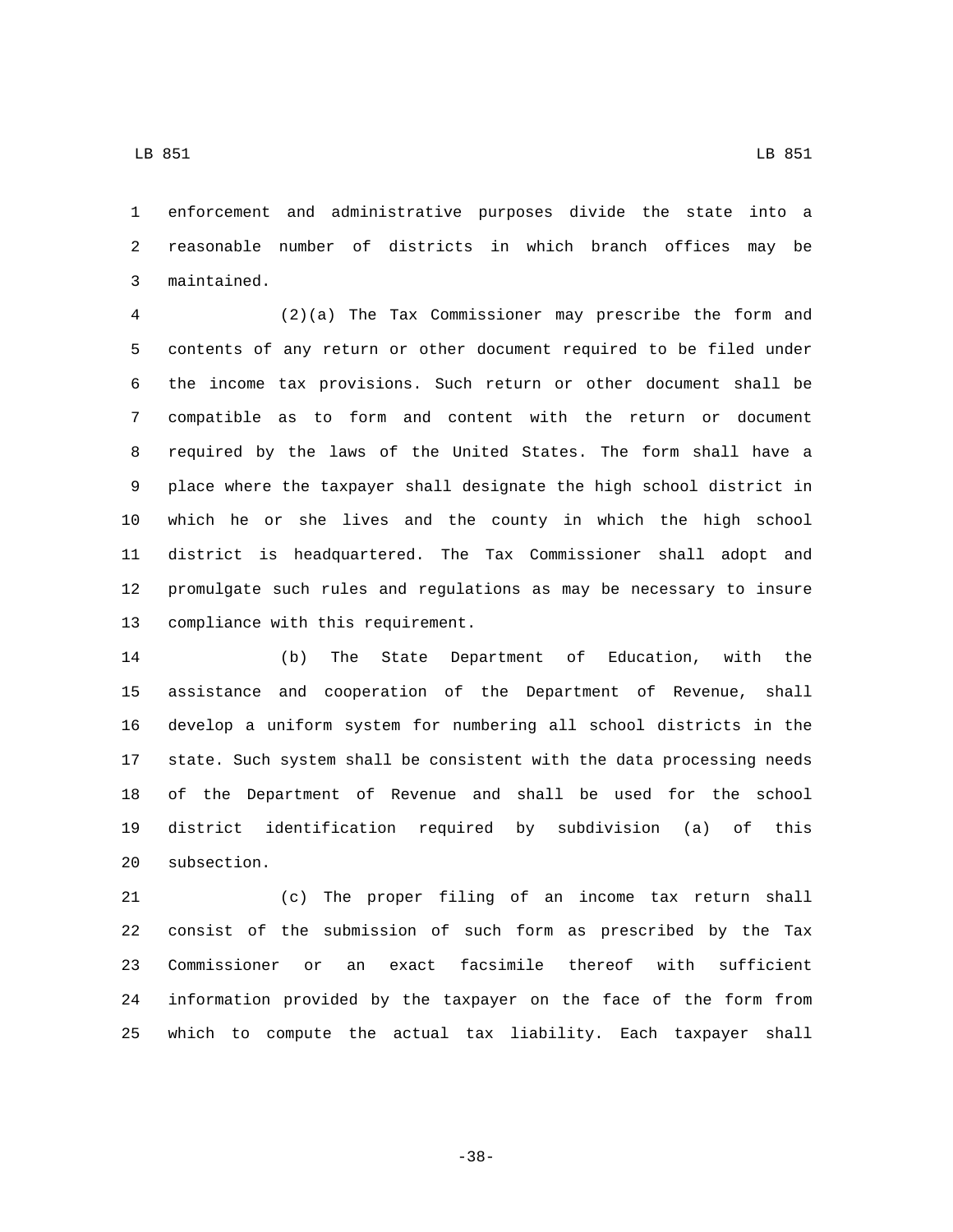LB 851 LB 851

 include such taxpayer's correct social security number or state identification number and the school district identification number of the school district in which the taxpayer resides on the face of the form. A filing is deemed to occur when the required information 5 is provided.

 (3) The Tax Commissioner, for the purpose of ascertaining the correctness of any return or other document required to be filed under the income tax provisions, for the purpose of determining corporate income, individual income, and withholding tax due, or for the purpose of making an estimate of taxable income of any person, shall have the power to examine or to cause to have examined, by any agent or representative designated by him or her for that purpose, any books, papers, records, or memoranda bearing upon such matters and may by summons require the attendance of the person responsible for rendering such return or other document or remitting any tax, or any officer or employee of such person, or the attendance of any other person having knowledge in the premises, and may take testimony and require proof material for his or her information, with power to administer oaths or affirmations to such person or persons.

 (4) The time and place of examination pursuant to this section shall be such time and place as may be fixed by the Tax Commissioner and as are reasonable under the circumstances. In the case of a summons, the date fixed for appearance before the Tax Commissioner shall not be less than twenty days from the time of 25 service of the summons.

-39-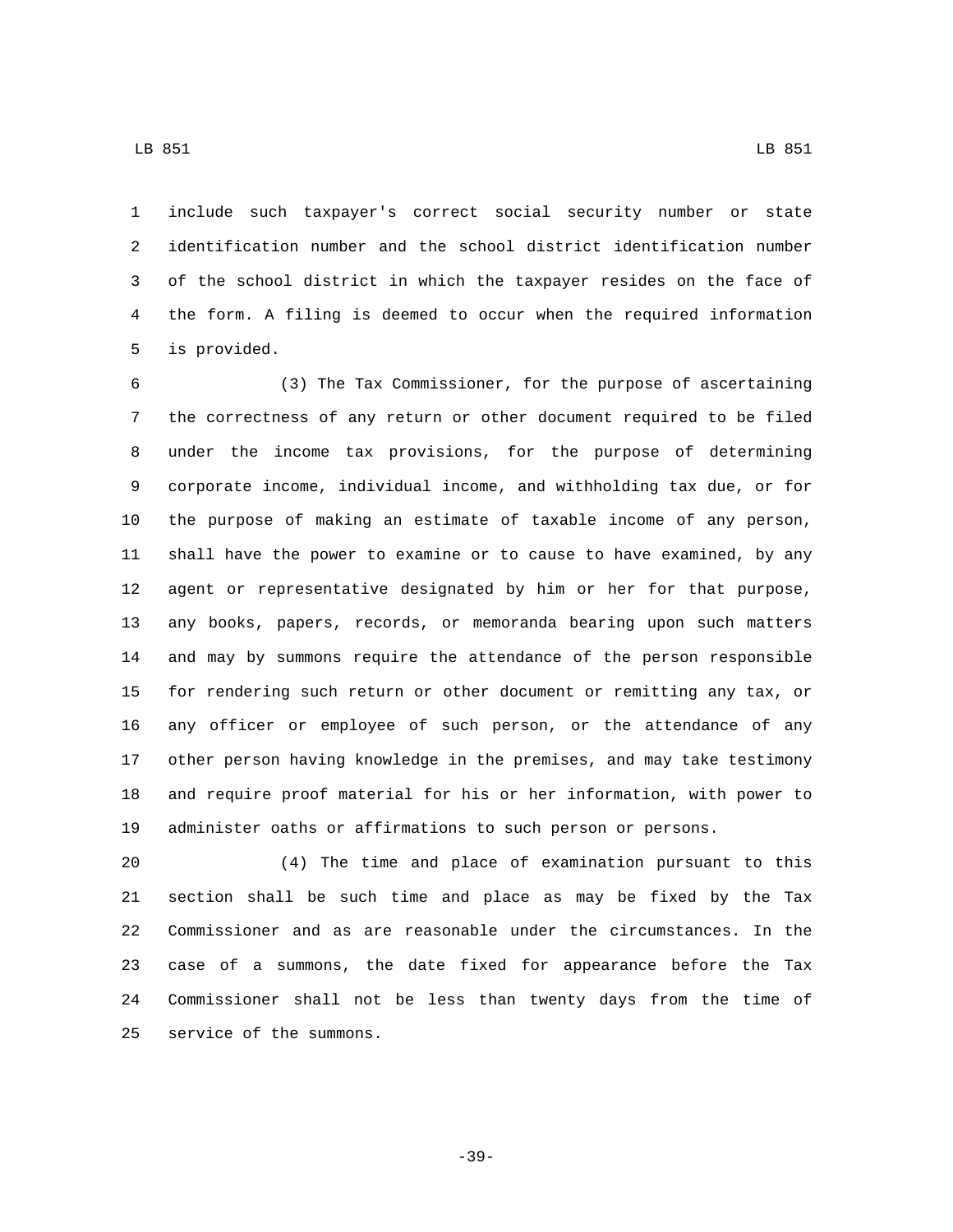LB 851 LB 951

 (5) No taxpayer shall be subjected to unreasonable or unnecessary examinations or investigations.2

 (6) Except in accordance with proper judicial order or as otherwise provided by law, it shall be unlawful for the Tax Commissioner, any officer or employee of the Tax Commissioner, any person engaged or retained by the Tax Commissioner on an independent contract basis, any person who pursuant to this section is permitted to inspect any report or return or to whom a copy, an abstract, or a portion of any report or return is furnished, any employee of the State Treasurer or the Department of Administrative Services, or any other person to divulge, make known, or use in any manner the amount of income or any particulars set forth or disclosed in any report or return required except for the purpose of enforcing sections 77-2714 to 77-27,135. The officers charged with the custody of such reports and returns shall not be required to produce any of them or evidence of anything contained in them in any action or proceeding in any court, except on behalf of the Tax Commissioner in an action or proceeding under the provisions of the tax law to which he or she is a party or on behalf of any party to any action or proceeding under such sections when the reports or facts shown thereby are directly involved in such action or proceeding, in either of which events the court may require the production of, and may admit in evidence, so much of such reports or of the facts shown thereby as are pertinent to the action or proceeding and no more. Nothing in this section shall be construed (a) to prohibit the delivery to a taxpayer, his or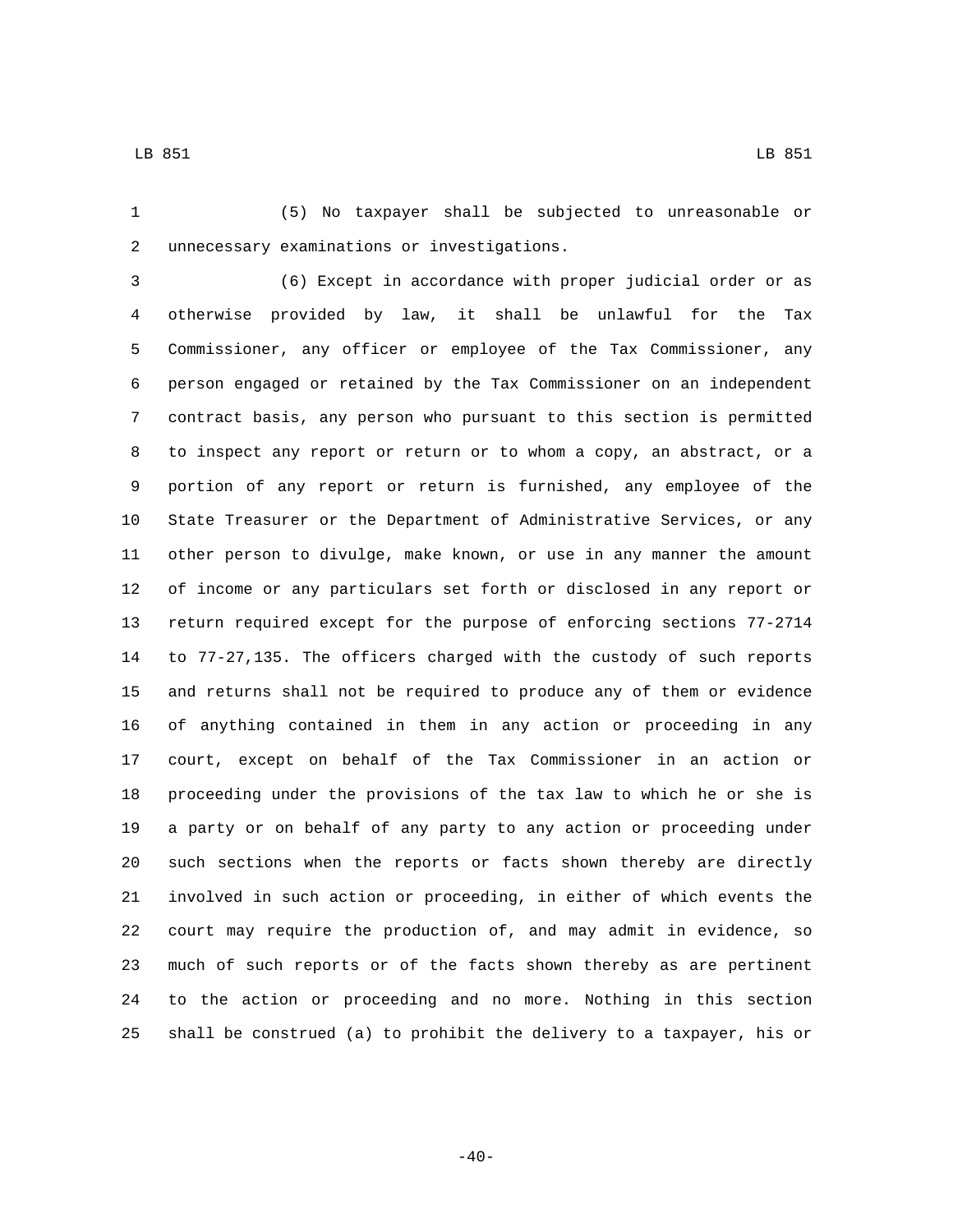her duly authorized representative, or his or her successors, receivers, trustees, personal representatives, administrators, assignees, or guarantors, if directly interested, of a certified copy of any return or report in connection with his or her tax, (b) to prohibit the publication of statistics so classified as to prevent the identification of particular reports or returns and the items thereof, (c) to prohibit the inspection by the Attorney General, other legal representatives of the state, or a county attorney of the report or return of any taxpayer who brings an action to review the tax based thereon, against whom an action or proceeding for collection of tax has been instituted, or against whom an action, proceeding, or prosecution for failure to comply with the Nebraska Revenue Act of 1967 is being considered or has been commenced, (d) to prohibit furnishing to the Nebraska Workers' Compensation Court the names, addresses, and identification numbers of employers, and such information shall be furnished on request of the court, (e) to prohibit the disclosure of information and records to a collection agency contracting with the Tax Commissioner pursuant to sections 77-377.01 to 77-377.04, (f) to prohibit the disclosure of information pursuant to section 77-27,195, 77-4110, or 77-5731, (g) to prohibit the disclosure to the Public Employees Retirement Board of the addresses of individuals who are members of the retirement systems administered by the board, and such information shall be furnished to the board solely for purposes of its administration of the retirement systems upon written request, which request shall include the name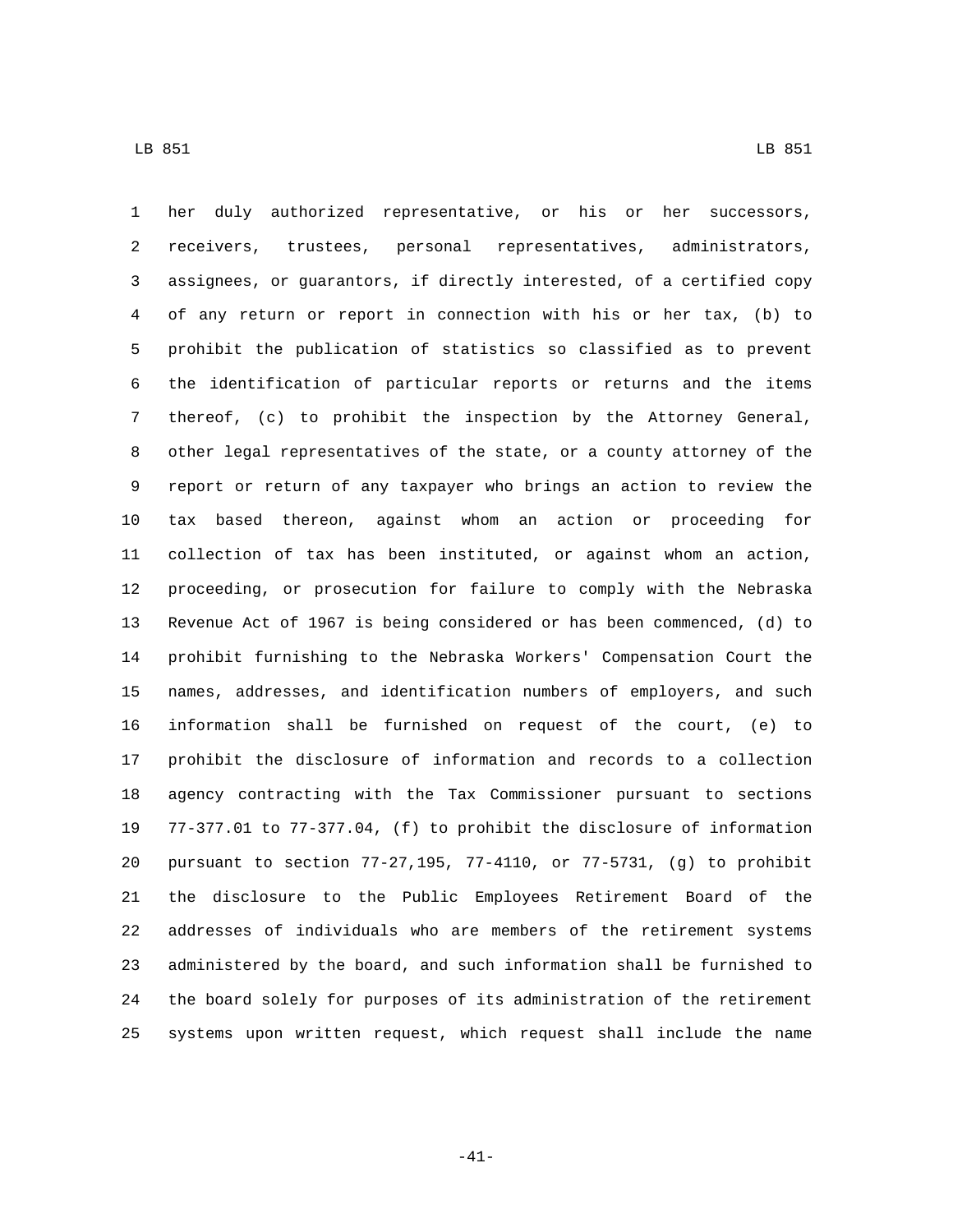and social security number of each individual for whom an address is requested, (h) to prohibit the disclosure of information to the Department of Labor necessary for the administration of the Employment Security Law, the Contractor Registration Act, or the Employee Classification Act, (i) to prohibit the disclosure to the Department of Motor Vehicles of tax return information pertaining to individuals, corporations, and businesses determined by the Department of Motor Vehicles to be delinquent in the payment of amounts due under agreements pursuant to the International Fuel Tax Agreement Act, and such disclosure shall be strictly limited to 11 information necessary for the administration of the act,  $\Theta r$  (j) to prohibit the disclosure under section 42-358.08, 43-512.06, or 43-3327 to any court-appointed individuals, the county attorney, any authorized attorney, or the Department of Health and Human Services of an absent parent's address, social security number, amount of income, health insurance information, and employer's name and address for the exclusive purpose of establishing and collecting child, 18 spousal, or medical support, or  $(k)$  to prohibit the disclosure to the Department of Insurance of information pertaining to authorization 20 for, and use of, tax credits under the New Markets Job Growth Investment Act. Information so obtained shall be used for no other purpose. Any person who violates this subsection shall be guilty of a felony and shall upon conviction thereof be fined not less than one hundred dollars nor more than five hundred dollars, or be imprisoned not more than five years, or be both so fined and imprisoned, in the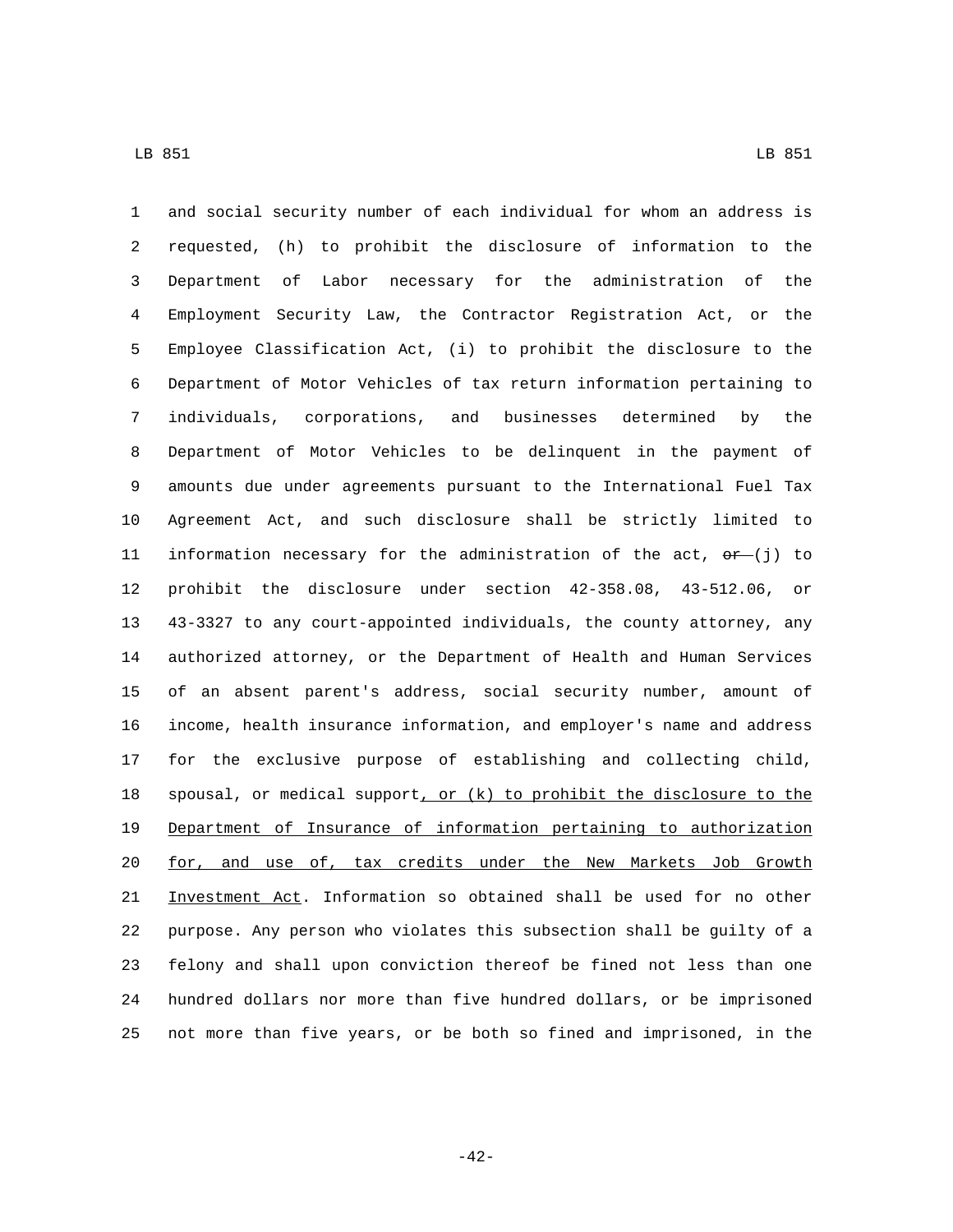LB 851 LB 851

 prosecution. If the offender is an officer or employee of the state, he or she shall be dismissed from office and be ineligible to hold any public office in this state for a period of two years thereafter. (7) Reports and returns required to be filed under income tax provisions of sections 77-2714 to 77-27,135 shall be preserved until the Tax Commissioner orders them to be destroyed. (8) Notwithstanding the provisions of subsection (6) of this section, the Tax Commissioner may permit the Secretary of the Treasury of the United States or his or her delegates or the proper officer of any state imposing an income tax, or the authorized representative of either such officer, to inspect the income tax returns of any taxpayer or may furnish to such officer or his or her authorized representative an abstract of the return of income of any taxpayer or supply him or her with information concerning an item of income contained in any return or disclosed by the report of any investigation of the income or return of income of any taxpayer, but such permission shall be granted only if the statutes of the United States or of such other state, as the case may be, grant substantially similar privileges to the Tax Commissioner of this state as the officer charged with the administration of the income 22 tax imposed by sections  $77-2714$  to  $77-27,135$ .

 (9) Notwithstanding the provisions of subsection (6) of this section, the Tax Commissioner may permit the Postal Inspector of the United States Postal Service or his or her delegates to inspect

-43-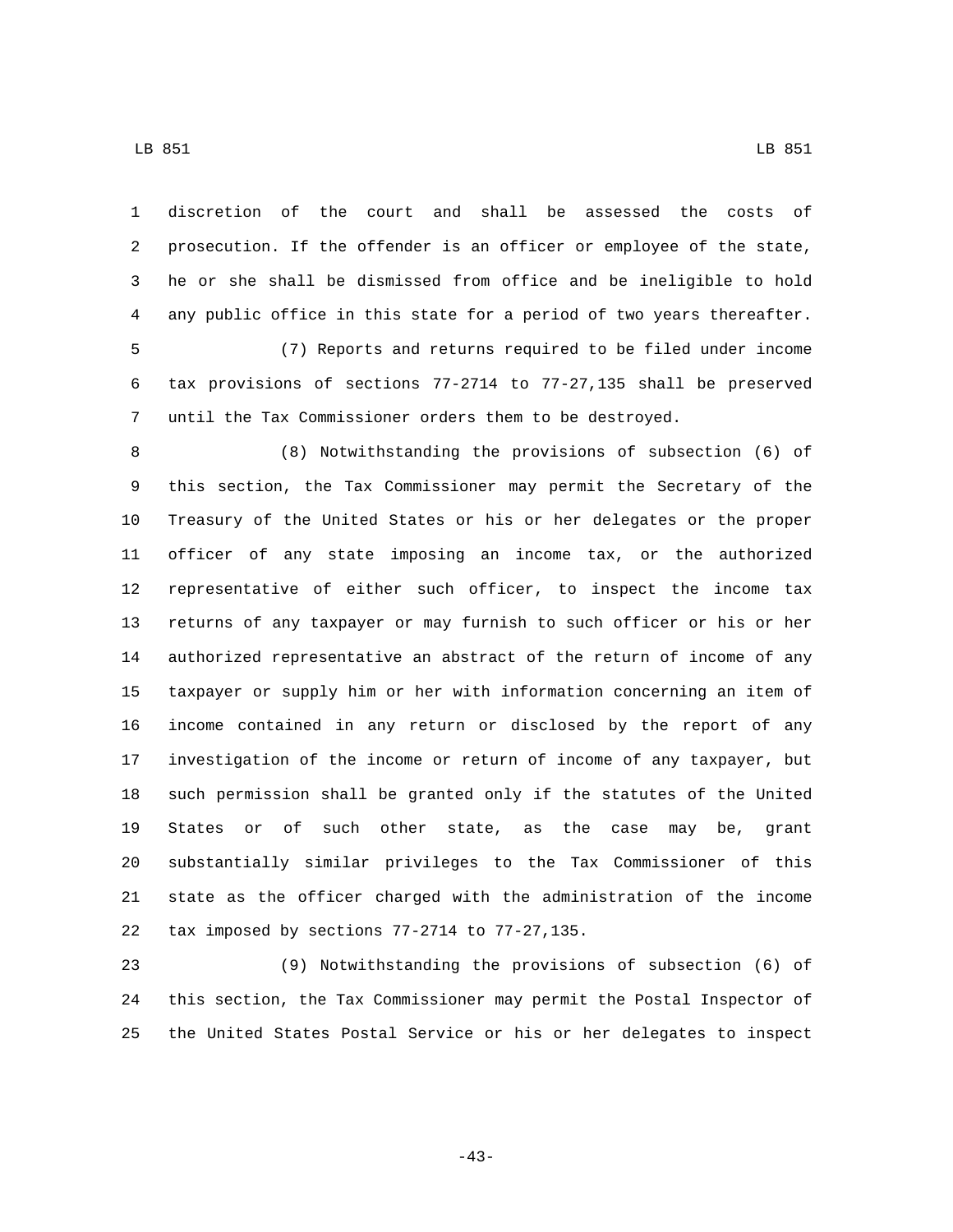the reports or returns of any person filed pursuant to the Nebraska Revenue Act of 1967 when information on the reports or returns is

 relevant to any action or proceeding instituted or being considered by the United States Postal Service against such person for the fraudulent use of the mails to carry and deliver false and fraudulent tax returns to the Tax Commissioner with the intent to defraud the State of Nebraska or to evade the payment of Nebraska state taxes.

 (10)(a) Notwithstanding the provisions of subsection (6) of this section, the Tax Commissioner shall, upon written request by the Auditor of Public Accounts or the Legislative Performance Audit Committee, make tax returns and tax return information open to inspection by or disclosure to officers and employees of the Auditor of Public Accounts or employees of the office of Legislative Audit for the purpose of and to the extent necessary in making an audit of the Department of Revenue pursuant to section 50-1205 or 84-304. The Auditor of Public Accounts or office of Legislative Audit shall statistically and randomly select the tax returns and tax return information to be audited based upon a computer tape provided by the Department of Revenue which contains only total population documents without specific identification of taxpayers. The Tax Commissioner shall have the authority to approve the statistical sampling method used by the Auditor of Public Accounts or office of Legislative Audit. Confidential tax returns and tax return information shall be audited only upon the premises of the Department of Revenue. All audit workpapers pertaining to the audit of the Department of Revenue

-44-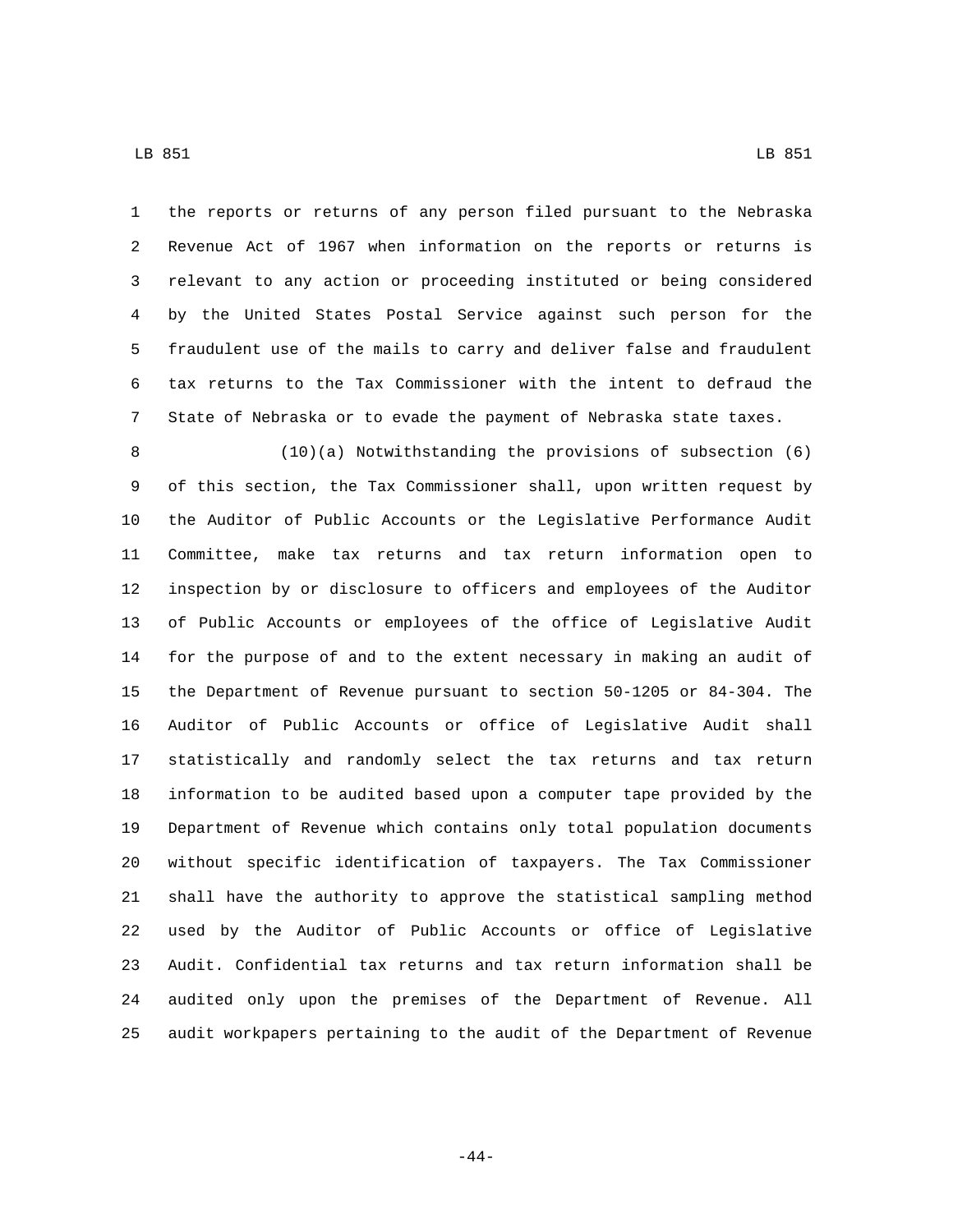shall be stored in a secure place in the Department of Revenue.

 (b) No officer or employee of the Auditor of Public Accounts or office of Legislative Audit employee shall disclose to any person, other than another officer or employee of the Auditor of Public Accounts or office of Legislative Audit whose official duties require such disclosure or as provided in subsections (2) and (3) of section 50-1213, any return or return information described in the Nebraska Revenue Act of 1967 in a form which can be associated with or otherwise identify, directly or indirectly, a particular taxpayer.

 (c) Any person who violates the provisions of this subsection shall be guilty of a Class IV felony and, in the discretion of the court, may be assessed the costs of prosecution. The guilty officer or employee shall be dismissed from employment and be ineligible to hold any position of employment with the State of Nebraska for a period of two years thereafter. For purposes of this subsection, officer or employee shall include a former officer or employee of the Auditor of Public Accounts or former employee of the 18 office of Legislative Audit.

 (11) For purposes of subsections (10) through (13) of 20 this section:

 (a) Tax returns shall mean any tax or information return or claim for refund required by, provided for, or permitted under sections 77-2714 to 77-27,135 which is filed with the Tax Commissioner by, on behalf of, or with respect to any person and any amendment or supplement thereto, including supporting schedules,

-45-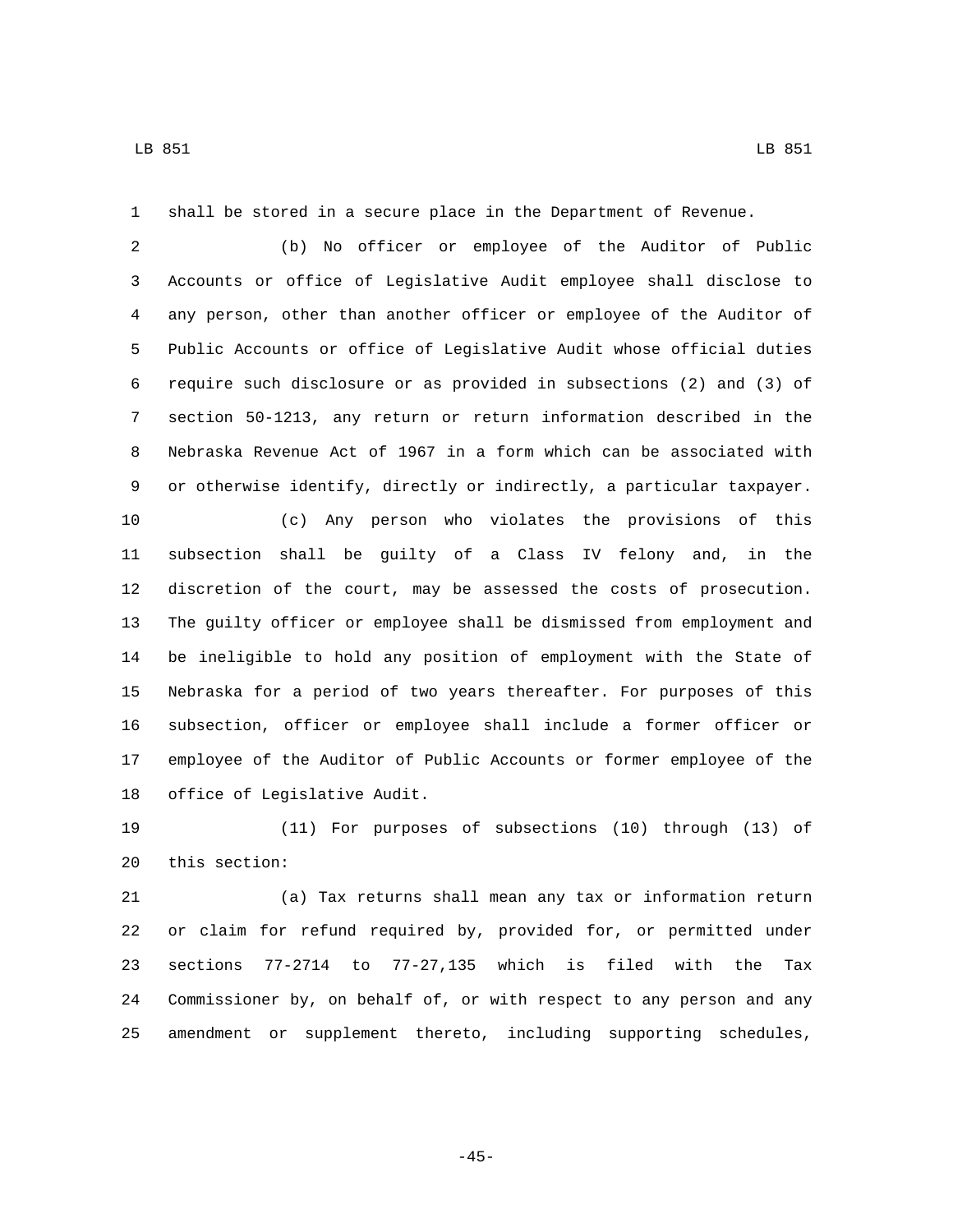attachments, or lists which are supplemental to or part of the filed 2 return;

## (b) Return information shall mean:3

 (i) A taxpayer's identification number and (A) the nature, source, or amount of his or her income, payments, receipts, deductions, exemptions, credits, assets, liabilities, net worth, tax liability, tax withheld, deficiencies, overassessments, or tax payments, whether the taxpayer's return was, is being, or will be examined or subject to other investigation or processing or (B) any other data received by, recorded by, prepared by, furnished to, or collected by the Tax Commissioner with respect to a return or the determination of the existence or possible existence of liability or the amount of liability of any person for any tax, penalty, interest, fine, forfeiture, or other imposition or offense; and

 (ii) Any part of any written determination or any background file document relating to such written determination; and (c) Disclosures shall mean the making known to any person 18 in any manner a return or return information.

 (12) The Auditor of Public Accounts or the Legislative Auditor shall (a) notify the Tax Commissioner in writing thirty days prior to the beginning of an audit of his or her intent to conduct an audit, (b) provide an audit plan, and (c) provide a list of the tax returns and tax return information identified for inspection during 24 the audit.

(13) The Auditor of Public Accounts or the office of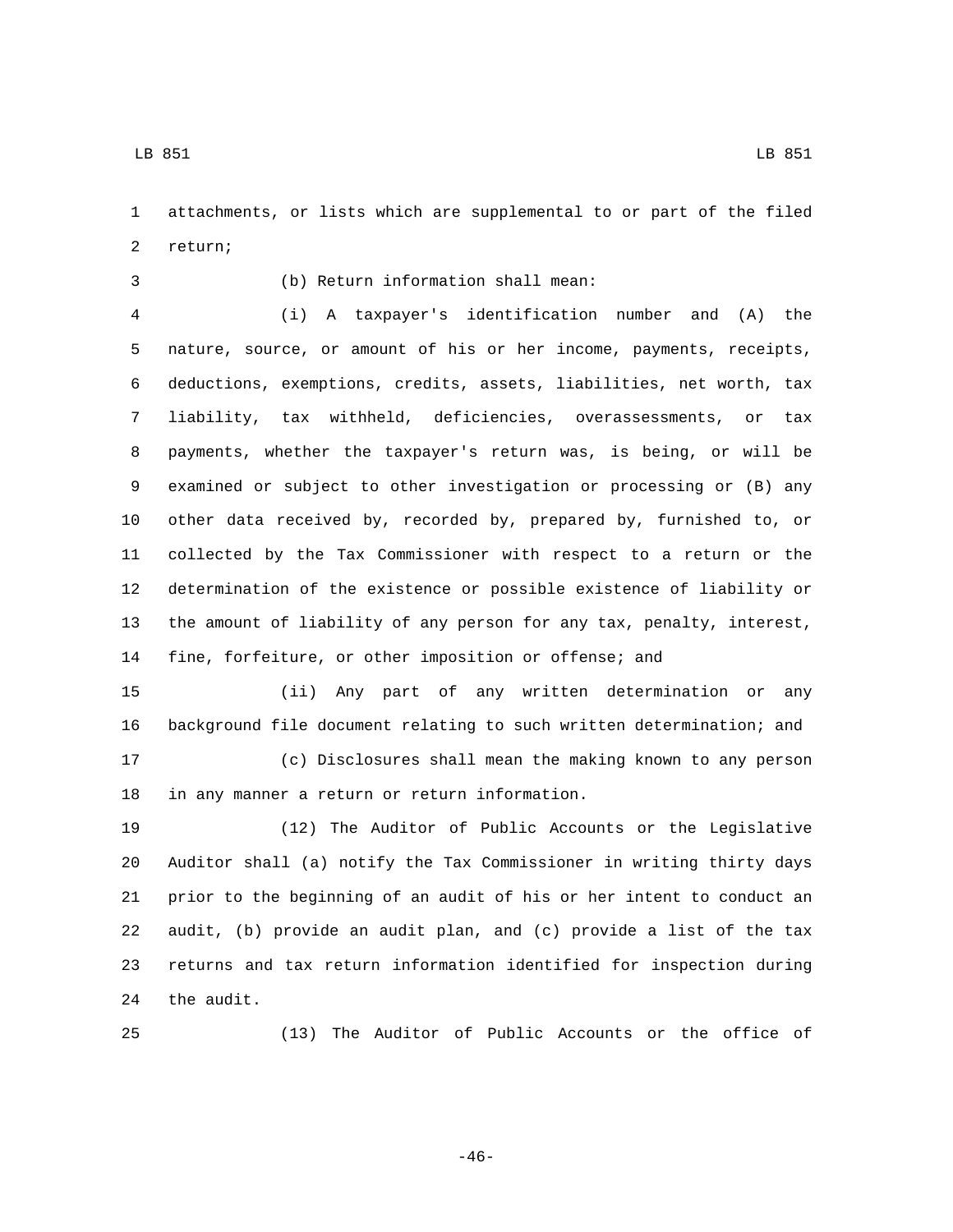Legislative Audit shall, as a condition for receiving tax returns and tax return information: (a) Subject employees involved in the audit to the same confidential information safeguards and disclosure procedures as required of Department of Revenue employees; (b) establish and maintain a permanent system of standardized records with respect to any request for tax returns or tax return information, the reason for such request, and the date of such request and any disclosure of the tax return or tax return information; (c) establish and maintain a secure area or place in the Department of Revenue in which the tax returns, tax return information, or audit workpapers shall be stored; (d) restrict access to the tax returns or tax return information only to persons whose duties or responsibilities require access; (e) provide such other safeguards as the Tax Commissioner determines to be necessary or appropriate to protect the confidentiality of the tax returns or tax return information; (f) provide a report to the Tax Commissioner which describes the procedures established and utilized by the Auditor of Public Accounts or office of Legislative Audit for insuring the confidentiality of tax returns, tax return information, and audit workpapers; and (g) upon completion of use of such returns or tax return information, return to the Tax Commissioner such returns or tax return information, along with any copies.

 (14) The Tax Commissioner may permit other tax officials of this state to inspect the tax returns and reports filed under sections 77-2714 to 77-27,135, but such inspection shall be permitted

-47-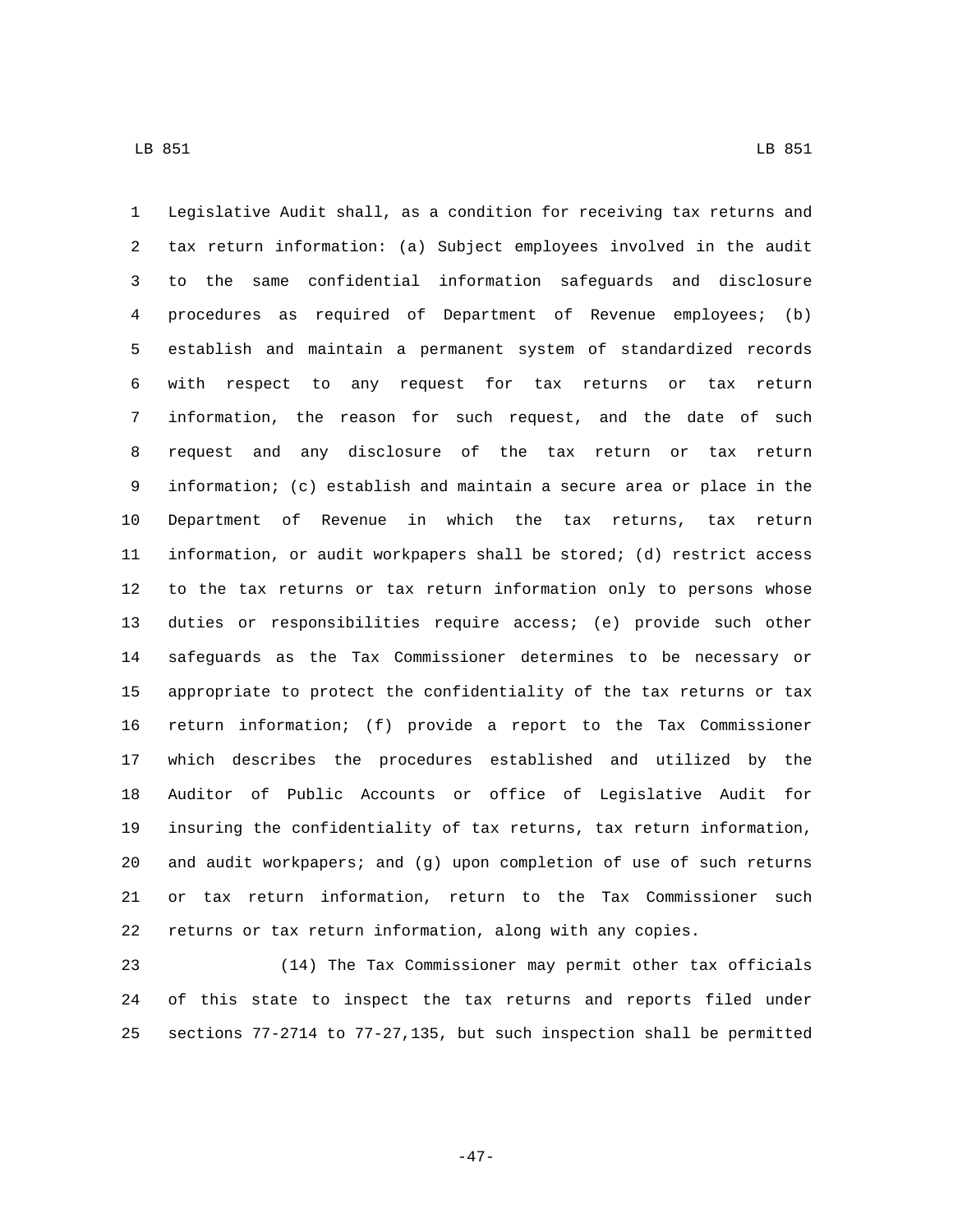only for purposes of enforcing a tax law and only to the extent and under the conditions prescribed by the rules and regulations of the Tax Commissioner.3

 (15) The Tax Commissioner shall compile the school district information required by subsection (2) of this section. Insofar as it is possible, such compilation shall include, but not be limited to, the total adjusted gross income of each school district in the state. The Tax Commissioner shall adopt and promulgate such rules and regulations as may be necessary to insure that such compilation does not violate the confidentiality of any individual income tax return nor conflict with any other provisions of state or 12 federal law.

 Sec. 15. Section 77-5735, Revised Statutes Supplement, 14 2013, is amended to read:

 77-5735 (1) The changes made in sections 77-5703, 77-5708, 77-5712, 77-5714, 77-5715, 77-5723, 77-5725, 77-5726, 77-5727, and 77-5731 by Laws 2008, LB895, and sections 77-5707.01, 77-5719.01, and 77-5719.02 apply to all applications filed on and after April 18, 2008. For all applications filed prior to such date, the provisions of the Nebraska Advantage Act as they existed 21 immediately prior to such date apply.

 (2) The changes made in sections 77-5725 and 77-5726 by Laws 2010, LB879, apply to all applications filed on or after July 15, 2010. For all applications filed prior to such date, the taxpayer may make a one-time election, within the time period prescribed by

-48-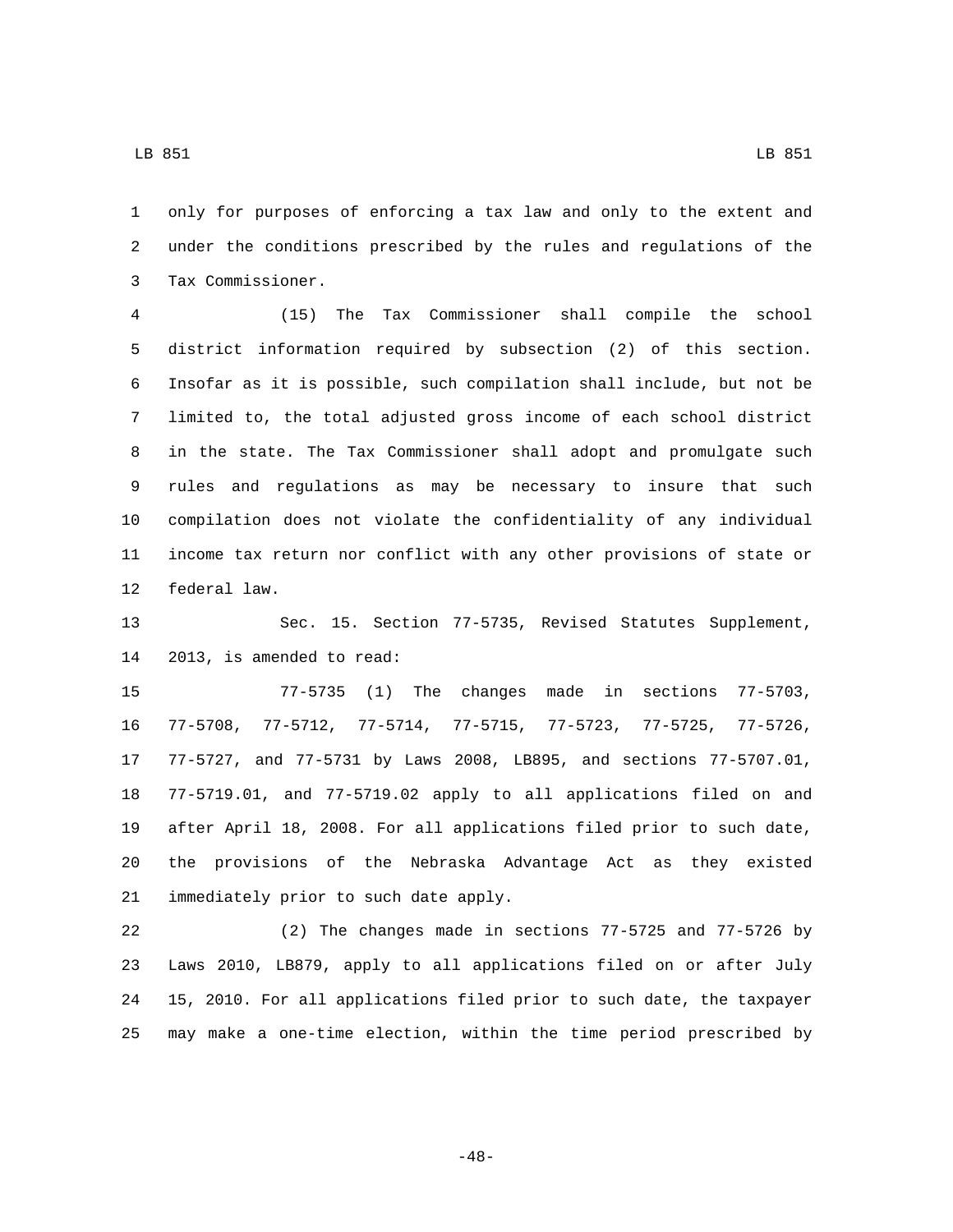the Tax Commissioner, to have the changes made in sections 77-5725 and 77-5726 by Laws 2010, LB879, apply to such taxpayer's application, or in the absence of such an election, the provisions of the Nebraska Advantage Act as they existed immediately prior to July 15, 2010, apply to such application.5

 (3) The changes made in sections 77-5707, 77-5715, 77-5719, and 77-5725 by Laws 2010, LB918, apply to all applications filed on or after July 15, 2010. For all applications filed prior to such date, the provisions of the Nebraska Advantage Act as they 10 existed immediately prior to such date apply.

 (4) The changes made in sections 77-5701, 77-5703, 77-5705, 77-5715, 77-5723, 77-5725, 77-5726, and 77-5727 by Laws 2012, LB1118, apply to all applications filed on or after March 8, 2012. For all applications filed prior to such date, the provisions of the Nebraska Advantage Act as they existed immediately prior to 16 such date apply.

 (5) The changes made in sections 77-5707.01, 77-5709, 18 77-5712, 77-5719, 77-5720, 77-5723, and 77-5726<del>, and 77-5731</del> by Laws 2013, LB34, apply to all applications filed on or after September 6, 2013. For all applications filed prior to such date, the provisions of the Nebraska Advantage Act as they existed immediately prior to 22 such date apply.

 Sec. 16. Sections 1, 2, 3, 6, 7, 8, 9, 10, 13, 14, and 18 of this act become operative three calendar months after the adjournment of this legislative session. Sections 4, 5, 11, 12, and

-49-